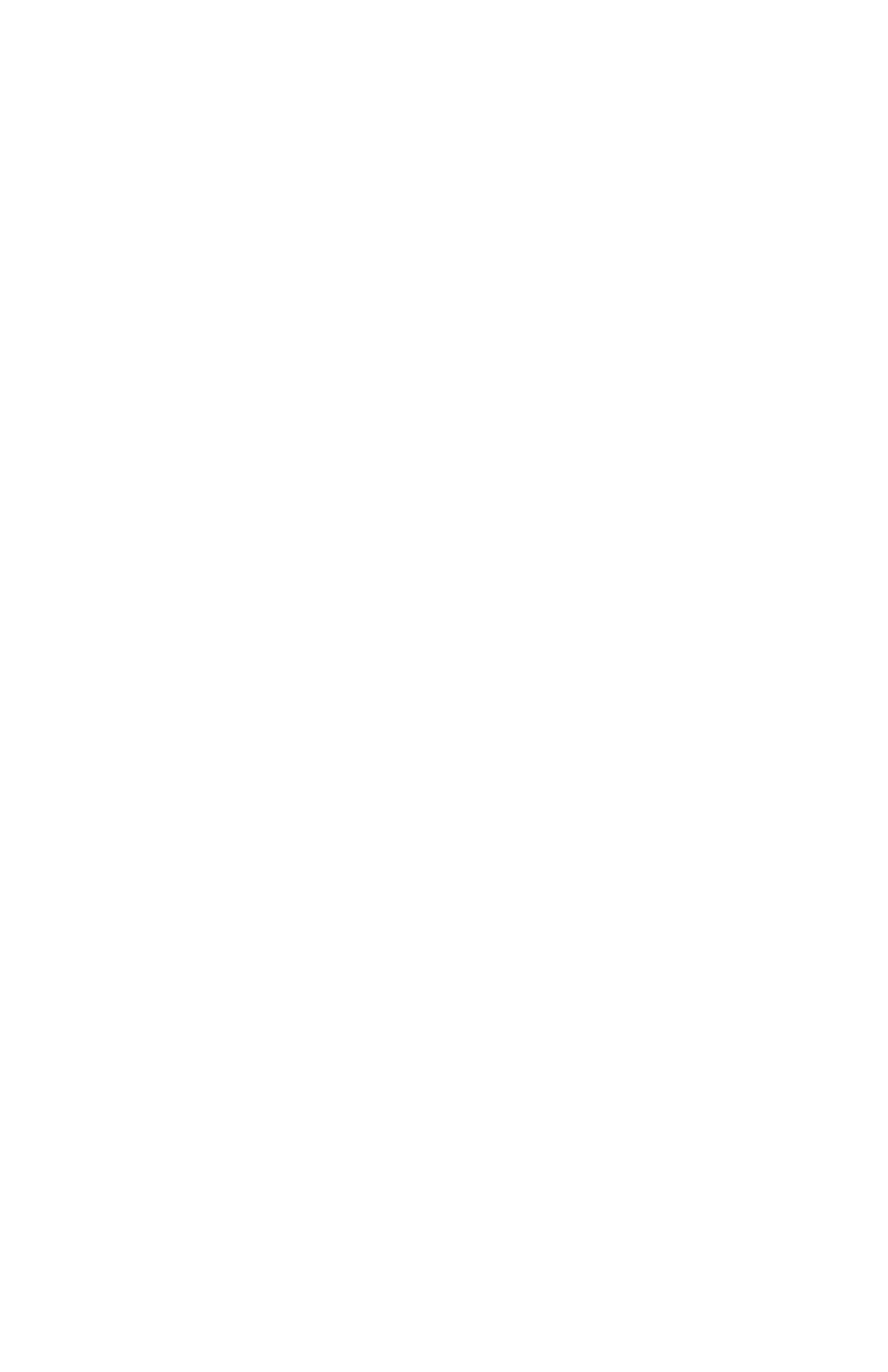## MLA Style Citation Tutorial

*9th edition* 

### *SARAH BAILEY; KARA BLIZZARD; AND DORIS WAGNER*

UNIVERSITY OF ALBERTA LIBRARY AND NORQUEST COLLEGE LIBRARY EDMONTON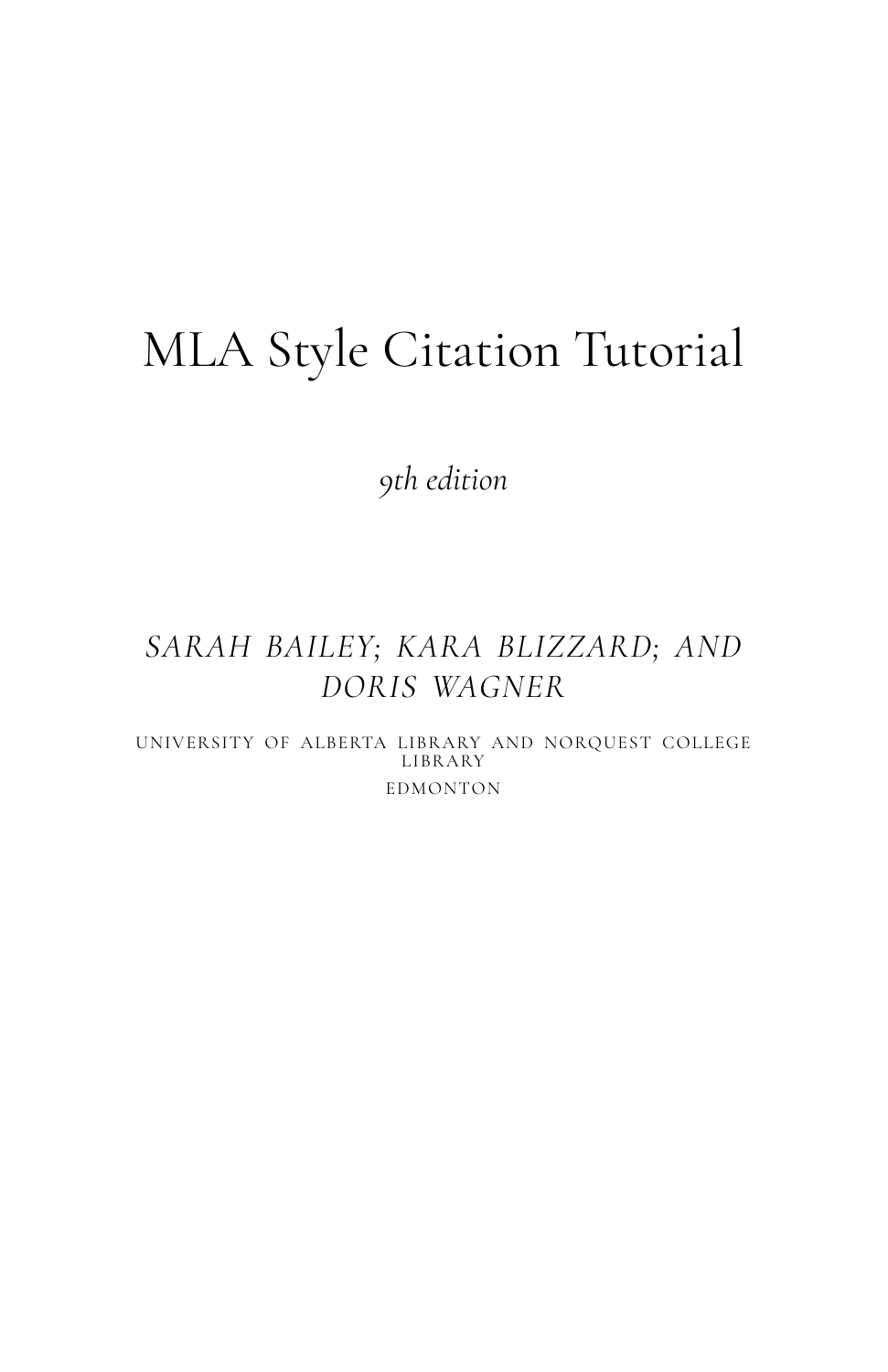

*MLA Style Citation Tutorial by University of Alberta Library and NorQuest College Library is licensed under a [Creative Commons](https://creativecommons.org/licenses/by-nc-sa/4.0/)  [Attribution-NonCommercial-ShareAlike 4.0 International License,](https://creativecommons.org/licenses/by-nc-sa/4.0/) except where otherwise noted.* 

*MLA Style Citation Tutorial* by University of Alberta Library and NorQuest College Library is an adaptation of *[APA Style Citation Tutorial](https://openeducationalberta.ca/introapatutorial7/)* by University of Alberta Library, which is licensed under a **Creative Commons** [Attribution-NonCommercial-ShareAlike 4.0 International License.](http://creativecommons.org/licenses/by-nc-sa/4.0)

This book was produced with Pressbooks (https://pressbooks.com) and rendered with Prince.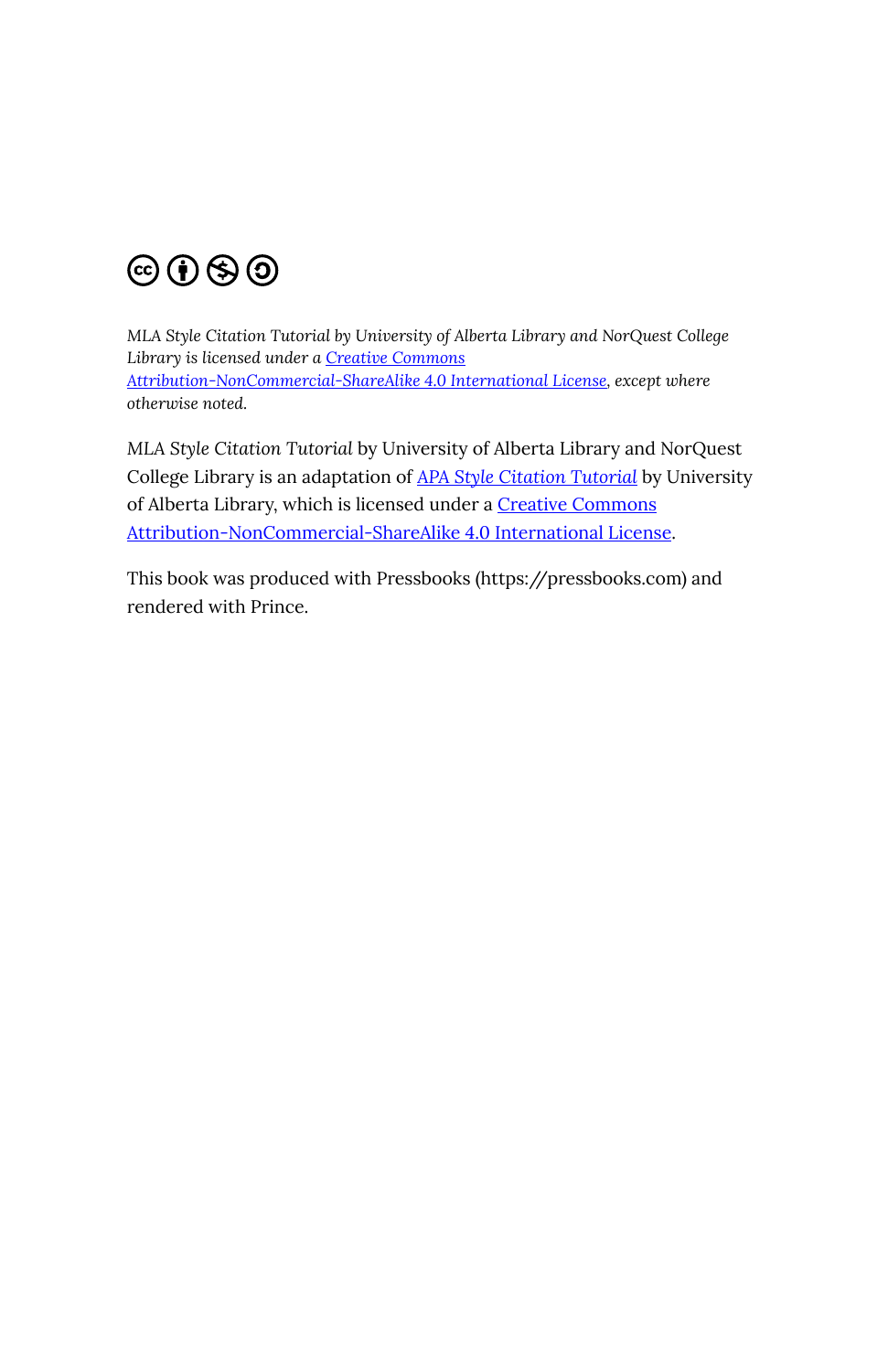## Contents

| Introduction                            | $\mathbf{1}$ |
|-----------------------------------------|--------------|
| Part I. Why Do We Cite?                 |              |
| Why Do We Cite?                         | 5            |
| Why MLA Style?                          | 9            |
| Part II. Works Cited List               |              |
| <b>Two Types of Citation</b>            | 13           |
| What is a Works Cited List?             | 15           |
| <b>Citing Books</b>                     | 17           |
| <b>Citing Articles</b>                  | 22           |
| <b>Citing Audiovisual Works</b>         | 26           |
| <b>Citing Webpages and Social Media</b> | 31           |
| <b>Citing Personal Communications</b>   | 35           |
| <b>Example Works Cited List</b>         | 39           |
| <b>Works Cited List Activity</b>        | 41           |
| Part III. In-Text Citations             |              |
| What is an In-Text Citation?            | 47           |
| <b>In-Text Citations Activity</b>       | 53           |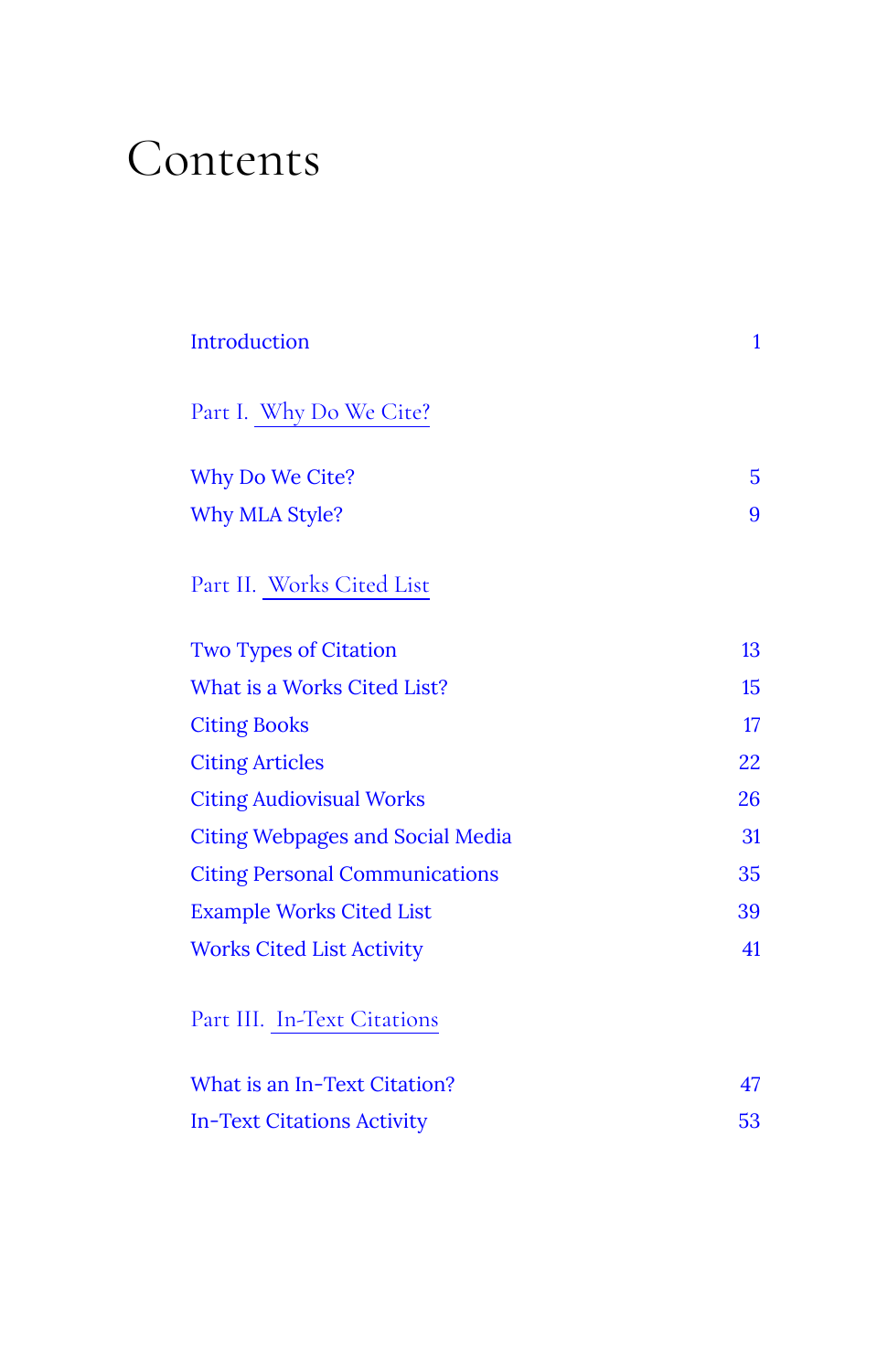#### [Part](#page-60-0) IV. [How it All Works Together](#page-60-0)

| How it All Works Together                              | 57  |
|--------------------------------------------------------|-----|
| Matching Works Cited and In-Text Citations<br>Activity | 59  |
| <b>MLA and Writing Support</b>                         | 61  |
| Conclusion                                             | 64  |
| Works Cited and Attribution                            | 65. |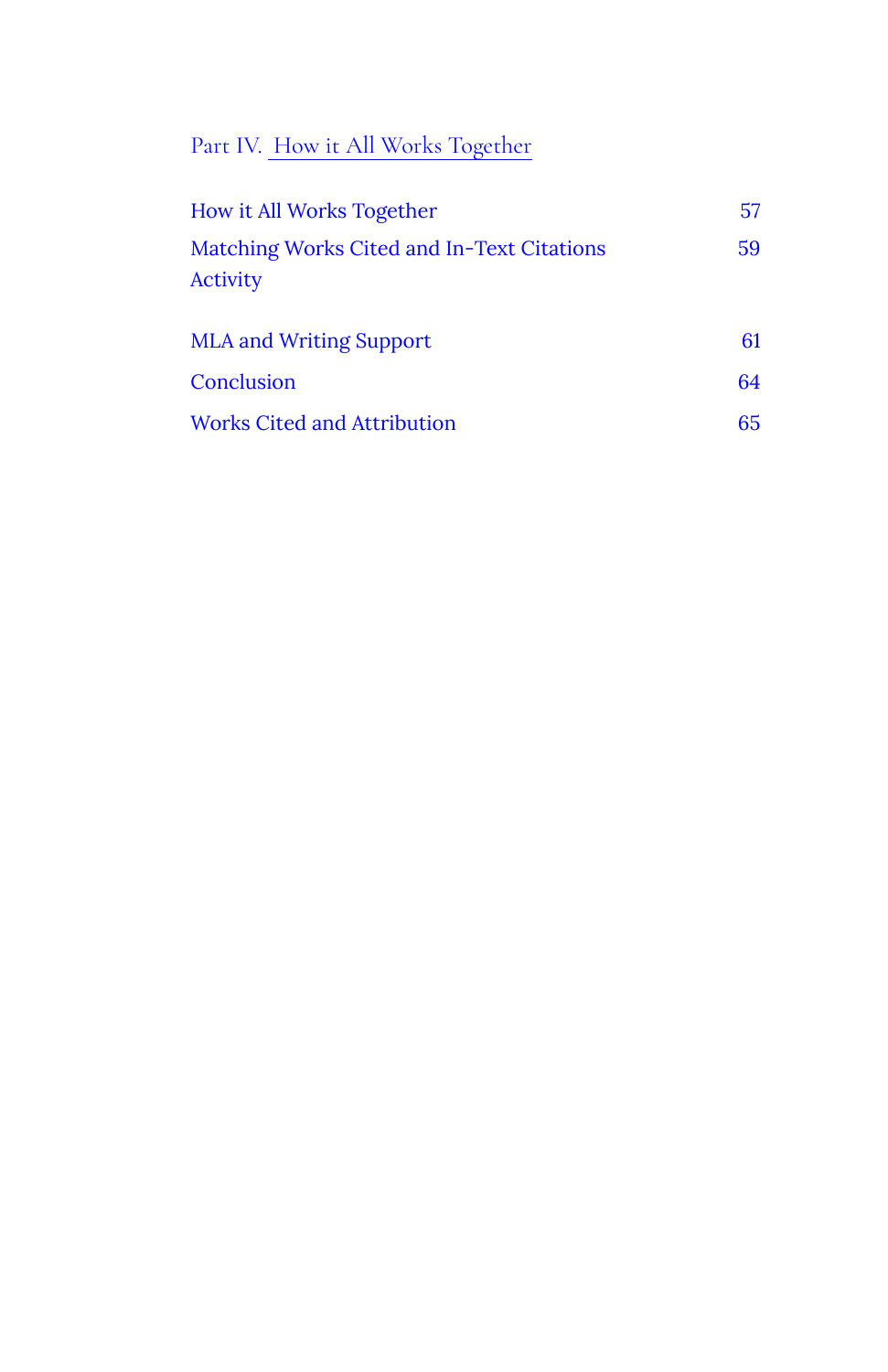## <span id="page-6-0"></span>Introduction

Welcome to the *MLA Style Citation Tutorial*, created by librarians at the University of Alberta and NorQuest College Libraries. In this tutorial, you will be introduced to MLA style citation based on the 9th edition guidelines.



**MLA** 

**HANDE** 

**MLA HANDBOOK**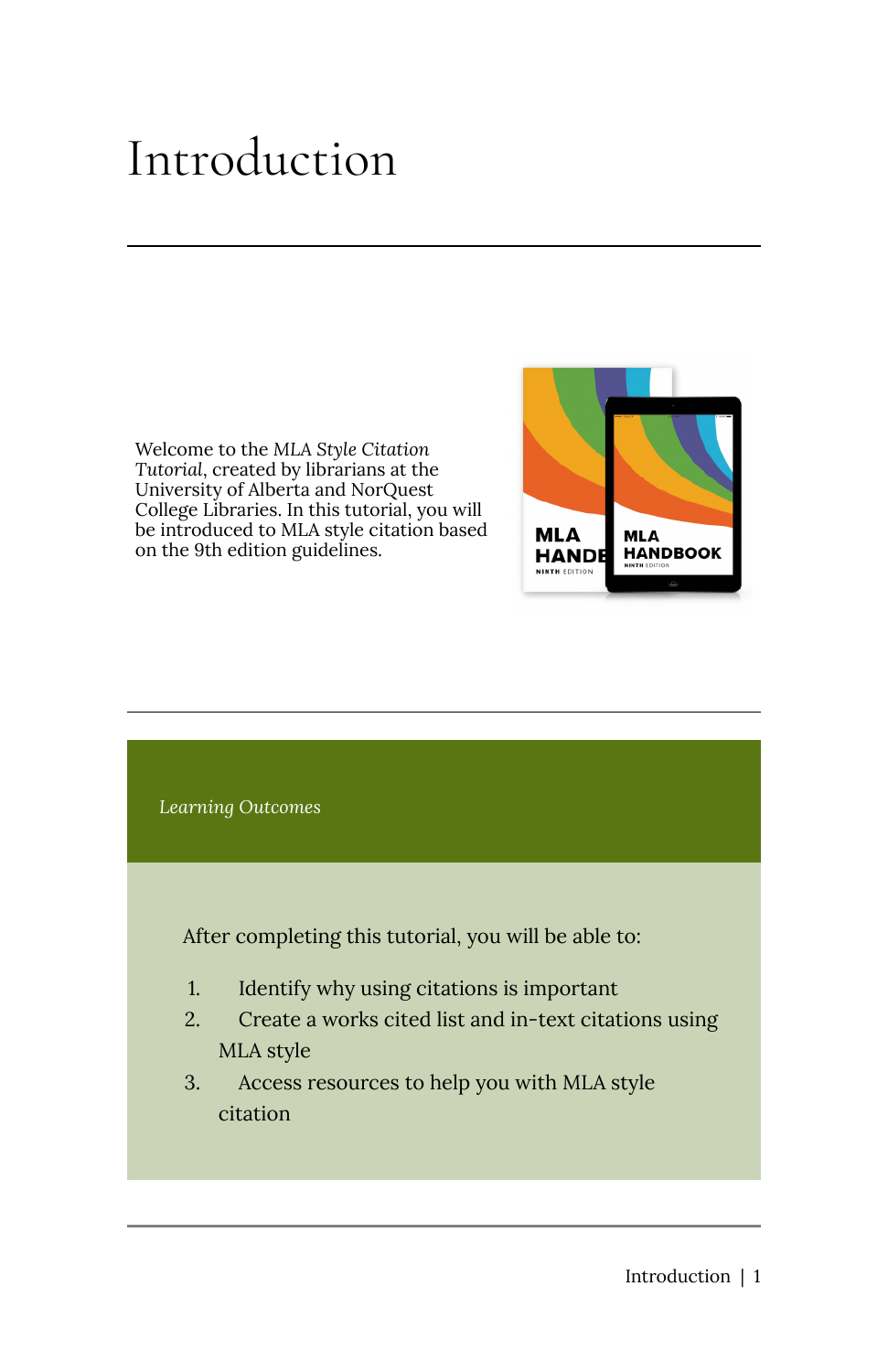Image from: [MLA Style Center](https://style.mla.org/?_ga=2.135165938.2110680470.1631027040-1401443492.1626293031) 

#### 2 | Introduction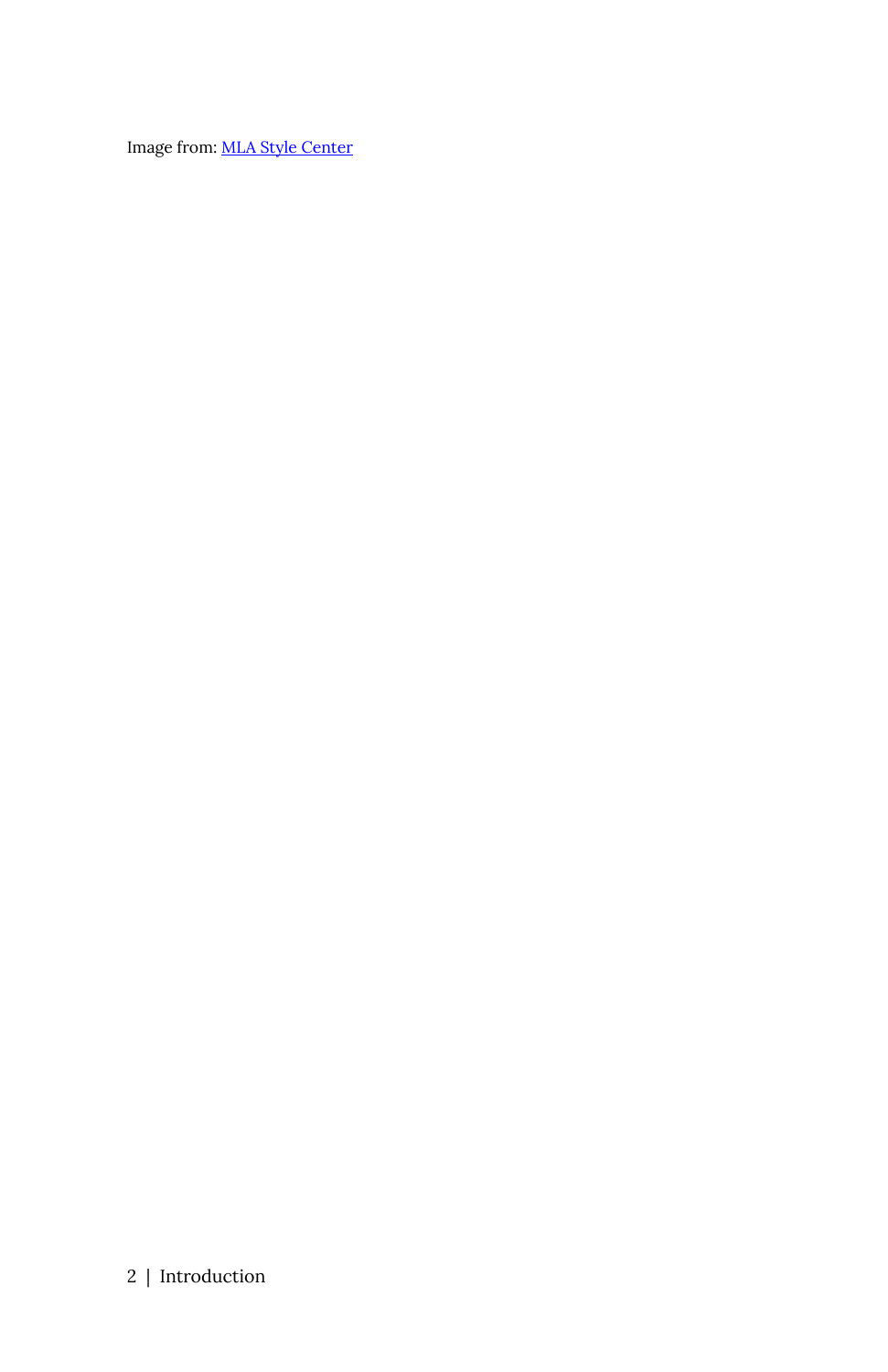## <span id="page-8-0"></span>PART I WHY DO WE CITE?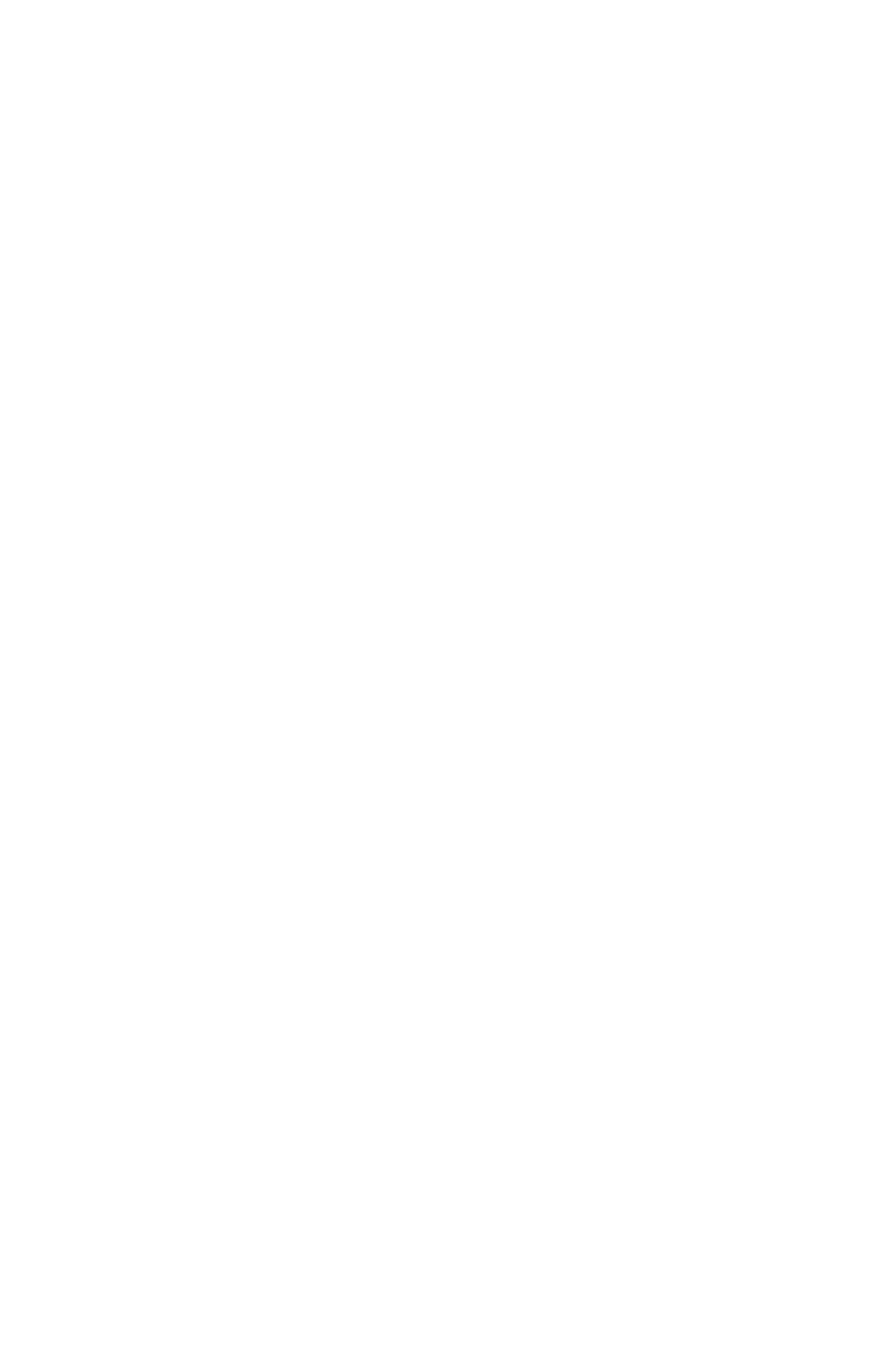# <span id="page-10-0"></span>Why Do We Cite?

*Learning Outcome* 

After completing this chapter, you will be able to:

• Identify why using citations is important.

It's important to understand why citations are a fundamental part of any research project. A citation is a reference to an information source that contains key publication details about that source in order to allow others to find it.

**Three reasons why citation is important** 

**Reason 1: For scholarly communication**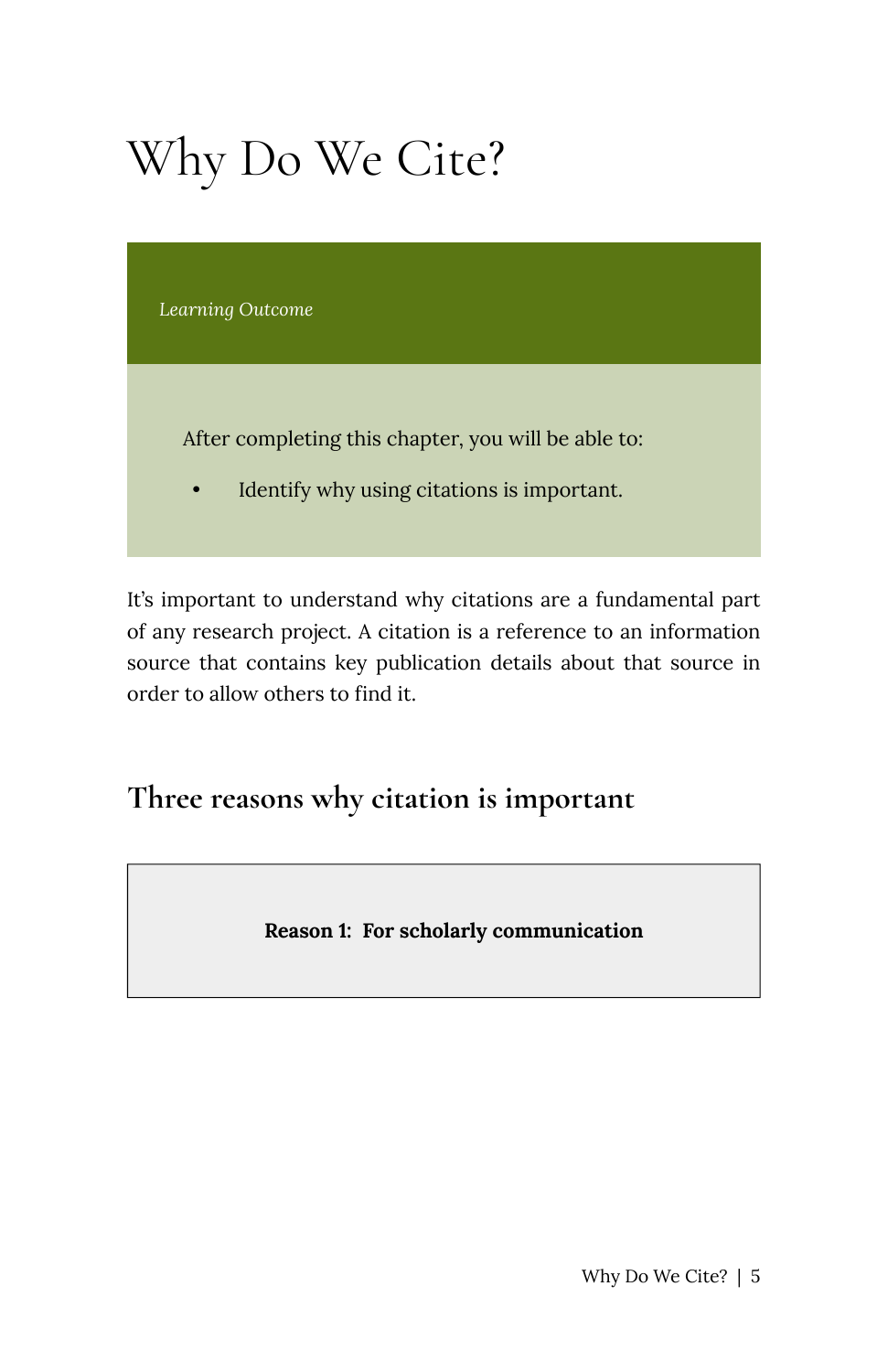

By reading, analyzing, and citing scholarly sources in your assignments, you are contributing to and participating in scholarly communication! You grow in your understanding of a field of study by learning from its subject experts.

**Reason 2: To give credit and show professionalism**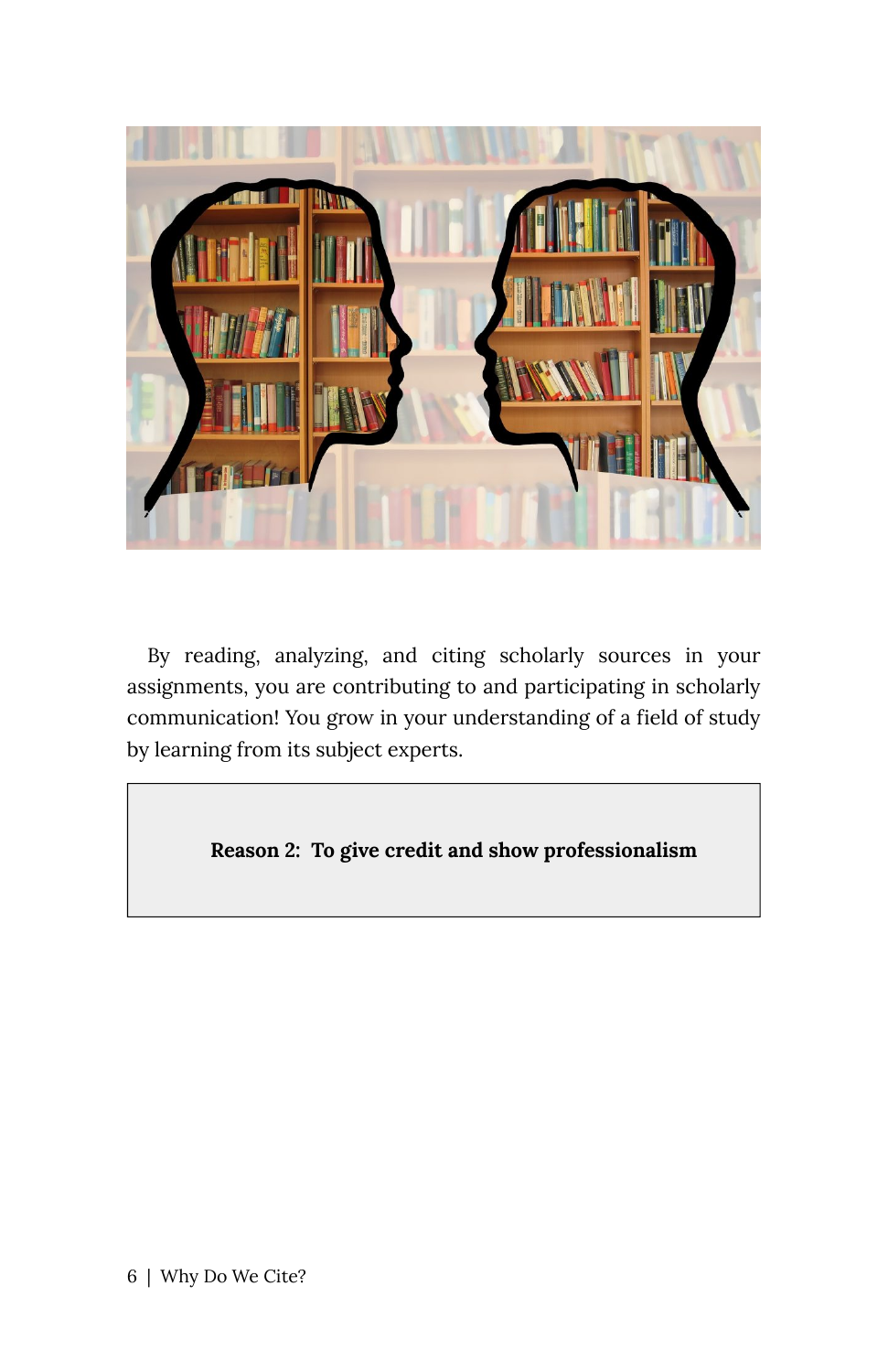

Giving credit is key for showing professionalism and giving evidence in your paper. You will mainly use scholarly and professional sources to support your research and to give other researchers credit for their findings. Citations allow others (and you!) to find the sources used in your paper to learn more about them.

#### **Reason 3: To avoid plagiarism**

You are required to give credit to your sources in order to avoid the consequences of plagiarism. Watch the short video below to learn about plagiarism and how to avoid it.



*One or more interactive elements has been excluded from this version of the text. You can view them online*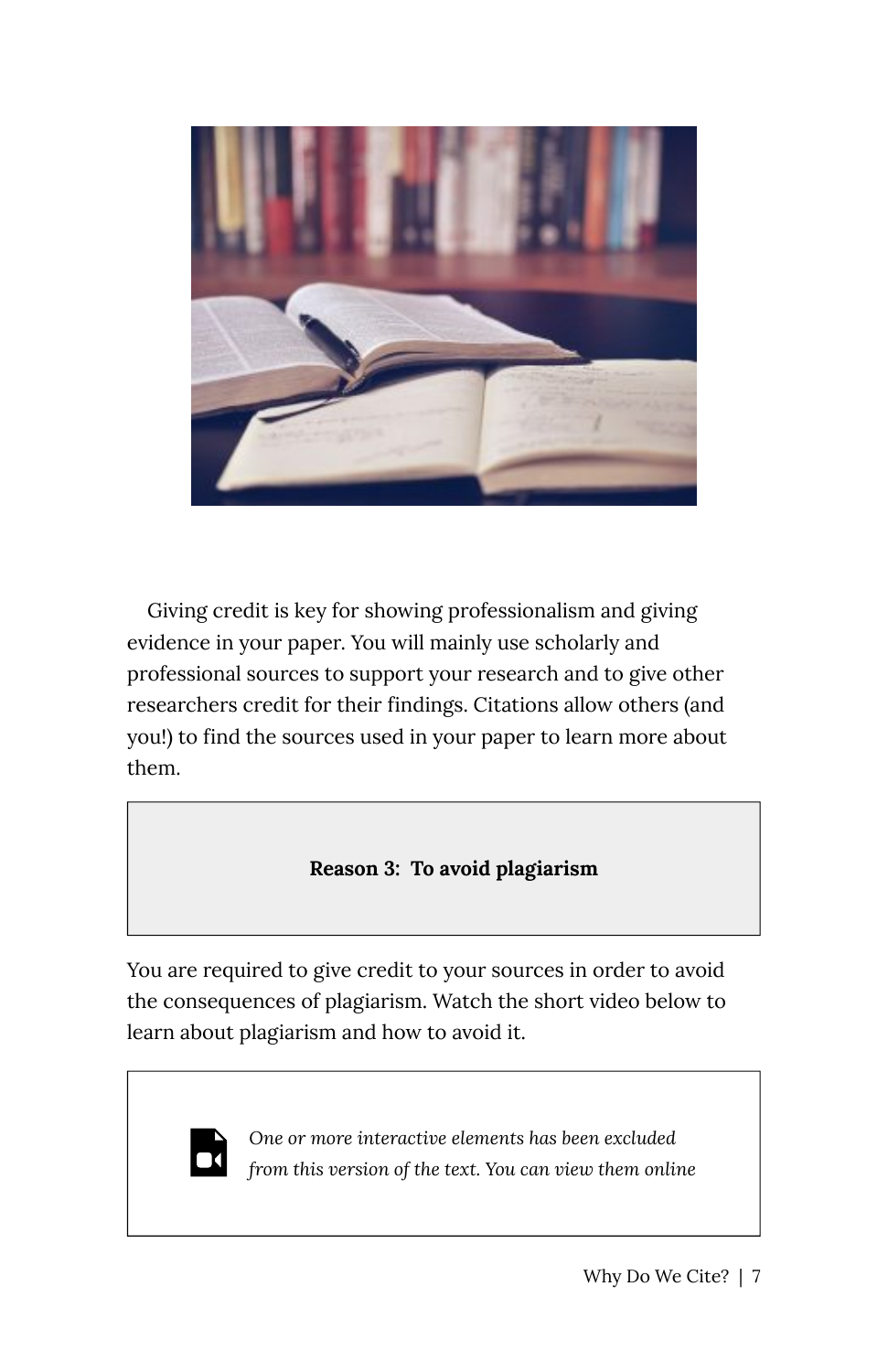*here: [https://openeducationalberta.ca/mla](https://openeducationalberta.ca/mla-tutorial/?p=26#video-26-1)[tutorial/?p=26#video-26-1](https://openeducationalberta.ca/mla-tutorial/?p=26#video-26-1)* 

#### [Module 5.1 – Plagiarism Video Transcript](https://openeducationalberta.ca/introapatutorial7/wp-content/uploads/sites/42/2020/03/Module-5.1-Plagiarism-Transcript.pdf)

*It might help to think:* is this my own idea, or did I read or hear about it in one of my sources? If it came from somewhere else, cite it.

| Summary |                                        |
|---------|----------------------------------------|
|         | The main reasons why we cite are to:   |
| 1.      | Participate in scholarly communication |
| 2.      | Give credit to our sources             |
| 3.      | Avoid plagiarism                       |
|         |                                        |

#### Image attribution

"[Open Book Library"](https://pixabay.com/photos/open-book-library-education-read-1428428/) by [lil\\_foot\\_](https://pixabay.com/users/lil_foot_-2672923/) is licensed under [Pixabay License, no attribution](https://pixabay.com/service/license/) [required](https://pixabay.com/service/license/).

"[Silhouette Head Bookshelf Knowledge"](https://pixabay.com/photos/silhouette-head-bookshelf-knowledge-1632912/) by [Gerd Altmann](https://pixabay.com/users/geralt-9301/?utm_source=link-attribution&utm_medium=referral&utm_campaign=image&utm_content=1632912) is licensed under [Pixabay License, no attribution required.](https://pixabay.com/service/license/)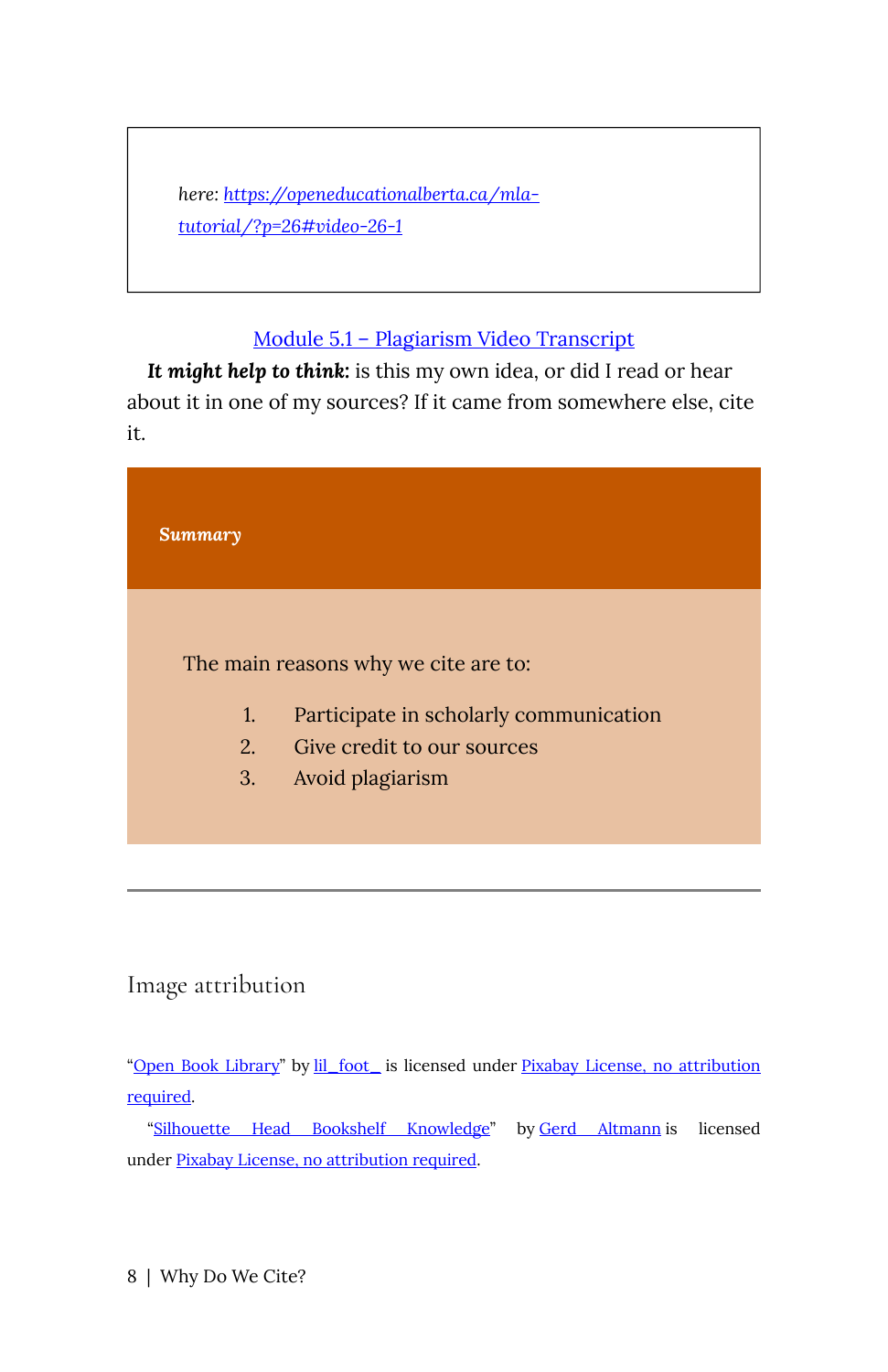# <span id="page-14-0"></span>Why MLA Style?

MLA style citation is a standardized set of guidelines used in the Arts and Humanities (for example, in English courses). It includes guidelines for formatting your paper, citing sources in the text of your paper, and citing sources at the end of your paper.

The 9<sup>th</sup> edition of the MLA Handbook includes expanded instructions on using the core elements of citation as well as more writing recommendations than previous editions.



Image from: [MLA Style Center](https://style.mla.org/?_ga=2.135165938.2110680470.1631027040-1401443492.1626293031)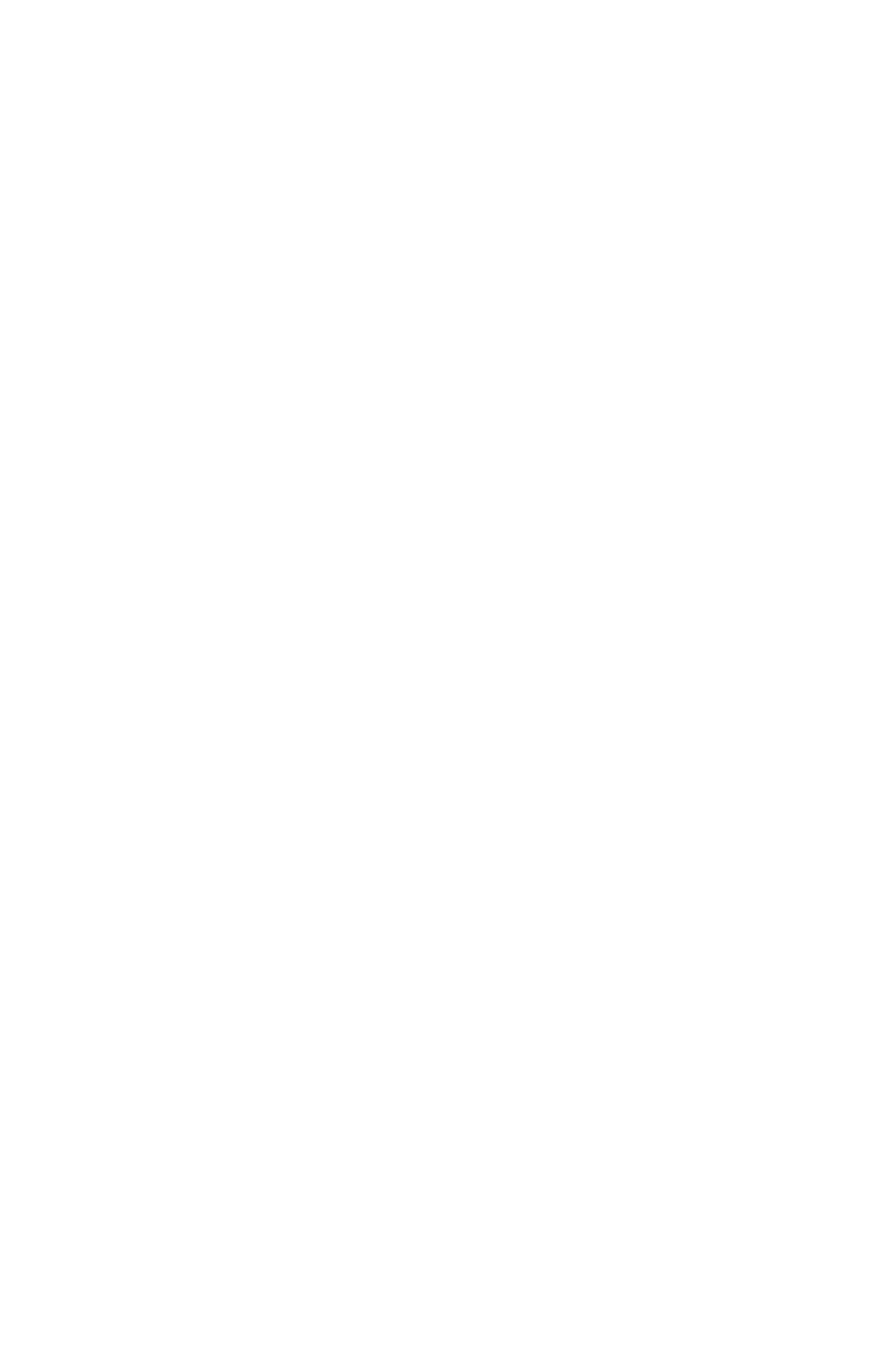## <span id="page-16-0"></span>PART II WORKS CITED LIST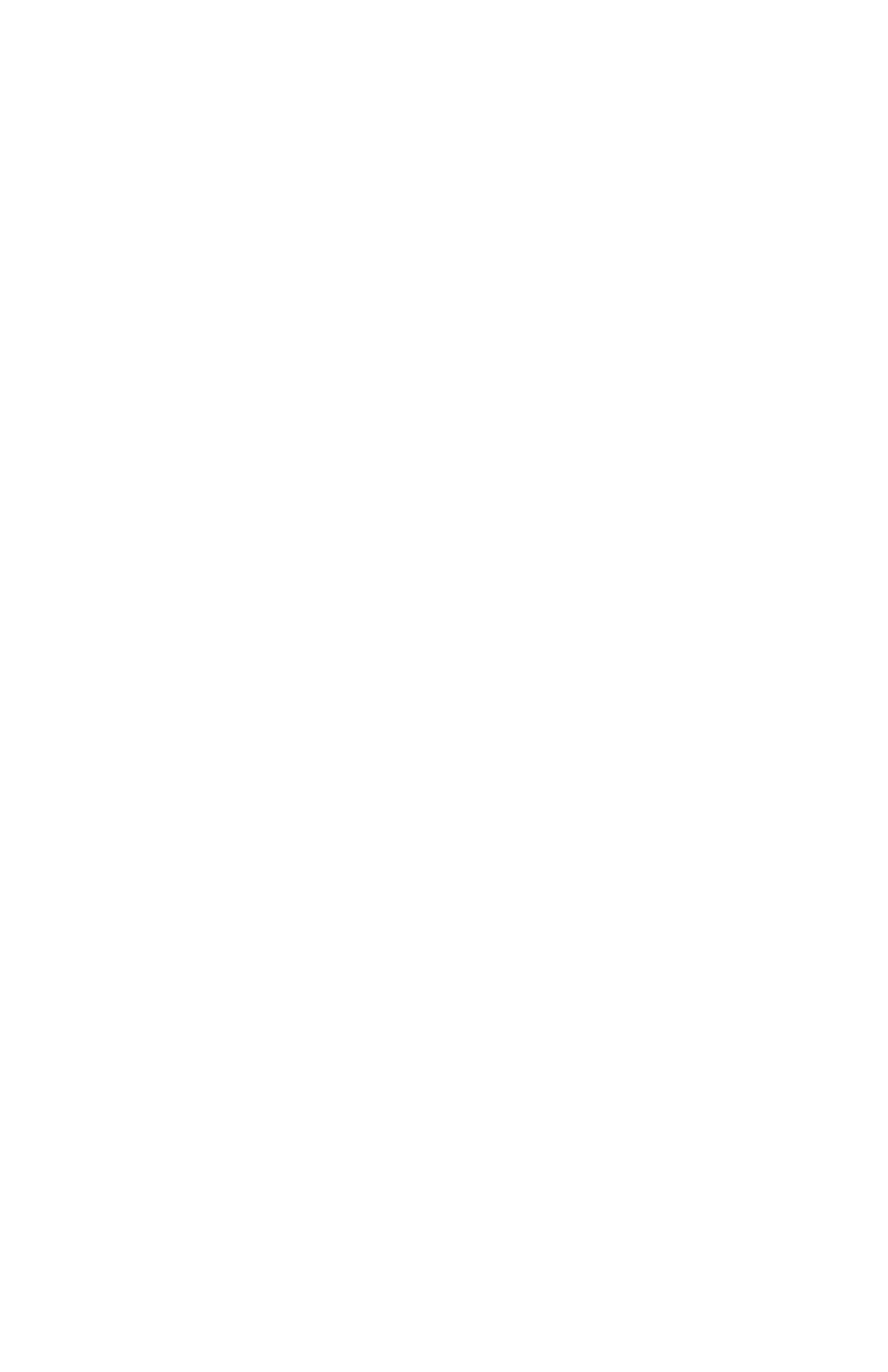# <span id="page-18-0"></span>Two Types of Citation

*Learning Outcome* 

After completing this chapter, you will be able to:

• Create a works cited list using MLA style.

In MLA Style, there are two components to every citation:

- 1. A works cited list entry
- 2. An in-text citation

#### **Works Cited List Entry**

The works cited list goes at the end of your paper. It contains longer citations that provide enough information to describe and find your source. For example, here is a citation for a book:

> Dolmage, Jay Timothy. *Academic Ableism: Disability and Higher Education*. U of Michigan P, 2017. *JSTOR*, https://jstor.org/stable/j.ctvr33d50.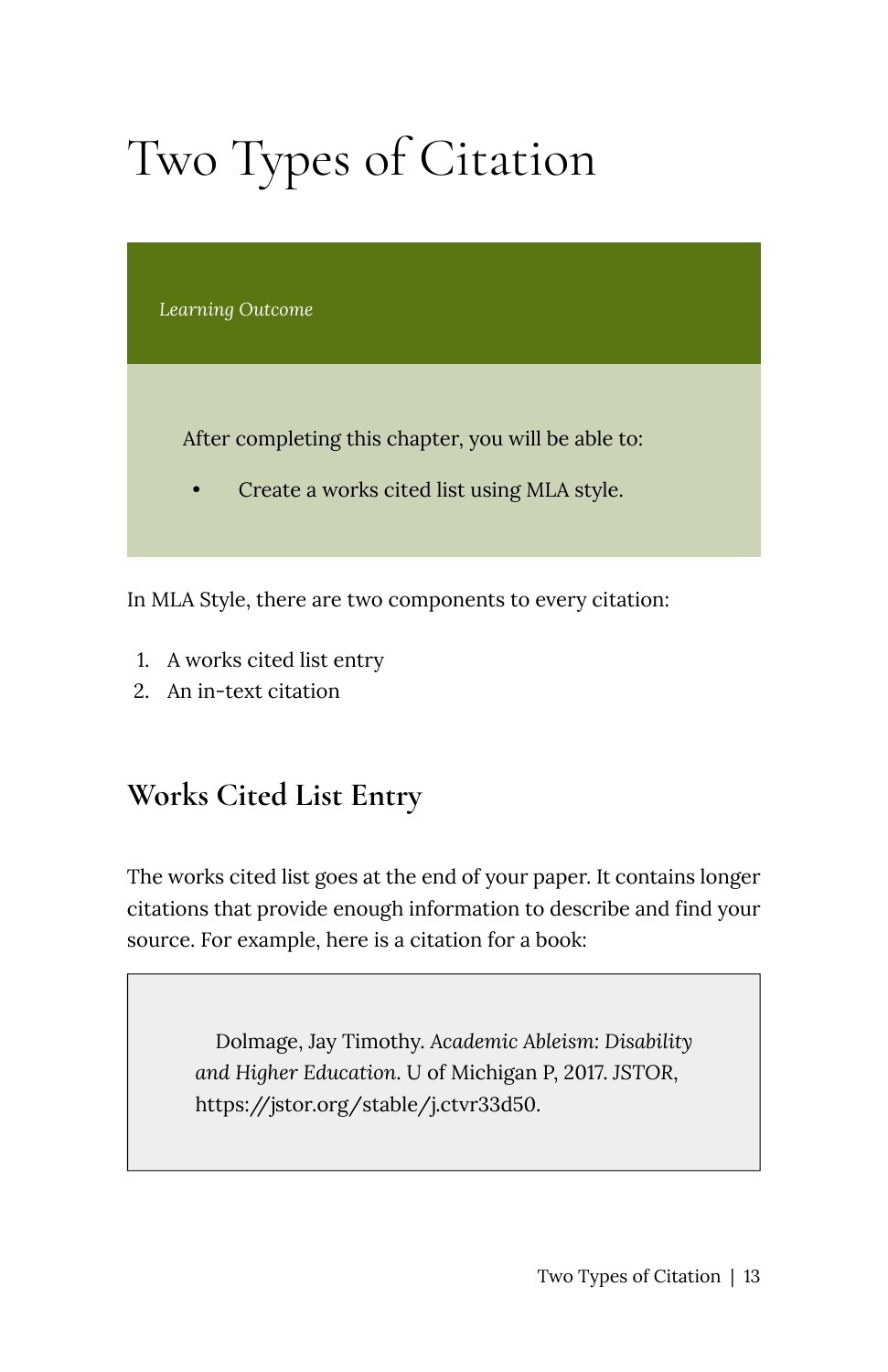#### **In-text Citation**

Whenever you use words or ideas from a source in your text, you need to add an in-text citation. It includes the author last name(s) and the page number (or other location) where the information can be found within the source. For example:

(Dolmage 46)

We will explore each of these citation components, first separately and then together. First, we will discuss the works cited list.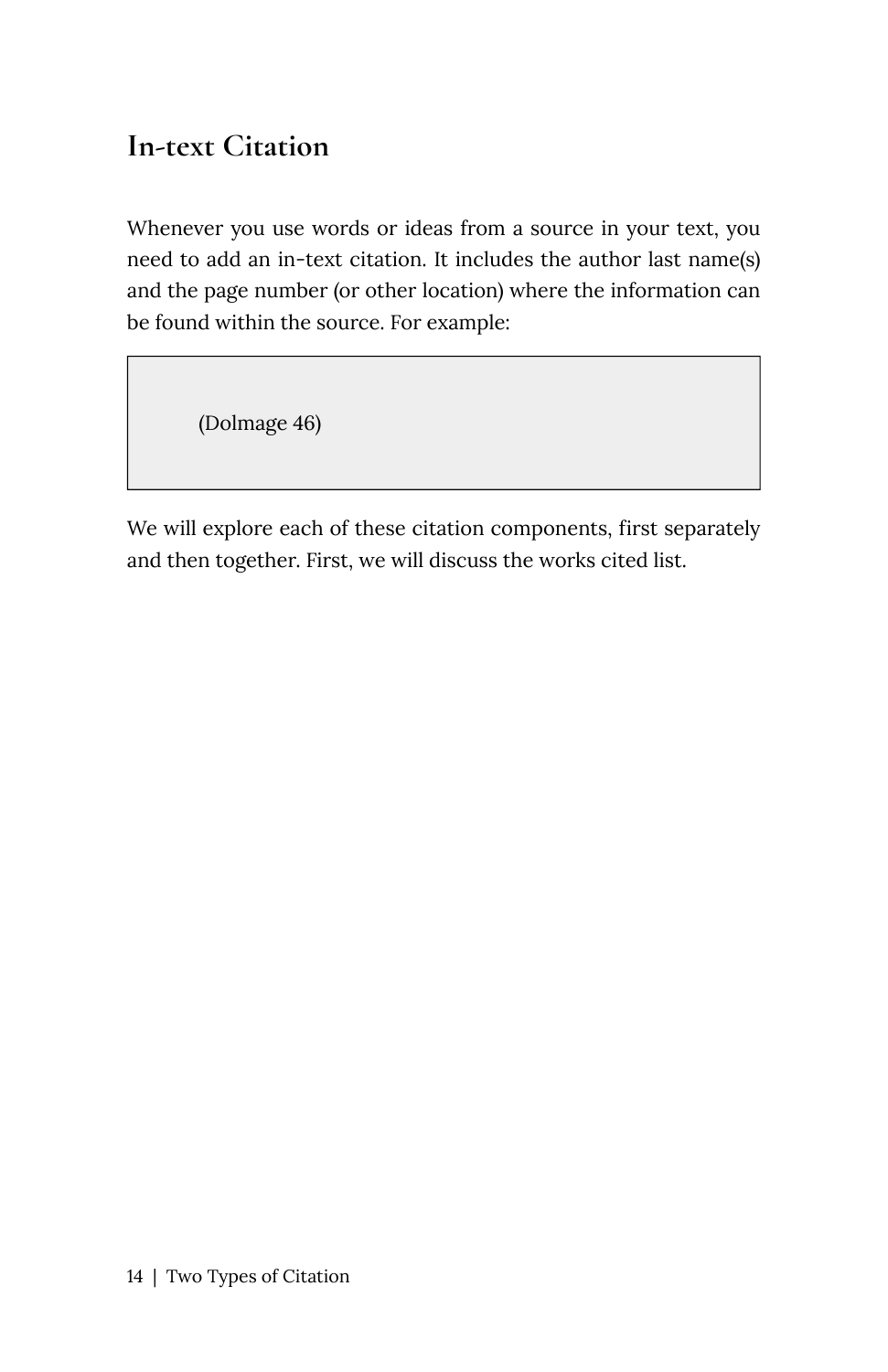## <span id="page-20-0"></span>What is a Works Cited List?

A works cited list is an alphabetized list, located on a separate page at the end of your paper, that lists all the citation details for the sources used in your paper.

#### **Elements of Citation**

MLA uses nine core elements for citing sources, but you usually do not need to use all of them for a single source. Click on each element below to learn more about it and how it is formatted.



*An interactive H5P element has been excluded from this version of the text. You can view it online here: <https://openeducationalberta.ca/mla-tutorial/?p=48#h5p-1>*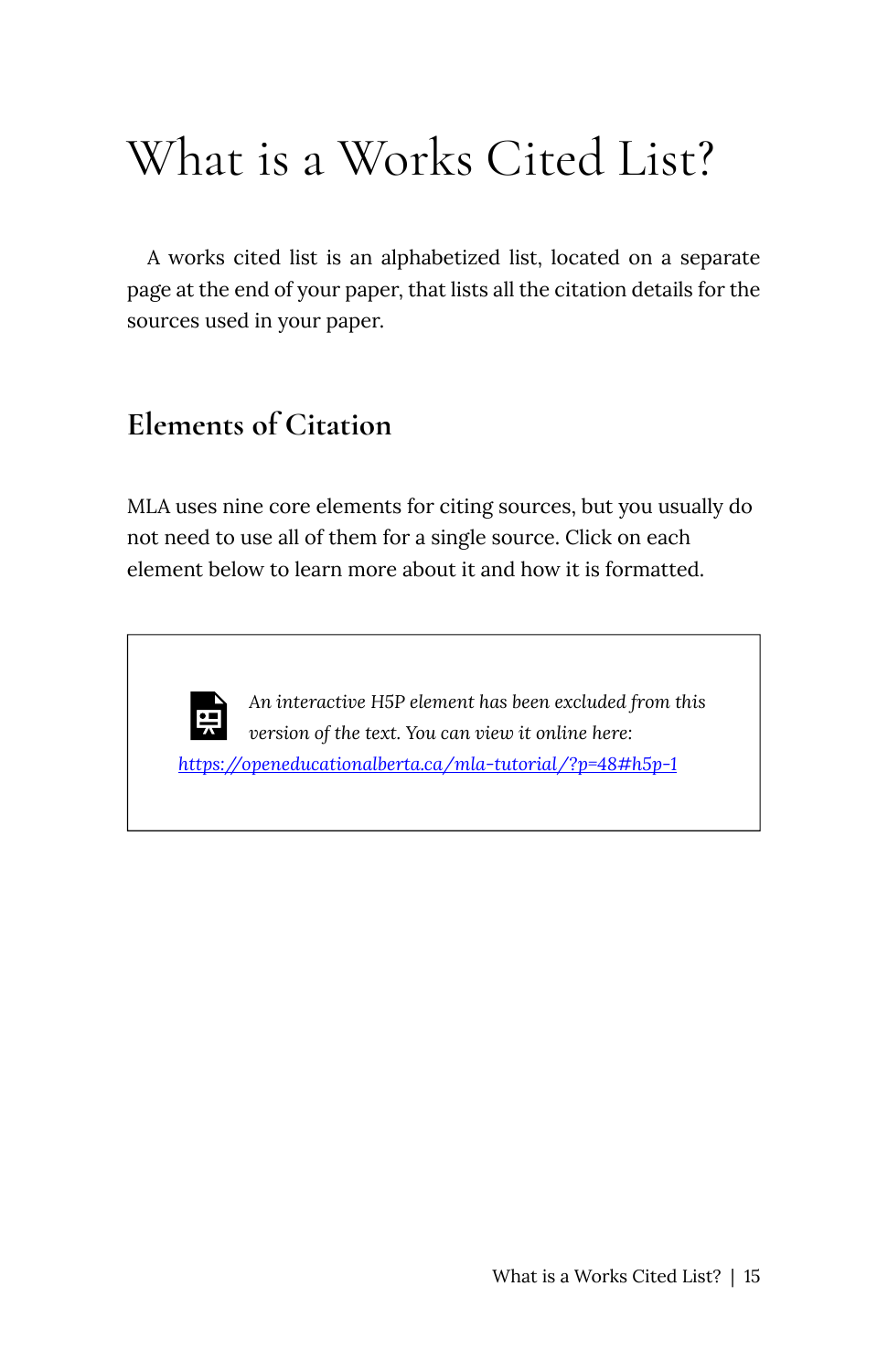#### **Using MLA Resources to Create Citations**



You're not expected to memorize MLA guidelines. Instead, use available resources (e.g., [U of A MLA QuickGuide](https://guides.library.ualberta.ca/ld.php?content_id=15336907) [\(PDF\)](https://guides.library.ualberta.ca/ld.php?content_id=15336907), [NorQuest College MLA 9](https://libguides.norquest.ca/MLA/home) [Research Guide](https://libguides.norquest.ca/MLA/home), and this tutorial) to help guide you. Over time, you will become more comfortable with creating citations.

Using MLA resources to help

create a works cited list entry is like using a recipe. The ingredients are the key pieces of information about a source (core elements). If you're missing an ingredient, leave it out or substitute it.

Next, we will use the 9 core elements of citation to explore how to cite different types of sources.

Image attribution

"[Pancake recipe with ingredients Free Vector](https://www.freepik.com/free-vector/pancake-recipe-with-ingredients_7310084.htm#page=1&query=baking&position=18)" by [pikisuperstar](https://www.freepik.com/pikisuperstar) is licensed under [CC](https://creativecommons.org/licenses/by/4.0/) [BY 4.0 International.](https://creativecommons.org/licenses/by/4.0/)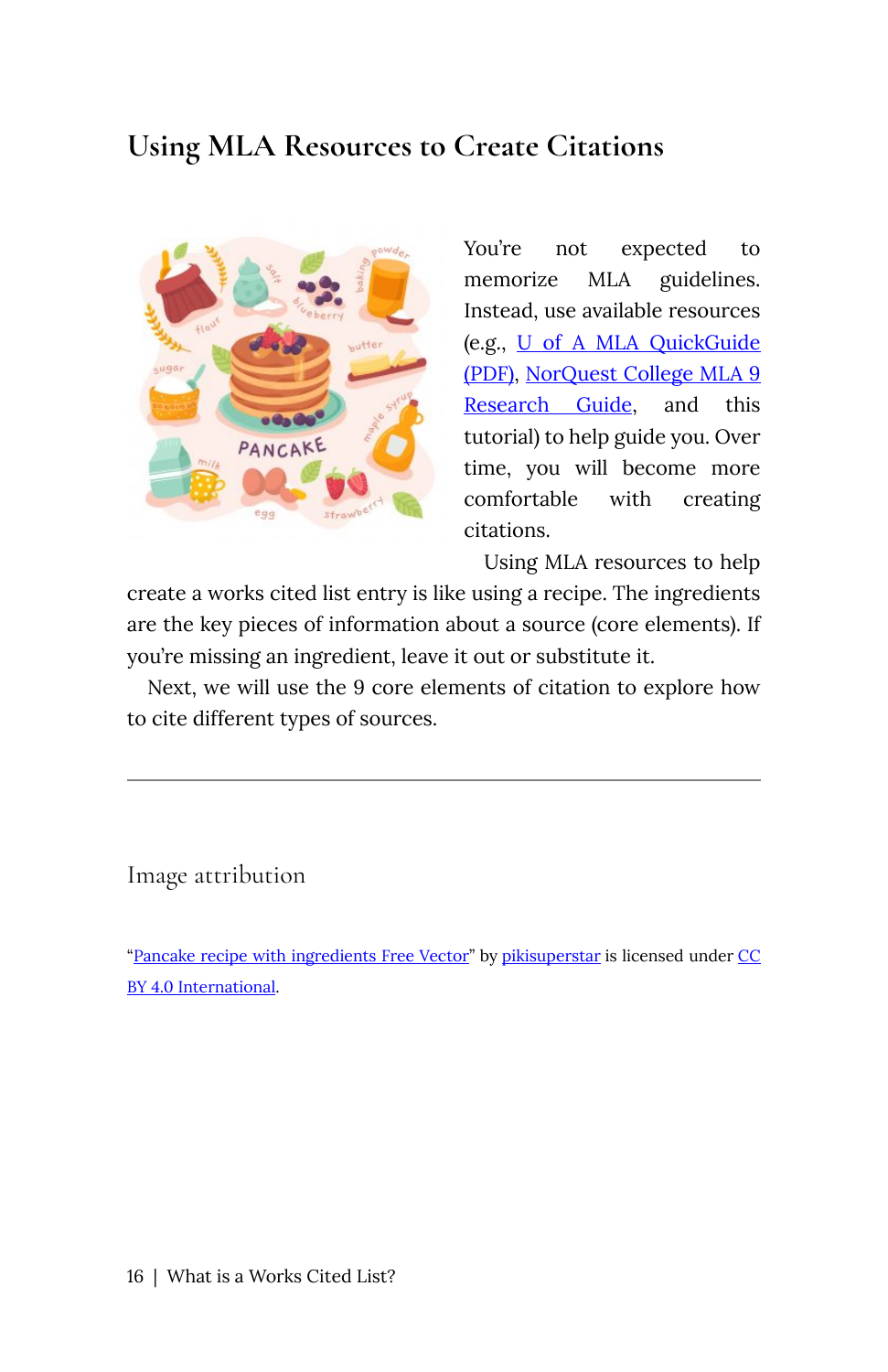# <span id="page-22-0"></span>Citing Books

Books are a key type of information source when you're doing scholarly research. Click through the slides below for information about each element of a book citation, along with images of where you can find each element within a source.

*An interactive H5P element has been excluded from this version of the text. You can view it online here: <https://openeducationalberta.ca/mla-tutorial/?p=126#h5p-2>* 

### **Book Citation Examples**

Next, let's look at some examples of different types of book citations.

Print Book

A print book is a physical copy of a book (as opposed to an ebook). To cite this type of source, you usually only need about four or five different elements.

Steussy, Joe, and Scott Lipscomb. *Rock and Roll: Its*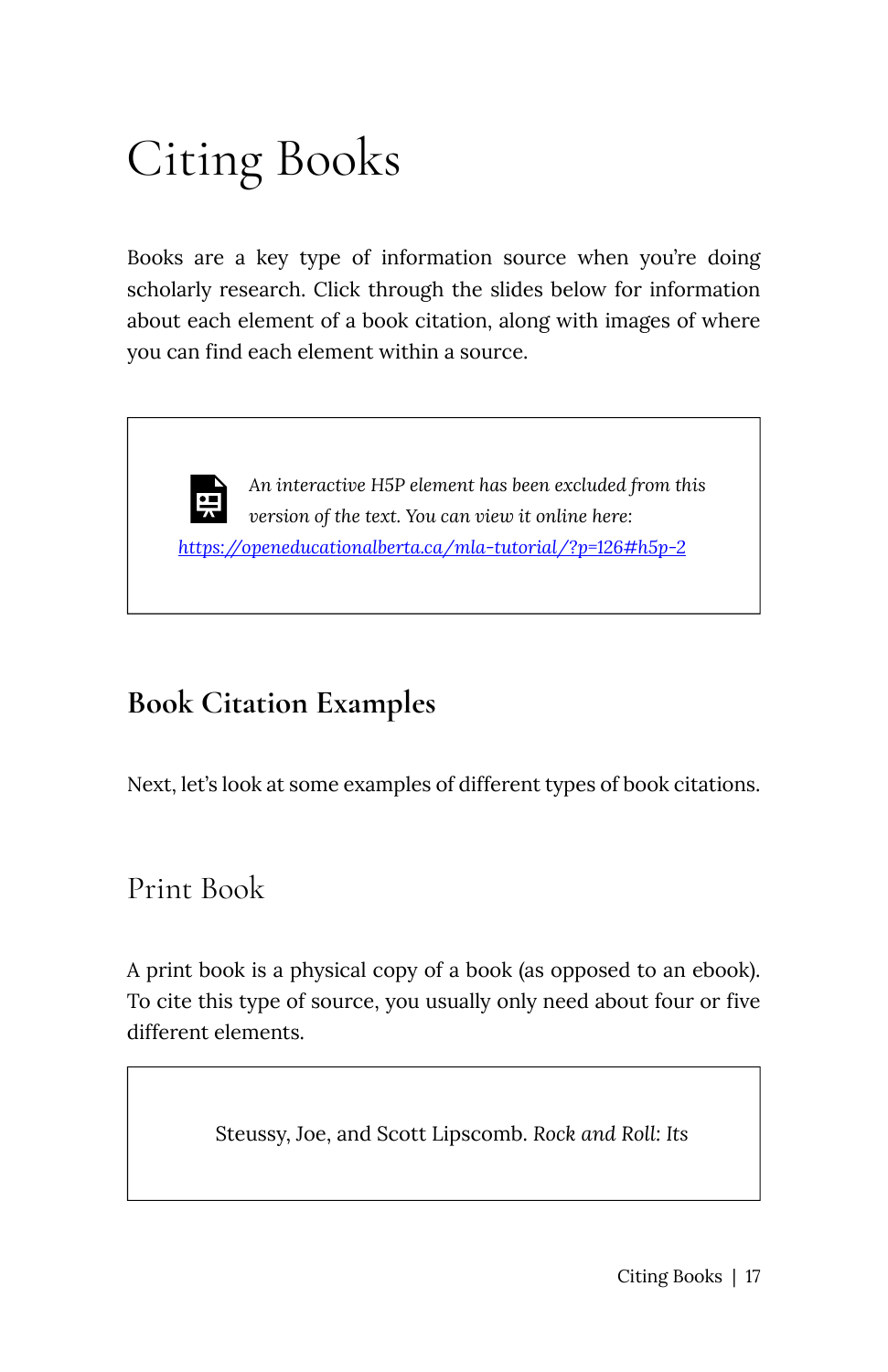*History and Stylistic Development*. 7th ed., Pearson, 2013.

The example above includes these citation elements:

| <b>Citation Element</b> | Example                                                  |
|-------------------------|----------------------------------------------------------|
| Authors.                | Steussy, Joe, and Scott Lipscomb.                        |
| Title of Source.        | Rock and Roll: Its History and Stylistic<br>Development. |
| Version,                | 7th ed.,                                                 |
| Publisher,              | Pearson,                                                 |
| Publication Date.       | 2013.                                                    |

#### EBook

An ebook might be located on a website or in a library database, or it might be a file that you download. This example is for an ebook in a library database.

> Dolmage, Jay Timothy. *Academic Ableism: Disability and Higher Education*. U of Michigan P, 2017. *JSTOR*, https://jstor.org/stable/j.ctvr33d50.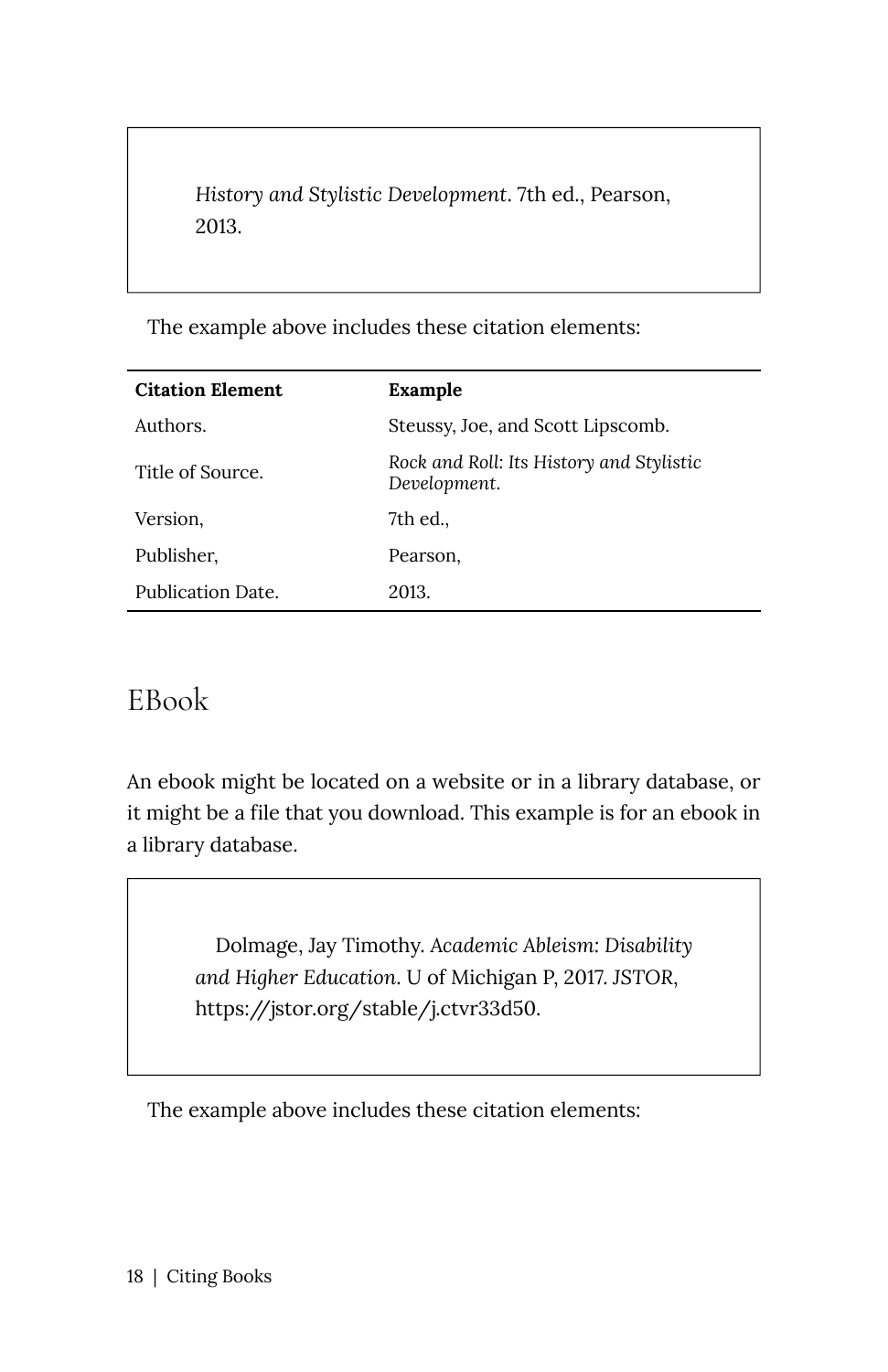| <b>Citation Element</b> | Example                                               |
|-------------------------|-------------------------------------------------------|
| Author.                 | Dolmage, Jay Timothy.                                 |
| Title of Source.        | Academic Ableism: Disability and Higher<br>Education. |
| Publisher,              | U of Michigan P.                                      |
| Publication Date.       | 2017.                                                 |
| Container,              | JSTOR.                                                |
| Location.               | https://jstor.org/stable/j.ctvr33d50.                 |

#### Edited Book

In an edited book, each chapter is written by a different author, and one or more editors is responsible for the book as a whole. If you are citing an entire edited book, the citation should start with the editor name(s).

> Froggatt, Katherine, et al., editors. *Understanding Care Homes: A Research and Development Perspective*. Kingsley, 2009.

| <b>Citation Element</b> | Example                                                              |
|-------------------------|----------------------------------------------------------------------|
| Authors.                | Froggatt, Katherine, et al., editors.                                |
| Title of Source.        | Understanding Care Homes: A Research and<br>Development Perspective. |
| Publisher,              | Kingsley,                                                            |
| Publication Date.       | 2009.                                                                |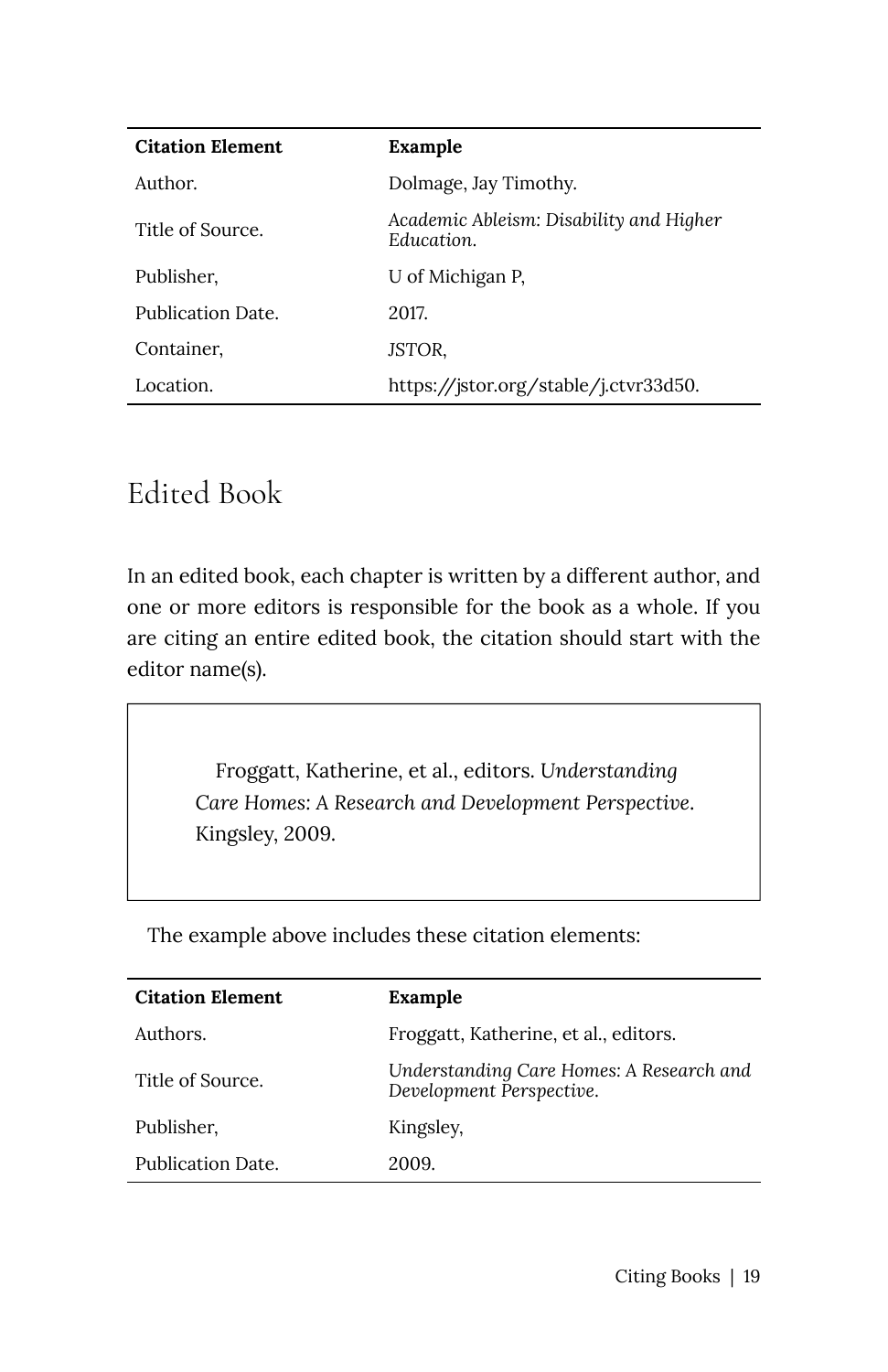### **Citing Book Chapters**

Sometimes you might want to cite one chapter or section of a book. Click through the slides below to learn about each element of a book chapter citation.

> *An interactive H5P element has been excluded from this version of the text. You can view it online here:*

*<https://openeducationalberta.ca/mla-tutorial/?p=126#h5p-3>* 

The following example shows a print book chapter citation, followed by a list of its elements.

> Charters, Ann. "Beat Poetry and the San Francisco Poetry Renaissance." *The Columbia History of American Poetry*, edited by Jay Parini and Brett C. Millier, Columbia UP, 1993, pp. 581-604.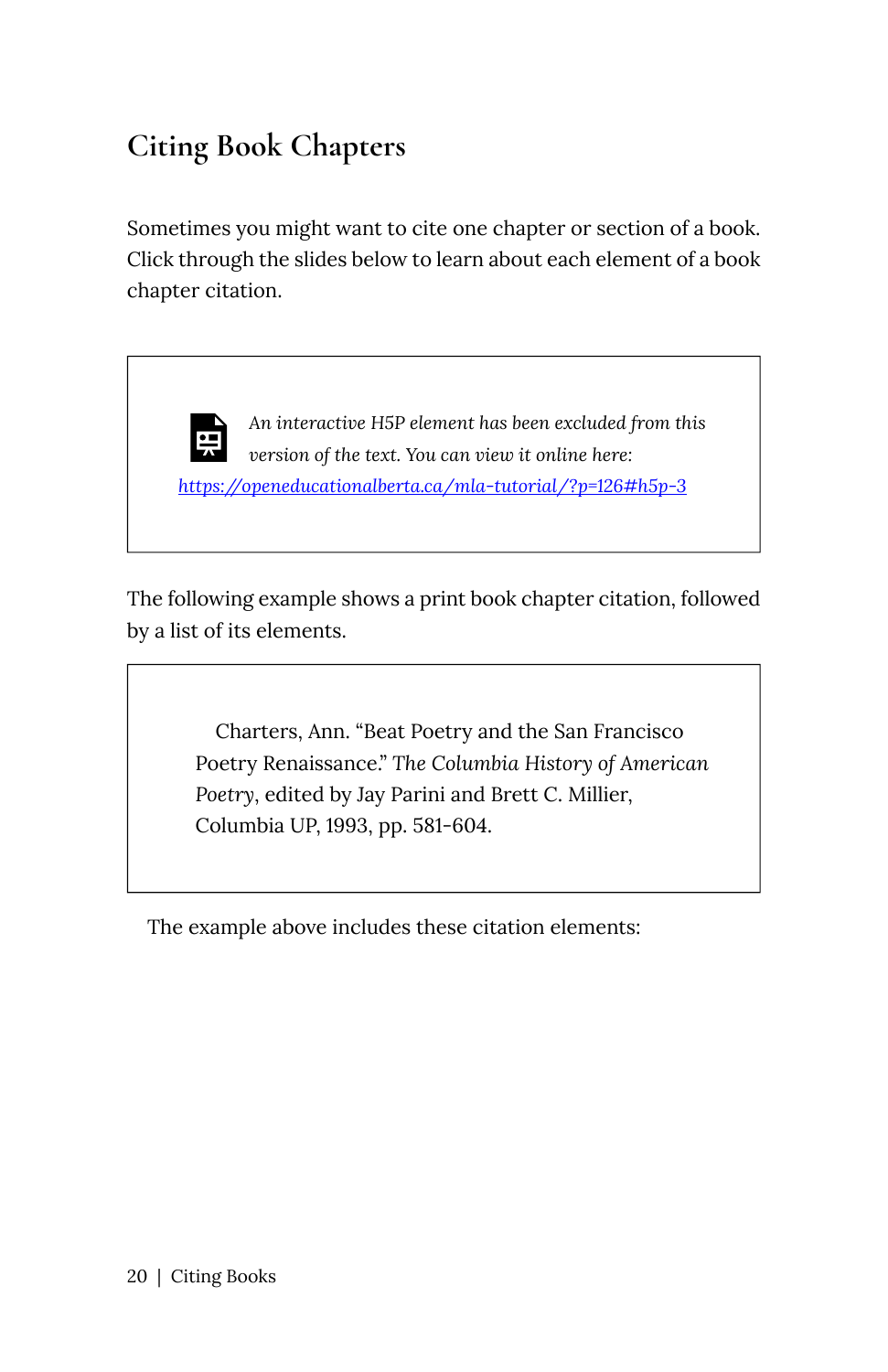| <b>Citation Element</b> | Example                                                    |
|-------------------------|------------------------------------------------------------|
| Author.                 | Charters, Ann.                                             |
| Title of Source.        | "Beat Poetry and the San Francisco Poetry<br>Renaissance." |
| Container,              | The Columbia History of American Poetry,                   |
| Contributors,           | edited by Jay Parini and Brett C. Millier,                 |
| Publisher.              | Columbia UP,                                               |
| Publication Date,       | 1993.                                                      |
| Location.               | pp. 581-604.                                               |
|                         |                                                            |

#### Media attribution

Presentation slides adapted from *[Library Research Skills for First Year Seminar](https://openeducationalberta.ca/auglibfys/)*  **[Students](https://openeducationalberta.ca/auglibfys/)** by Augustana Campus Library, licensed under [CC BY-NC-SA 4.0](https://creativecommons.org/licenses/by-nc-sa/4.0/).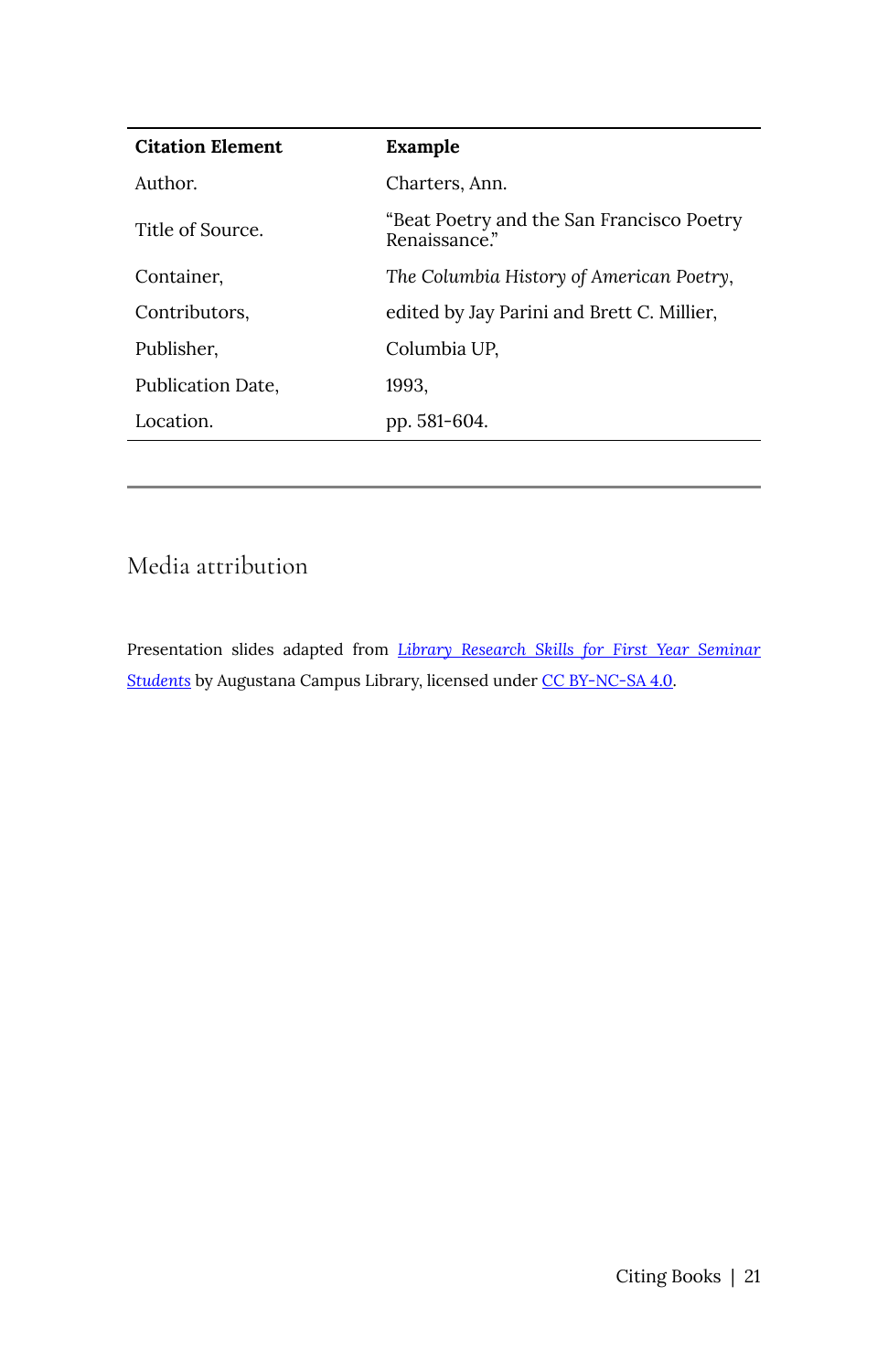# <span id="page-27-0"></span>Citing Articles

You might use multiple different types of articles in your research. Some of the most common types are journal articles, news articles, and magazine articles. For online works, especially journal articles, you may come across a digital object identifier (DOI), which is a unique series of numbers and letters assigned to the article by the publisher. DOIs are more stable than URLs, so if a work has one, you should use it instead of a URL in your works cited list entry.

Click through the slides below to learn about each element of an article citation.

*An interactive H5P element has been excluded from this version of the text. You can view it online here: <https://openeducationalberta.ca/mla-tutorial/?p=128#h5p-5>* 

#### **Article Citation Examples**

Now we can look at examples of different types of article citations.

### Journal Article

A journal article might be located in a library database or on a publisher's website, or in some cases, in a print issue of the journal. The format will help determine which elements you should include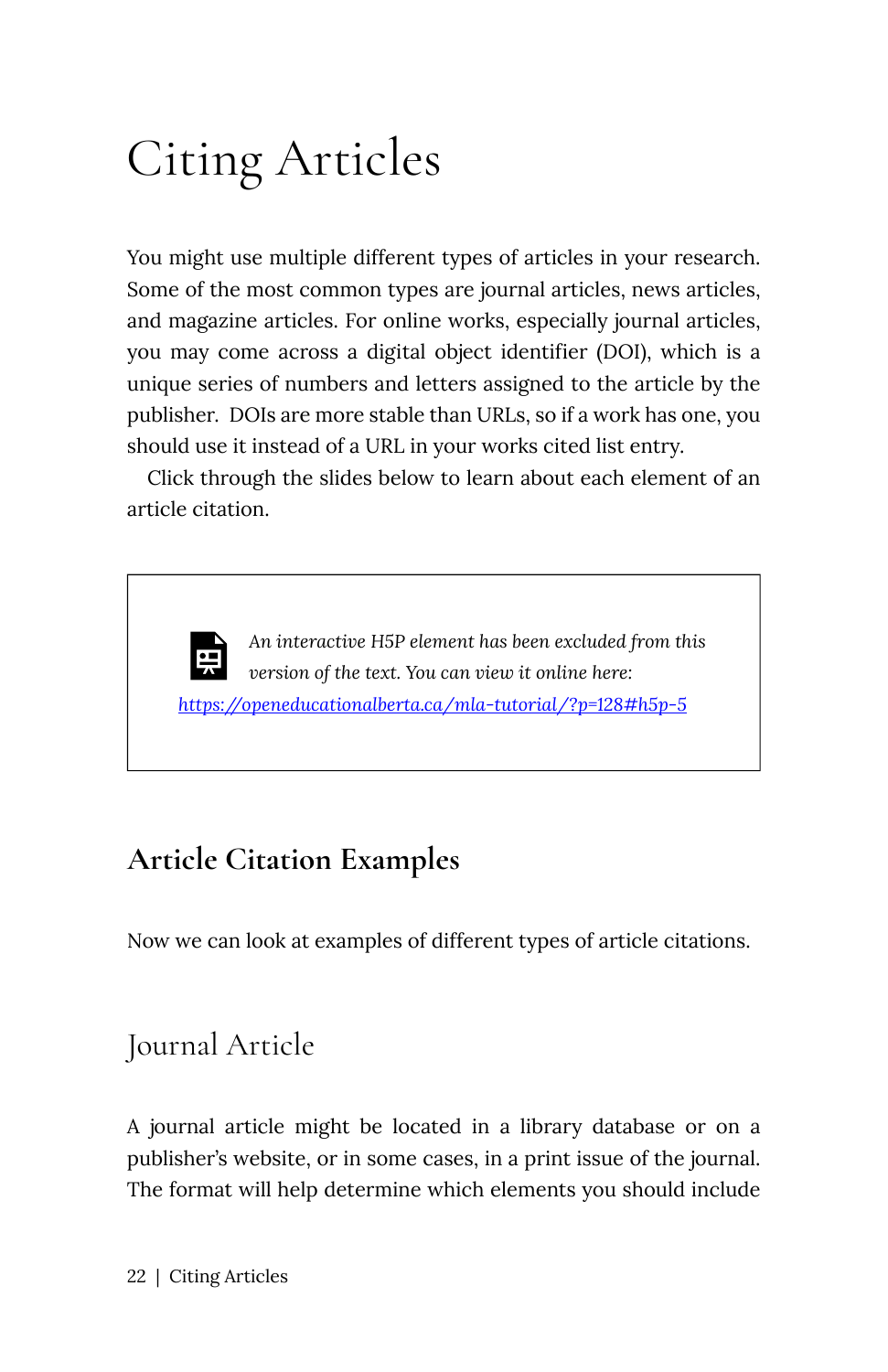in the citation. The following example is for an article in a library database that has a digital object identifier (DOI).

> Antonie, Luiza, et al. "Full-Time and Part-Time Work and the Gender Wage Gap." *Atlantic Economic Journal,*  vol. 48, no. 3, 2020, pp. 313-326. *EBSCOhost*, https://doi.org/10.1007/s11293-020-09677-z.

| <b>Citation Element</b> | Example                                                    |
|-------------------------|------------------------------------------------------------|
| Authors.                | Antonie, Luiza, et al.                                     |
| Title of Source.        | "Full-Time and Part-Time Work and the<br>Gender Wage Gap." |
| Container 1.            | Atlantic Economic Journal,                                 |
| Number,                 | vol. 48, no. 3,                                            |
| Publication Date,       | 2020,                                                      |
| Location 1.             | pp. 313-326.                                               |
| Container 2,            | EBSCOhost,                                                 |
| Location 2.             | https://doi.org/10.1007/<br>$s11293 - 020 - 09677 - z$     |

The example above includes these citation elements:

#### News Article

Just like a journal article, a news article might be in a library database, on a publisher's website, or in a print issue of the publication. The following example is for an article on a publisher's website.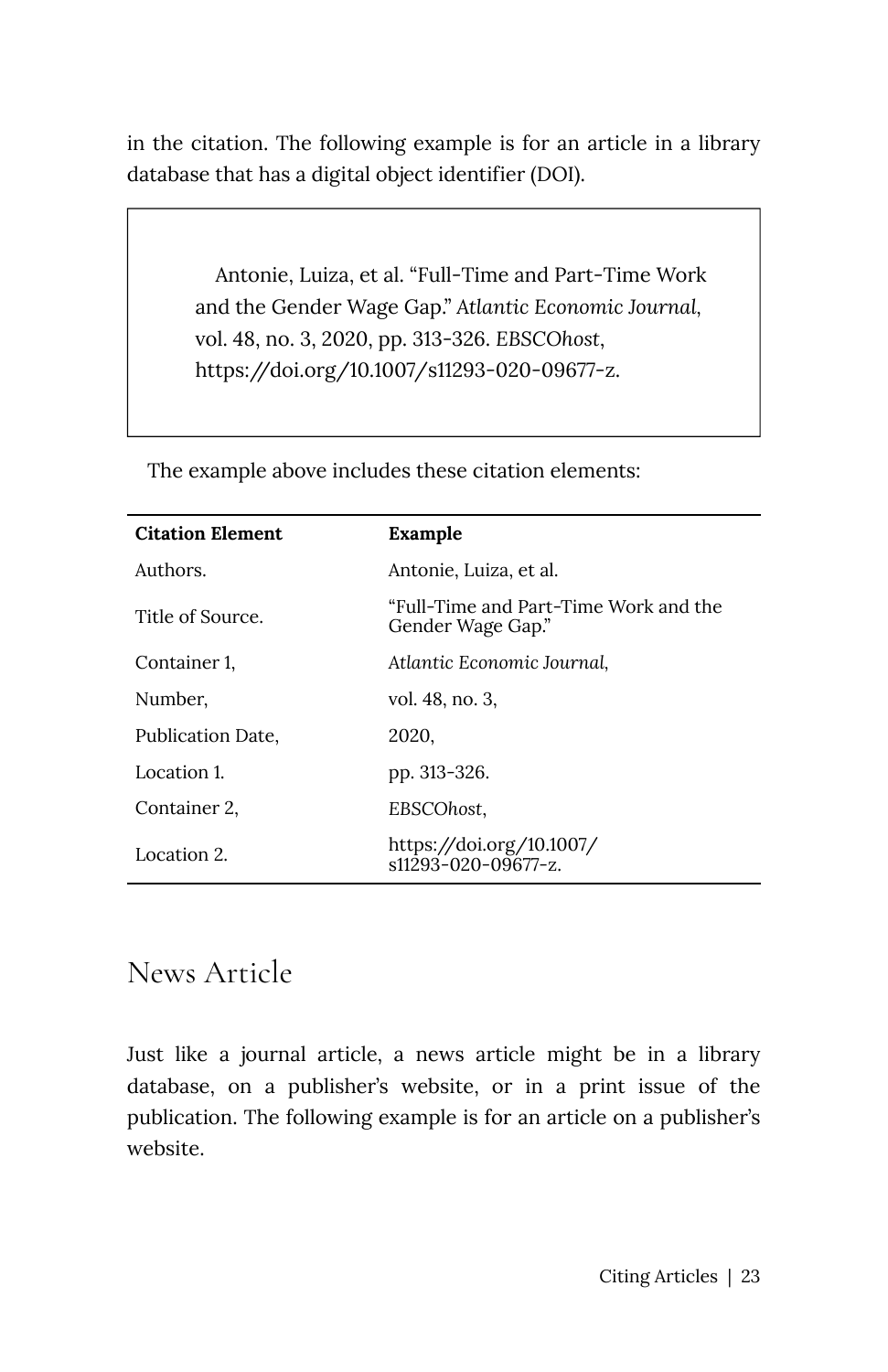Chaya, Lynn. "Keanu Reeves Reminisces About Growing Up in Toronto After Induction Into Canada's Walk of Fame." *Edmonton Journal*, 20 Dec. 2021, https://edmontonjournal.com/news/keanu-reevesreminisces-about-growing-up-in-toronto-afterinduction-into-canadas-walk-of-fame.

The example above includes these citation elements:

| Citation<br>Element  | Example                                                                                                     |
|----------------------|-------------------------------------------------------------------------------------------------------------|
| Author.              | Chaya, Lynn.                                                                                                |
| Title of<br>Source.  | "Keanu Reeves Reminisces About Growing Up in Toronto After Induction Int                                    |
| Container,           | Edmonton Journal,                                                                                           |
| Publication<br>Date, | 20 Dec. 2021.                                                                                               |
| Location.            | https://edmontonjournal.com/news/<br>keanu-reeves-reminisces-about-growing-up-in-toronto-after-induction-in |

#### Magazine Article

Some magazines have volume or issue numbers, like journals, while others might just give a month or season of publication. In your citation, you should include whichever elements are available for the article. The example below is for a print issue of a journal that gives the months and year of publication rather than an issue number.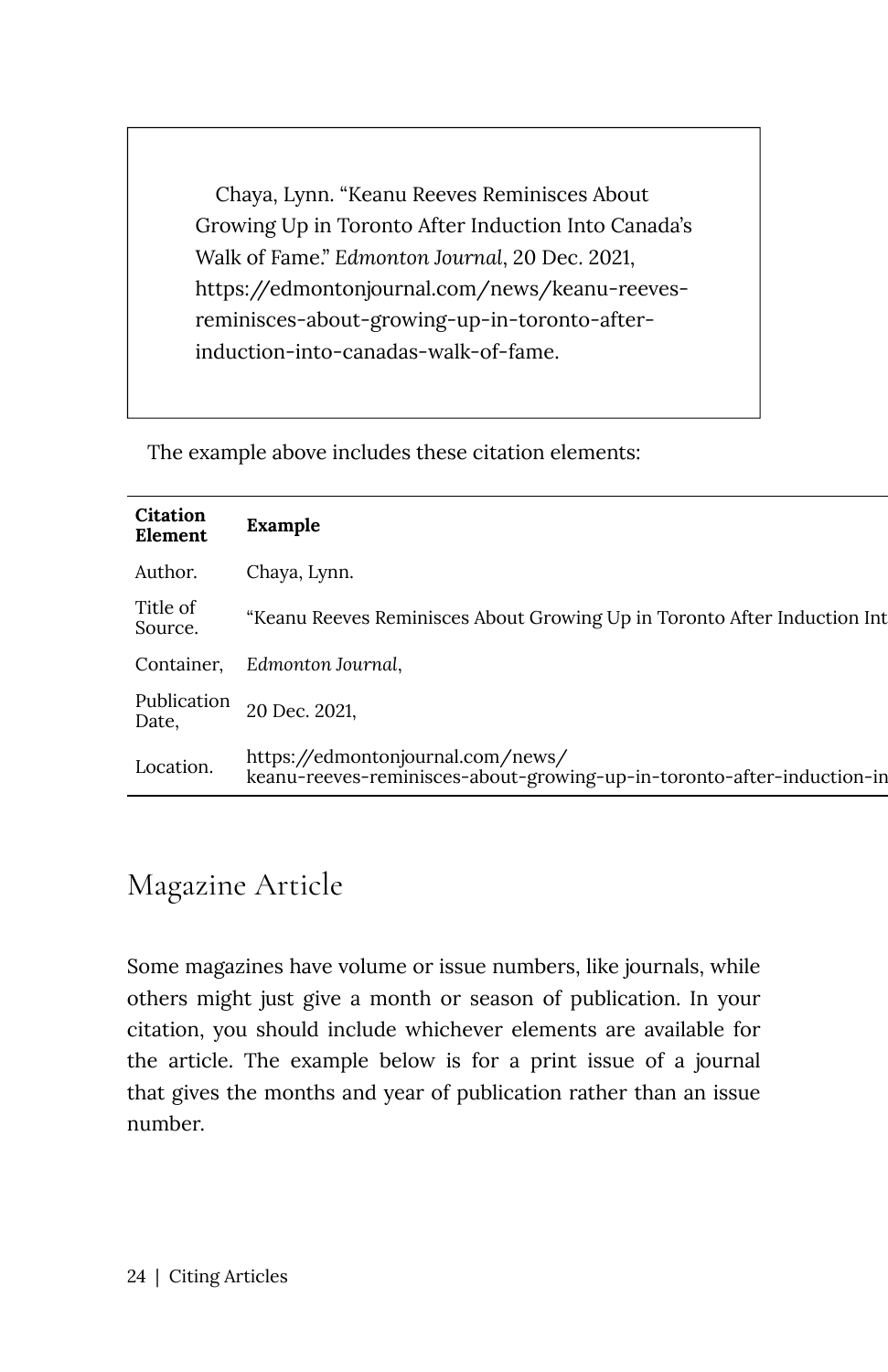Estroff Marano, Hara. "An Element of Protection: Magnesium is a Mineral Essential to Mental Health." *Psychology Today*, May-Jun. 2016, pp. 29-30.

The example above includes these citation elements:

| <b>Citation Element</b> | Example                                                                           |
|-------------------------|-----------------------------------------------------------------------------------|
| Author.                 | Estroff Marano, Hara.                                                             |
| Title of Source.        | "An Element of Protection: Magnesium is a<br>Mineral Essential to Mental Health." |
| Container,              | Psychology Today,                                                                 |
| Publication Date,       | May-Jun. 2016,                                                                    |
| Location.               | pp. 29-30.                                                                        |
|                         |                                                                                   |

Media attribution

Presentation slides adapted from *[Library Research Skills for First Year Seminar](https://openeducationalberta.ca/auglibfys/) [Students](https://openeducationalberta.ca/auglibfys/)* by Augustana Campus Library, licensed under [CC BY-NC-SA 4.0](https://creativecommons.org/licenses/by-nc-sa/4.0/).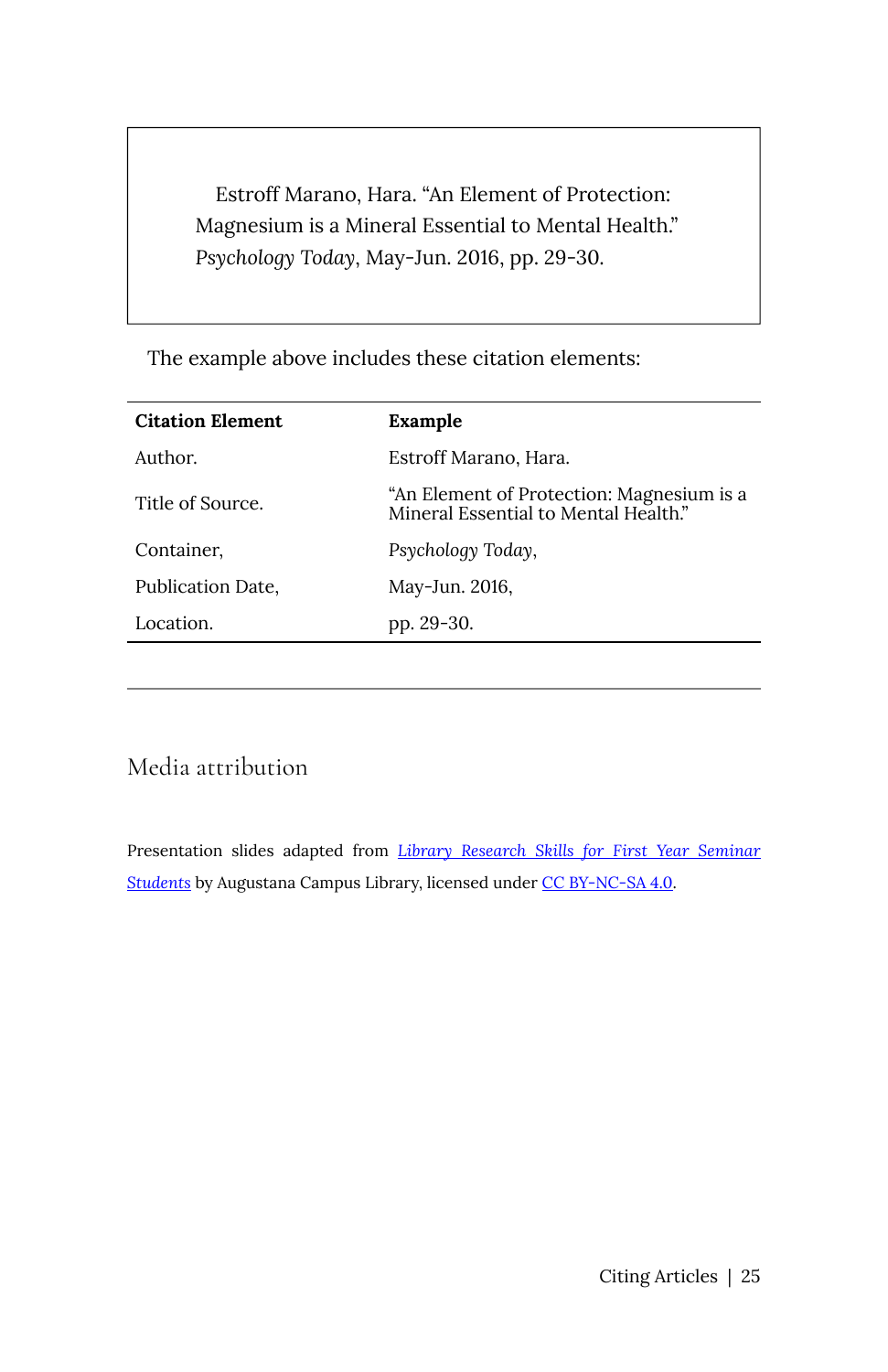# <span id="page-31-0"></span>Citing Audiovisual Works

Audiovisual works can include a wide variety of sources such as films, TV episodes, online videos, music recordings, performances, and more. The citation elements vary depending on the source.

The slides below will guide you through the elements you might need for citations of audiovisual works.

*An interactive H5P element has been excluded from this*  l *version of the text. You can view it online here: <https://openeducationalberta.ca/mla-tutorial/?p=130#h5p-7>*

#### **Audiovisual Citation Examples**

The next examples show citations of some common types of audiovisual sources.

#### Online Video

The following example is for a YouTube video. If there is not a clear named author, skip the author element and start with the title, like in this example. The individual who uploaded the video is included under the Contributor element.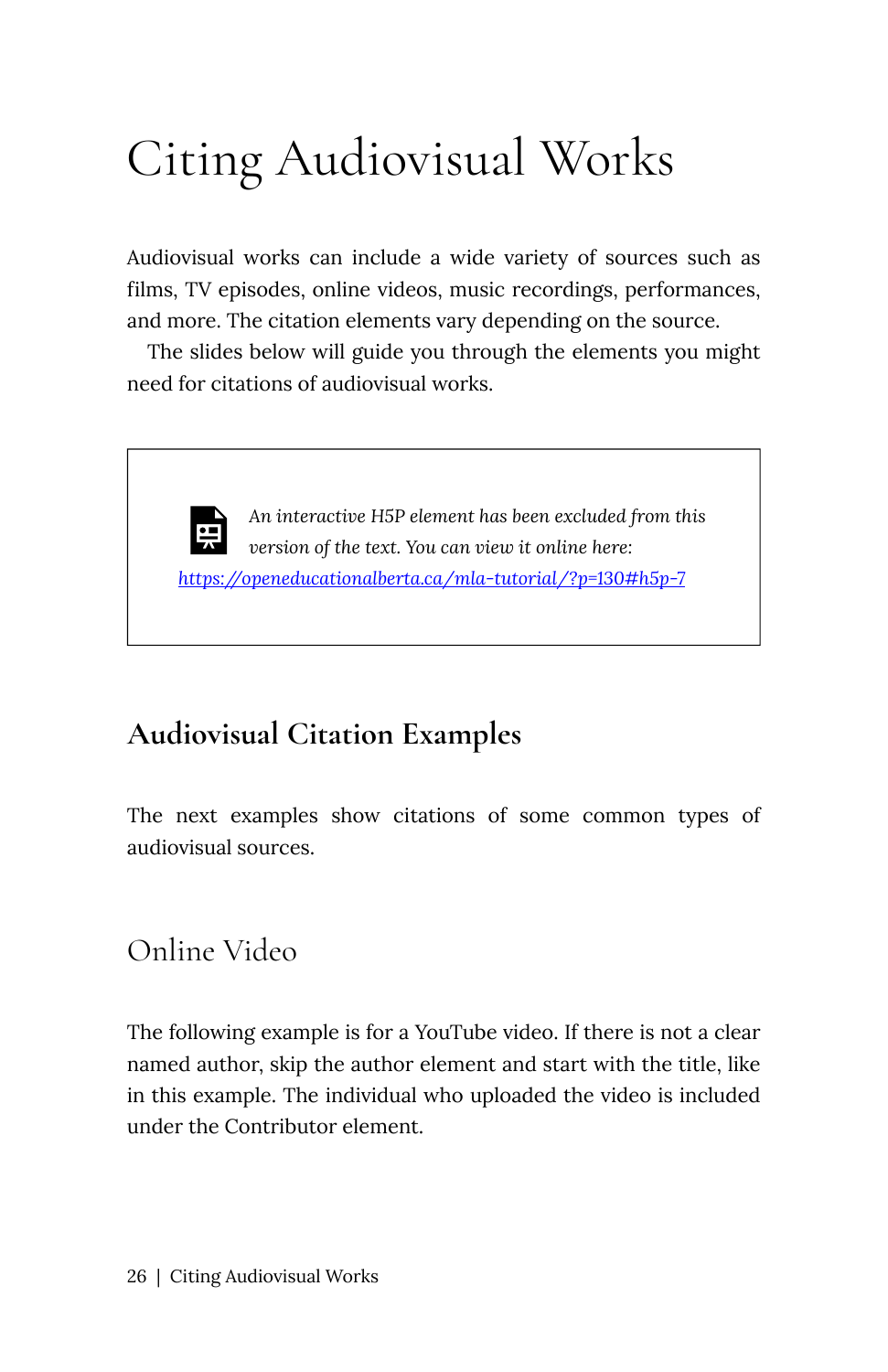"Literary Devices in Pop Culture." *YouTube*, uploaded by bcwalden43, 11 Jul. 2012, https://youtu.be/ U\_pxfifB6Co.

The example above includes these citation elements:

| <b>Citation Element</b> | Example                            |
|-------------------------|------------------------------------|
| Title of Source.        | "Literary Devices in Pop Culture." |
| Container,              | YouTube,                           |
| Contributor,            | uploaded by bcwalden43,            |
| Publication Date,       | 11 Jul. 2012,                      |
| Location.               | https://youtu.be/U_pxfifB6Co.      |

#### Film

The following example is for a film watched on the Netflix app.

*Room*. Performance by Brie Larson, Element Pictures, 2015. *Netflix* app.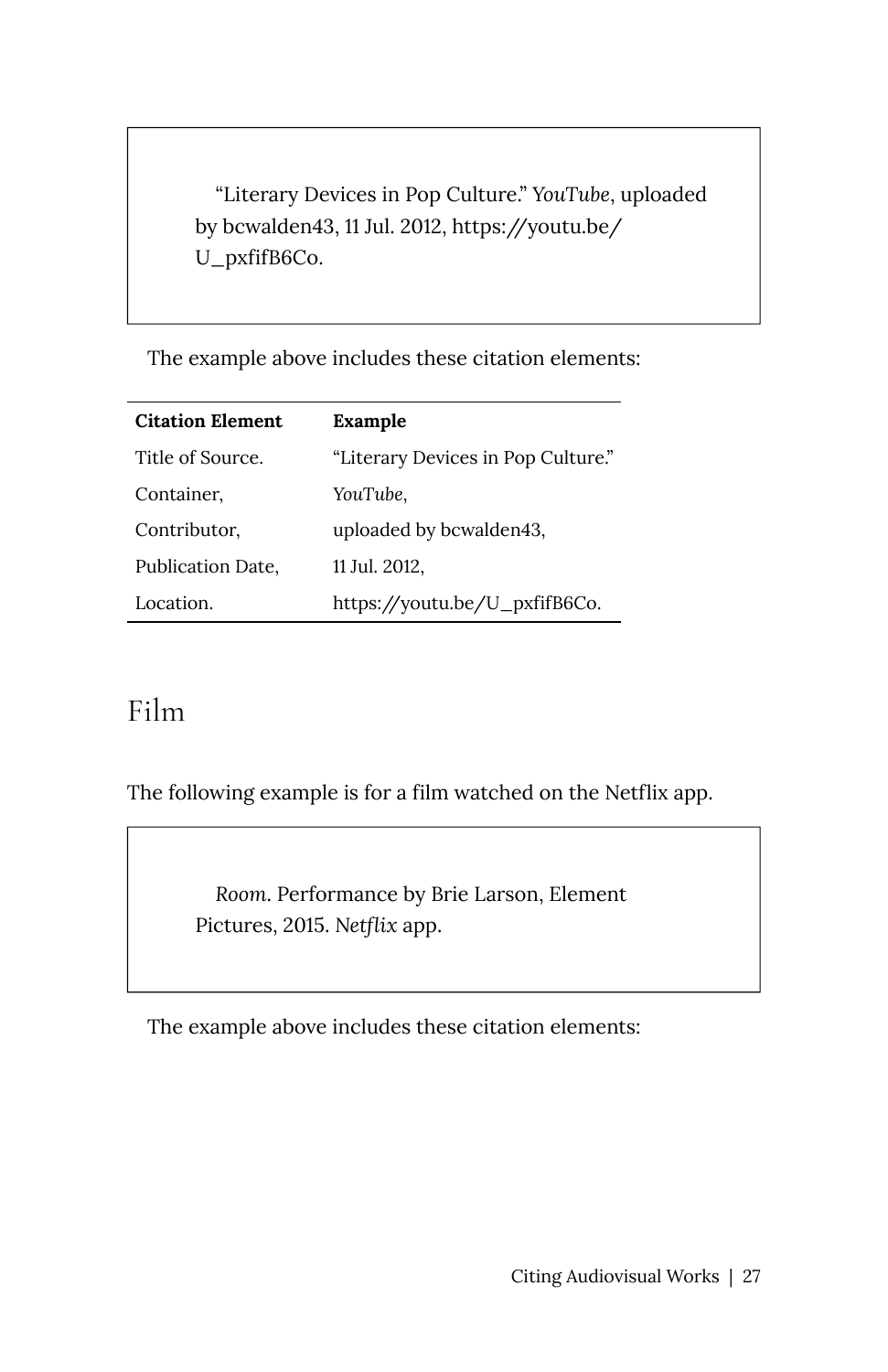| <b>Citation Element</b>             | Example                     |
|-------------------------------------|-----------------------------|
| Title of Source.                    | Room.                       |
| Contributor,                        | Performance by Brie Larson, |
| Publisher,                          | Element Pictures.           |
| Publication Date.                   | 2015.                       |
| Supplemental element<br>(platform). | Netflix app.                |

#### Audio Recording

This example is for a podcast episode, streamed from the host's website. The publisher name is excluded because it is the same as the container.

> McMahon, Ryan. "A Letter to the Puzzle People." *The Red Man Laughing Podcast*, season 8, 14 Apr. 2020, https://redmanlaughing.squarespace.com/listen/ 2020/4/red-man-laughing-a-letter-to-the-puzzlepeople.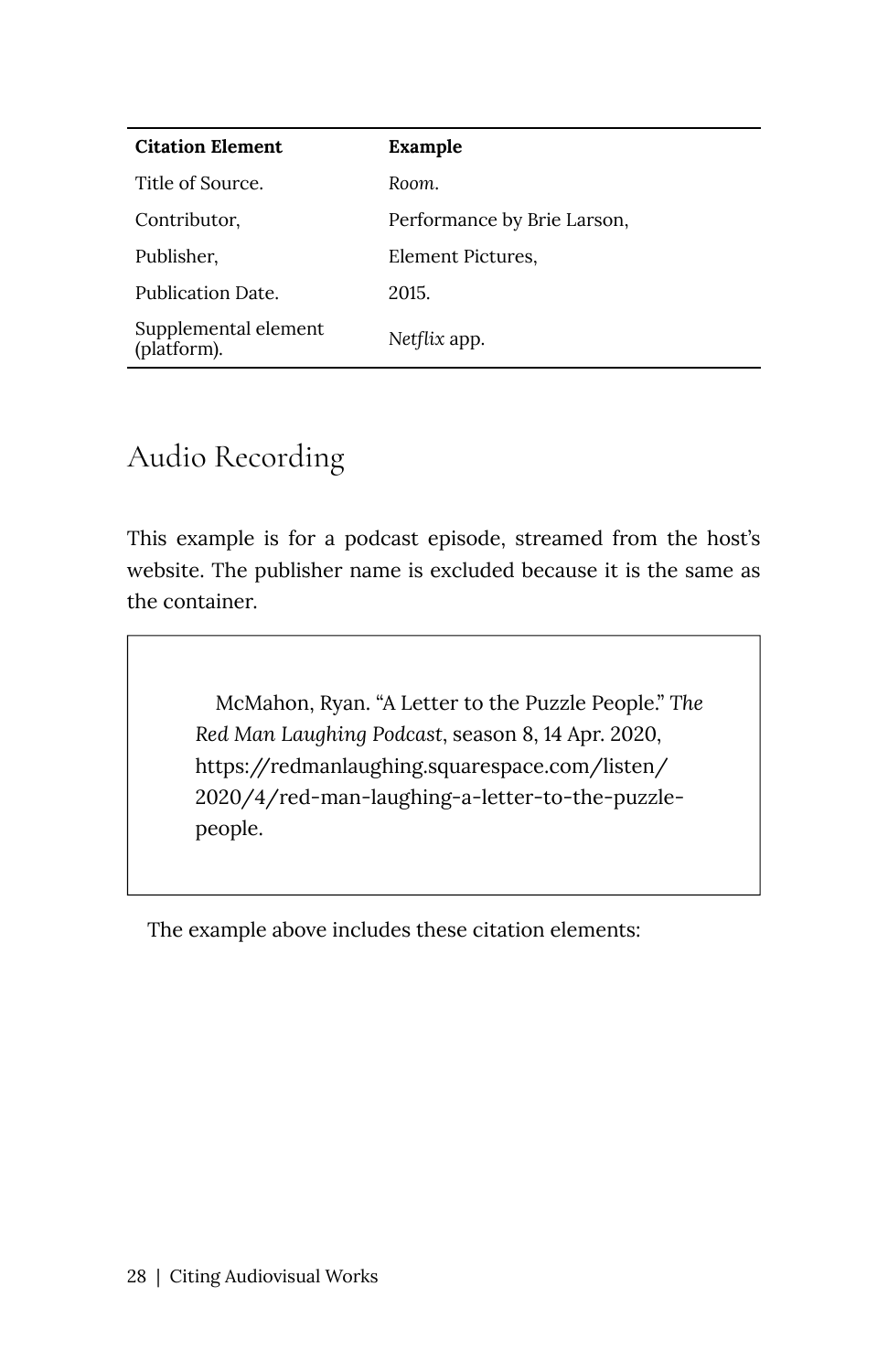| <b>Citation Element</b> | Example                                                                                                                      |
|-------------------------|------------------------------------------------------------------------------------------------------------------------------|
| Authors.                | McMahon, Ryan.                                                                                                               |
| Title of Source.        | "A Letter to the Puzzle People."                                                                                             |
| Container,              | The Red Man Laughing Podcast,                                                                                                |
| Number.                 | season 8,                                                                                                                    |
| Publication Date,       | 14 Apr. 2020,                                                                                                                |
| Location.               | https://redmanlaughing.squarespace.com/listen/<br>2020<br>/4 <sub>1</sub><br>red-man-laughing-a-letter-to-the-puzzle-people. |

### TV Episode

The next example is for an episode of a TV series, watched on a streaming website.

> "It's Comedy or Cabbage." *The Marvelous Mrs. Maisel*, season 3, episode 5, Amazon, 2019. *Amazon Prime*, www.primevideo.com.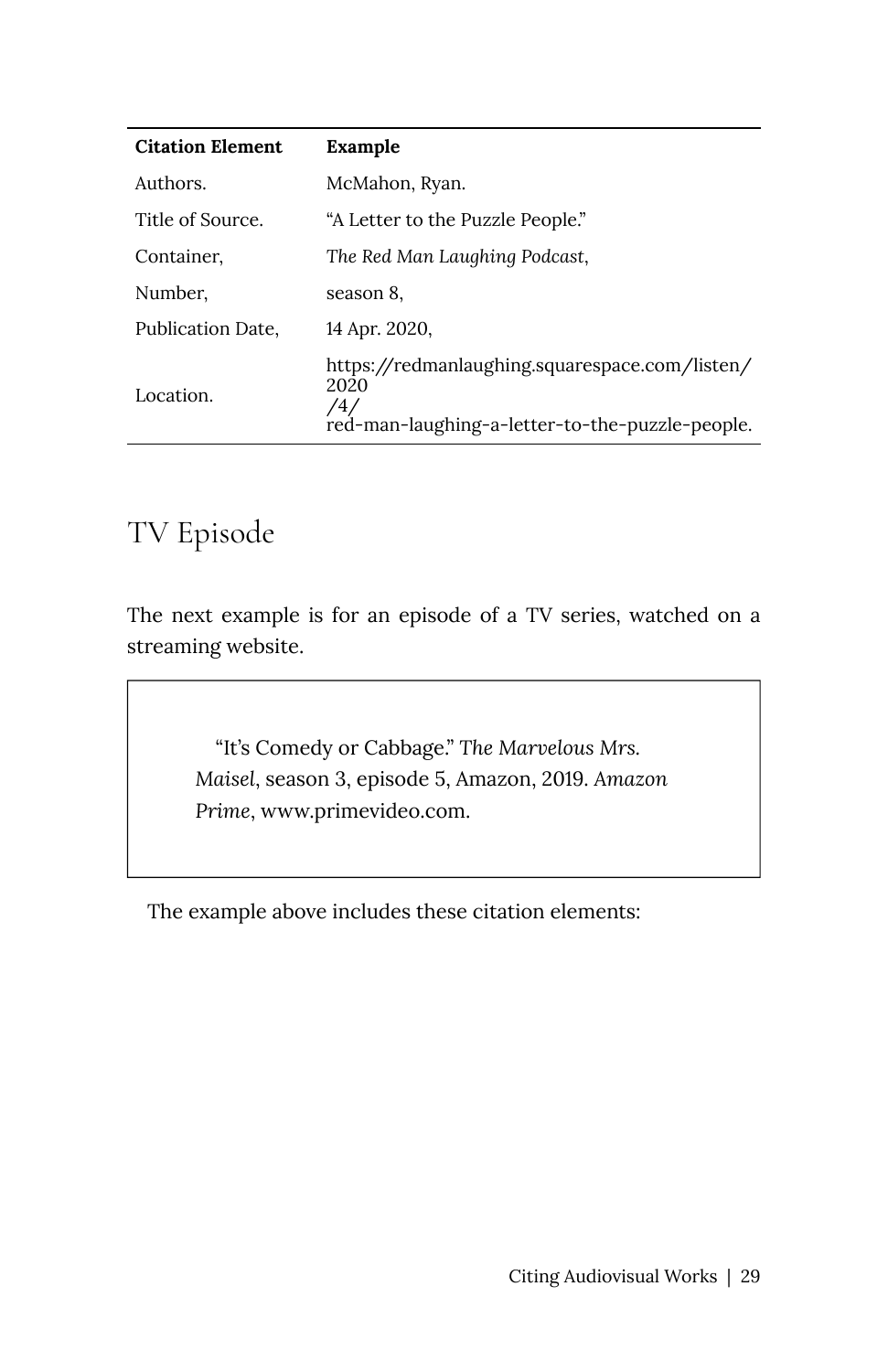#### **Citation Element Example**

| Title of Source.                | "It's Comedy or Cabbage."  |
|---------------------------------|----------------------------|
| Container,                      | The Marvelous Mrs. Maisel, |
| Number,                         | season 3, episode 5,       |
| Publisher,                      | Amazon,                    |
| Publication Date.               | 2019.                      |
| Second Container, Amazon Prime, |                            |
| Location.                       | www.primevideo.com.        |

#### Image

For some images you may be able to find full citation details, and for others it might be harder. The next example is for an untitled image within a magazine article, where a description is given in place of a title.

> Savage, Jim. Margaret Atwood at 14 on a dock. *Flare*, 15 Sep. 2013, https://www.flare.com/wp-content/ uploads/2013/09/Attwood-5.jpg.

| <b>Citation Element</b> | Example                                                             |
|-------------------------|---------------------------------------------------------------------|
| Author.                 | Savage, Jim.                                                        |
| Title of Source.        | Margaret Atwood at 14 on a dock.                                    |
| Container,              | Flare.                                                              |
| Publication date,       | 15 Sep. 2013,                                                       |
| Location.               | https://www.flare.com/wp-content/<br>uploads/2013/09/Attwood-5.jpg. |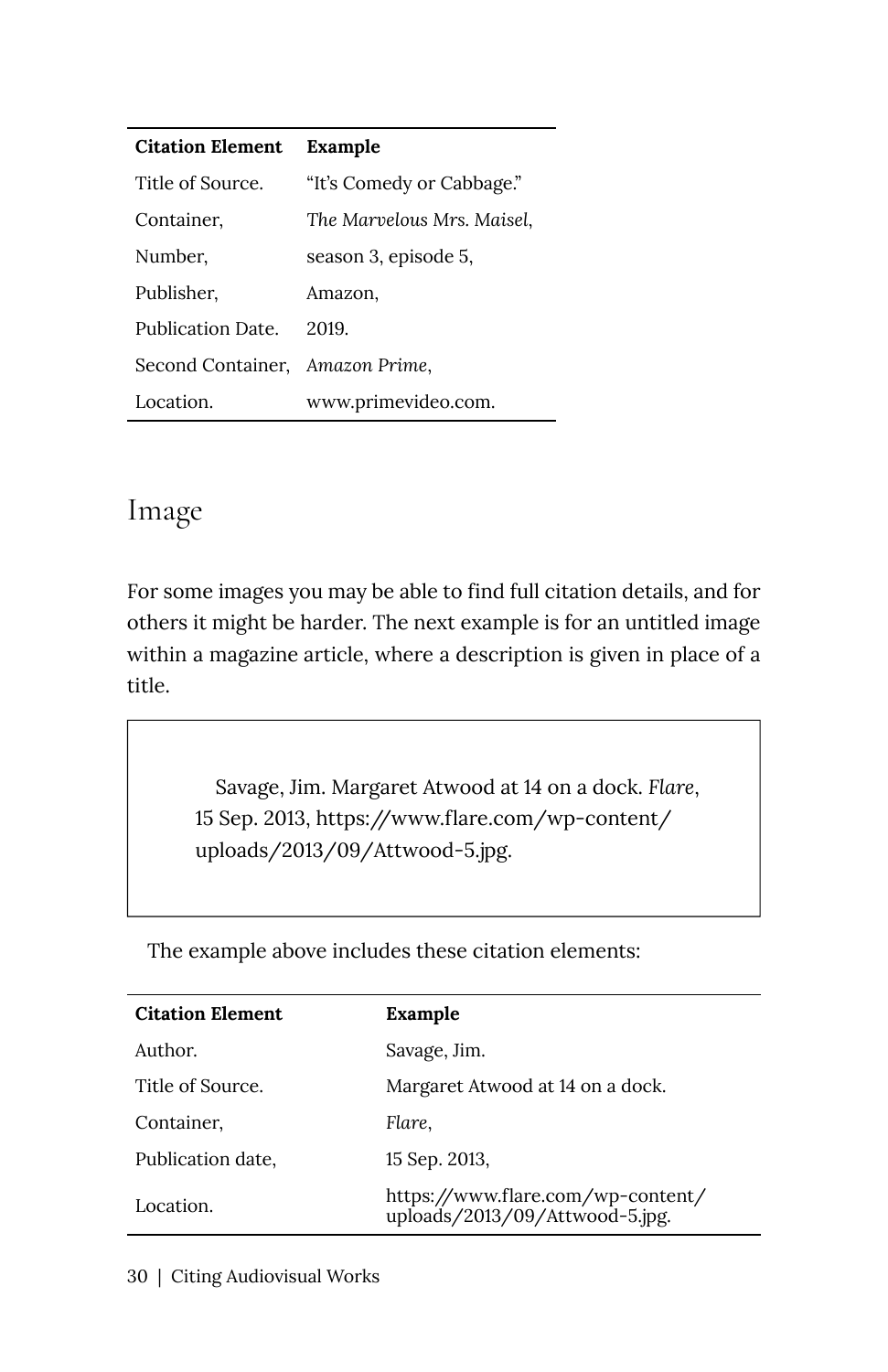## Citing Webpages and Social Media

Webpages and social media posts can take many different forms. Some have authors and publication dates, while others are anonymous and undated. For online materials whenever possible try to use stable/permanent/persistent links instead of the URL that appears in your browser (unless it's a stable link) for your workscited-list entries.

The slides below show elements you might need to include when citing online works.

*An interactive H5P element has been excluded from this version of the text. You can view it online here: <https://openeducationalberta.ca/mla-tutorial/?p=133#h5p-8>*

#### **Webpage and Social Media Citation Examples**

Now that we've shown you the elements of webpage and social media citations, review the examples below to learn more about citing different types of online sources.

Webpage

Webpages sometimes include full citation details, but sometimes

Citing Webpages and Social Media | 31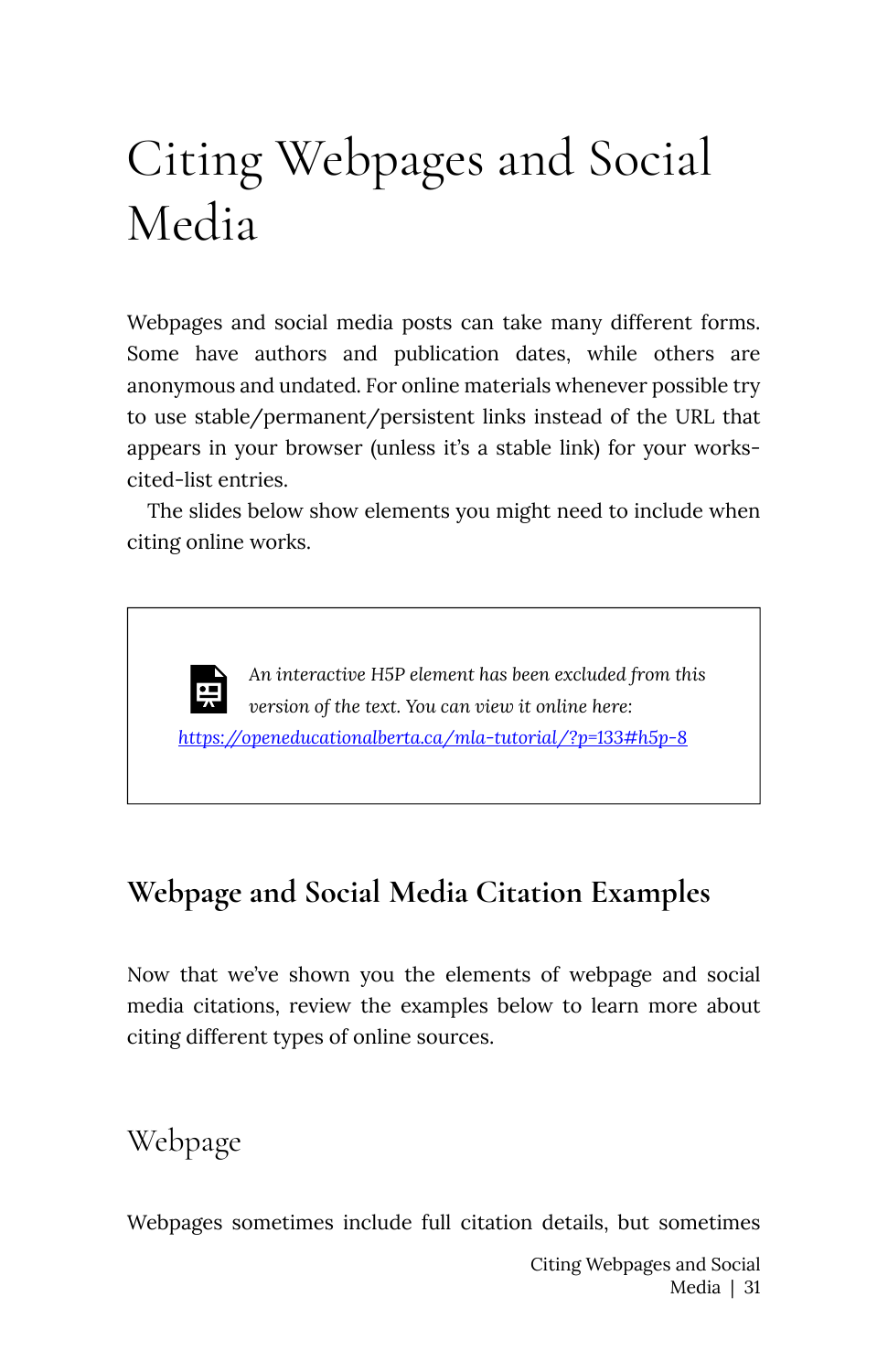information like the author or the publication date are not available. If this is the case, skip to the next element. Including the date you accessed the page, as in the following example, can be helpful in case the information changes in the future.

> "Shakespeare Lives in Science; Poisons, Potions and Drugs." *Shakespeare Lives*, British Council. Accessed 14 Jan. 2022.

| <b>Citation Element</b>                | Example                                                        |
|----------------------------------------|----------------------------------------------------------------|
| Title of Source.                       | "Shakespeare Lives in Science; Poisons,<br>Potions and Drugs." |
| Container,                             | Shakespeare Lives,                                             |
| Publisher,                             | British Council.                                               |
| Supplemental Element<br>(access date). | Accessed 14 Jan. 2022.                                         |

The example above includes these citation elements:

#### Blog Post

A blog post will almost always include the date of publication. If the title of the website and the publisher name are the same, you can omit the publisher, like in this example.

> Brantz, Loryn. "11 Charts to Make You Feel Better About Not Feeling Better." *BuzzFeed*, 23 Nov. 2021,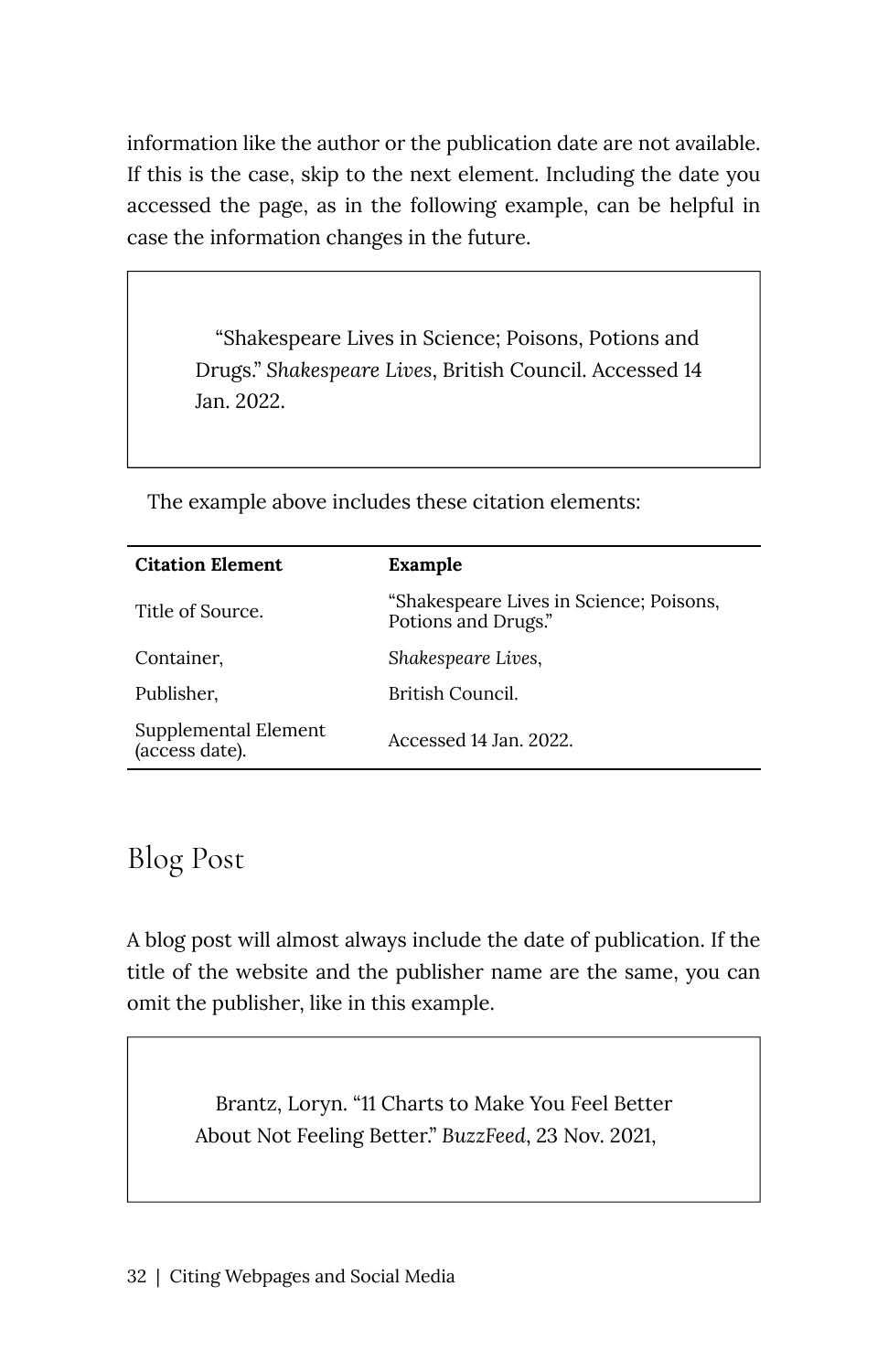https://www.buzzfeed.com/lorynbrantz/anyonewith-an-invisible-illness-will-feel-seen-by-these.

The example above includes these citation elements:

| Citation<br>Element  | Example                                                                                            |
|----------------------|----------------------------------------------------------------------------------------------------|
| Author.              | Brantz, Loryn.                                                                                     |
| Title of<br>Source.  | "11 Charts to Make You Feel Better About Not Feeling<br>Better."                                   |
| Container,           | BuzzFeed.                                                                                          |
| Publication<br>Date, | 23 Nov. 2021.                                                                                      |
| Location.            | https://www.buzzfeed.com/lorynbrantz/<br>anyone-with-an-invisible-illness-will-feel-seen-by-these. |

#### Tweet

For a social media post like a tweet, if the author's name (e.g., Jemma) is different from their handle (e.g., @jlm\_86), you should include both in your citation. Because social media posts generally do not include titles, you can use the content of the post in place of the title. If it is long, you may shorten it using ellipses. For example:

> Jemma [@jlm\_86]. "Pillar post coverings in Plymouth, Devon!! Just in time for Remembrance Day . . ." *Twitter*, 2 Nov. 2021, twitter.com/jlm\_86/status/ 1455484129978560513.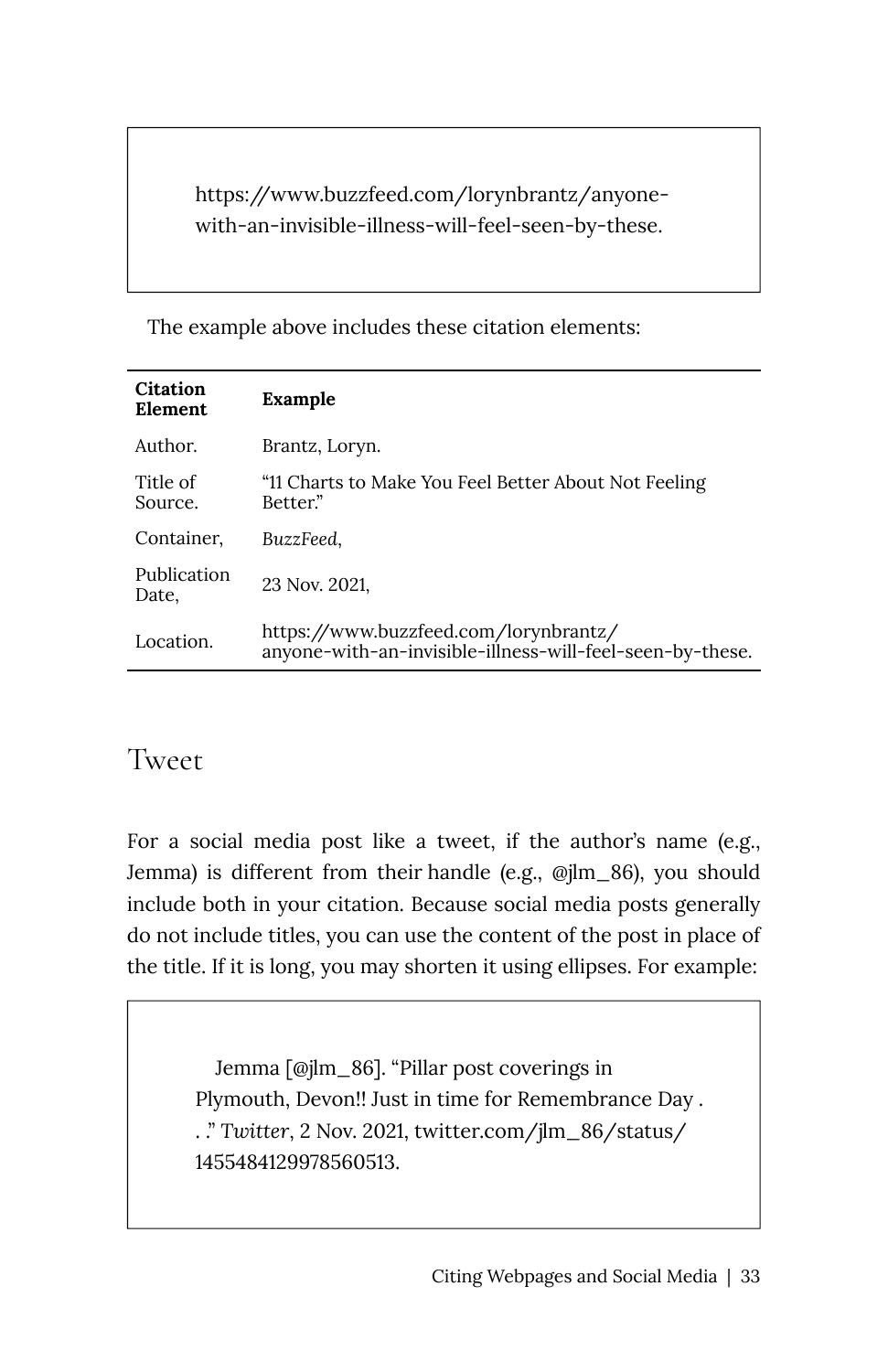| <b>Citation Element</b> | Example                                                                           |
|-------------------------|-----------------------------------------------------------------------------------|
| Author.                 | Jemma $\lceil \omega \rceil$ m $\lfloor 86 \rceil$ .                              |
| Title of Source.        | "Pillar post coverings in Plymouth, Devon!!"<br>Just in time for Remembrance Day" |
| Container,              | Twitter,                                                                          |
| Publication Date,       | 2 Nov. 2021.                                                                      |
| Location.               | twitter.com/jlm_86/status/<br>1455484129978560513.                                |

The example above includes these citation elements: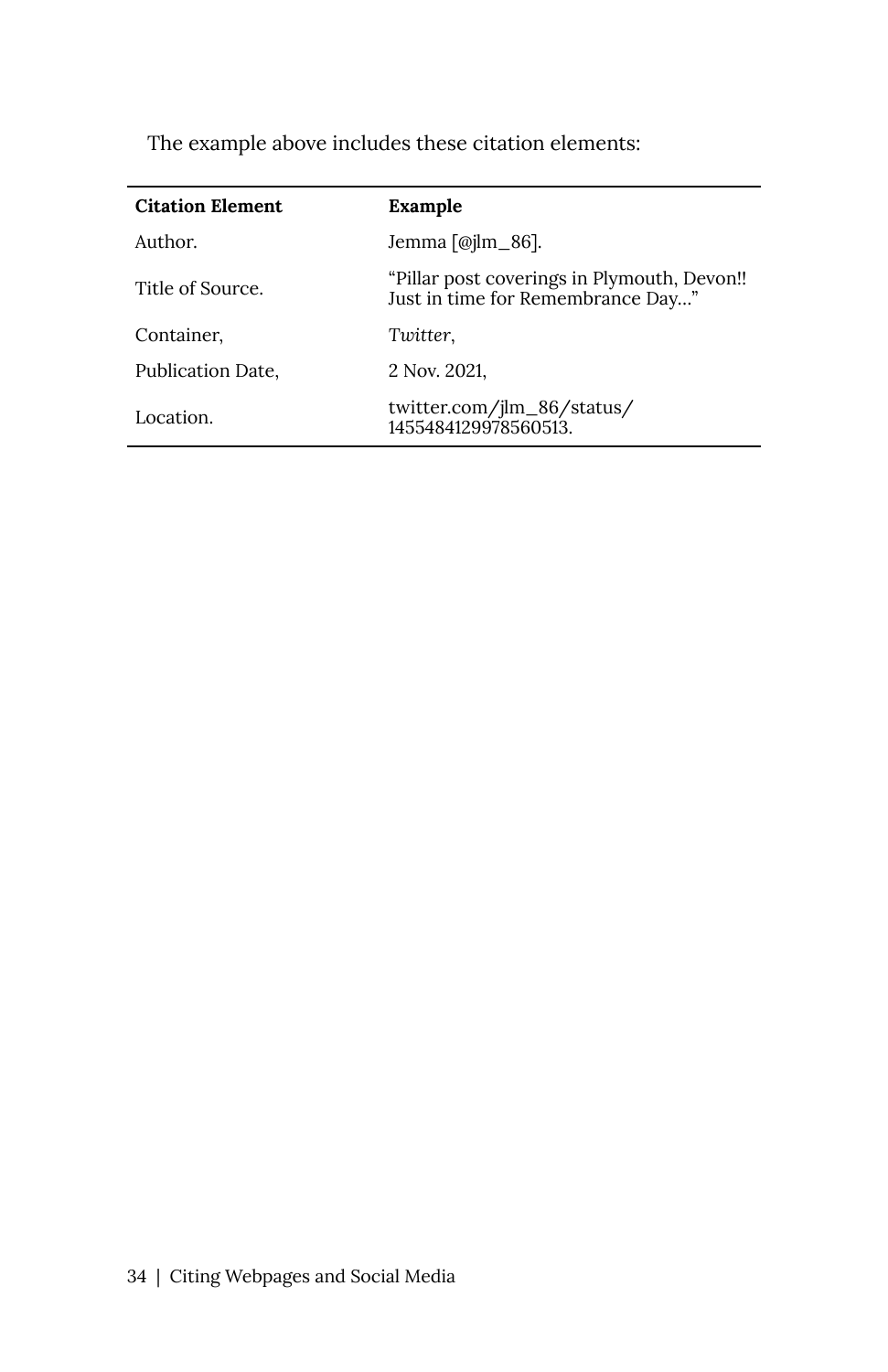## Citing Personal Communications

Sometimes research involves contact with individuals or organizations, such as through interviews or emails. These types of information are generally not formally published, so they're treated a bit differently from other sources. Click through the slides below to learn more.

*An interactive H5P element has been excluded from this*  ١Ħ *version of the text. You can view it online here: <https://openeducationalberta.ca/mla-tutorial/?p=135#h5p-9>* 

#### **Personal Communication Citation Examples**

Below are two examples of personal communications.

#### Interview

This example is for an interview that you conducted. If someone else performed the interview, add their name under the Contributor element (see the slides above for an example).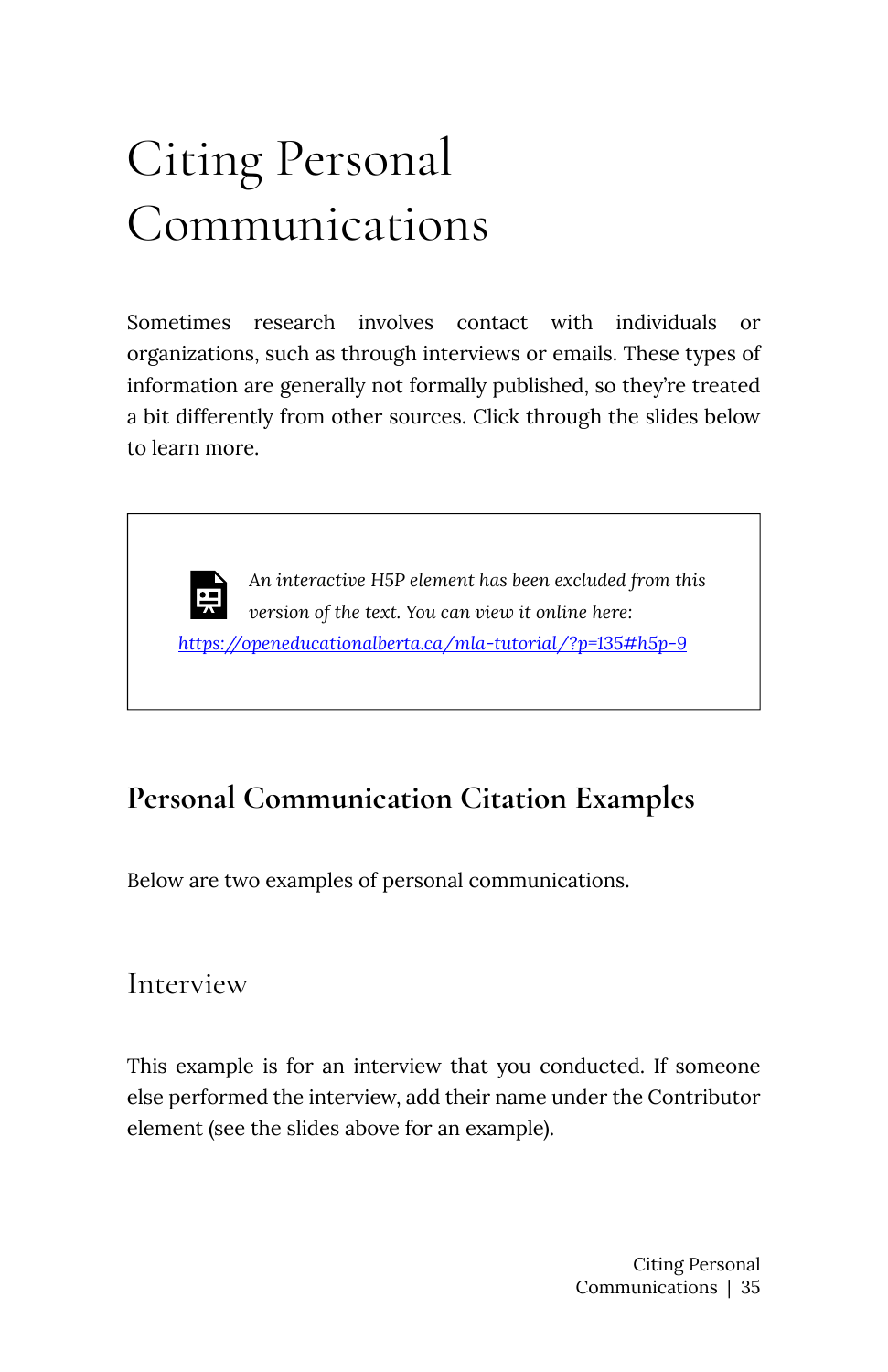Morrison, Toni. Interview with the author. 5 Jan. 2019.

The example above includes these citation elements:

| <b>Citation Element</b> Example |                                             |
|---------------------------------|---------------------------------------------|
| Author.                         | Morrison, Toni.                             |
|                                 | Title of Source. Interview with the author. |
| Publication Date. 5 Jan. 2019.  |                                             |

#### Email

Emails or text messages usually only include three elements: the person who sent the message, a description of the communication, and the date of the communication. For example:

Robinson, Eden. E-mail to the author. 8 May 2015.

The example above includes these citation elements:

| <b>Citation Element</b> Example |                                        |
|---------------------------------|----------------------------------------|
| Author.                         | Rihanna.                               |
|                                 | Title of Source. E-mail to the author. |
| Publication Date. 8 May 2015.   |                                        |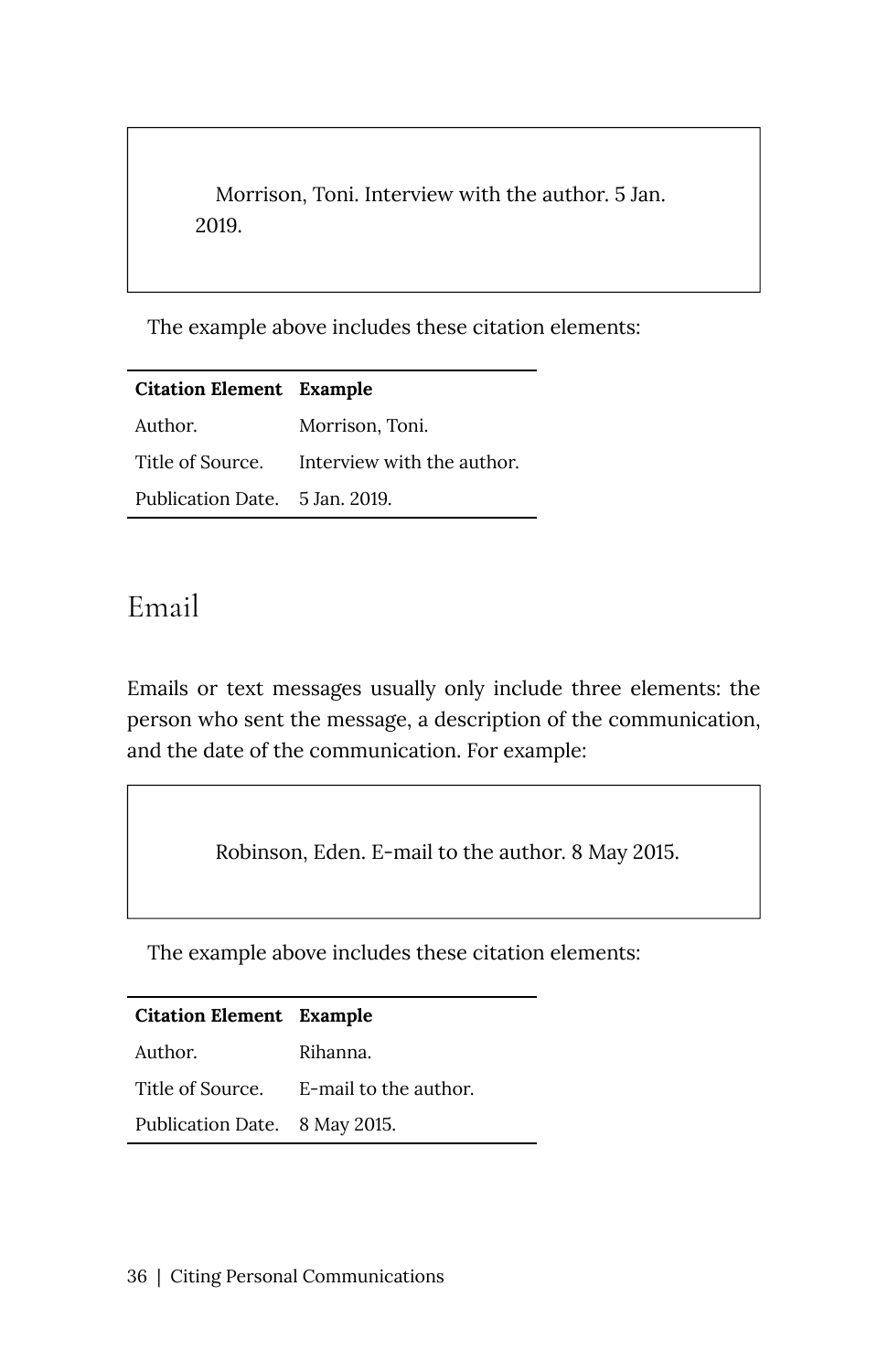### Indigenous Elders and Knowledge Keepers

MLA does not have a specific format for citing Indigenous Elders and Knowledge Keepers.

In the spirit of wahkôhtowin and reconciliation, NorQuest College Library continues to follow templates created by Lorisia MacLeod and NorQuest College Indigenous Student Centre staff that meet this need.

For example:

Cardinal, Delores., Goodfish Lake Cree Nation. Treaty 6. Lives in Edmonton. Oral teaching. 4 April 2004.

Note: If you would like to approach an Elder or Knowledge Keeper for teachings, remember to follow protocol or if you are unsure what their protocol is, please ask them ahead of time.

| <b>Citation Element</b>                            | Example                                           |
|----------------------------------------------------|---------------------------------------------------|
| Last Name, First Name., Nation/<br>Community.      | Cardinal, Delores., Goodfish Lake<br>Cree Nation. |
| Treaty Territory. (if applicable)                  | Treaty 6.                                         |
| City/Community where they live.<br>(if applicable) | Lives in Edmonton.                                |
| Topic/subject of communication. (if<br>applicable) | Oral teaching.                                    |
| Date.                                              | 4 April 2004.                                     |
|                                                    |                                                   |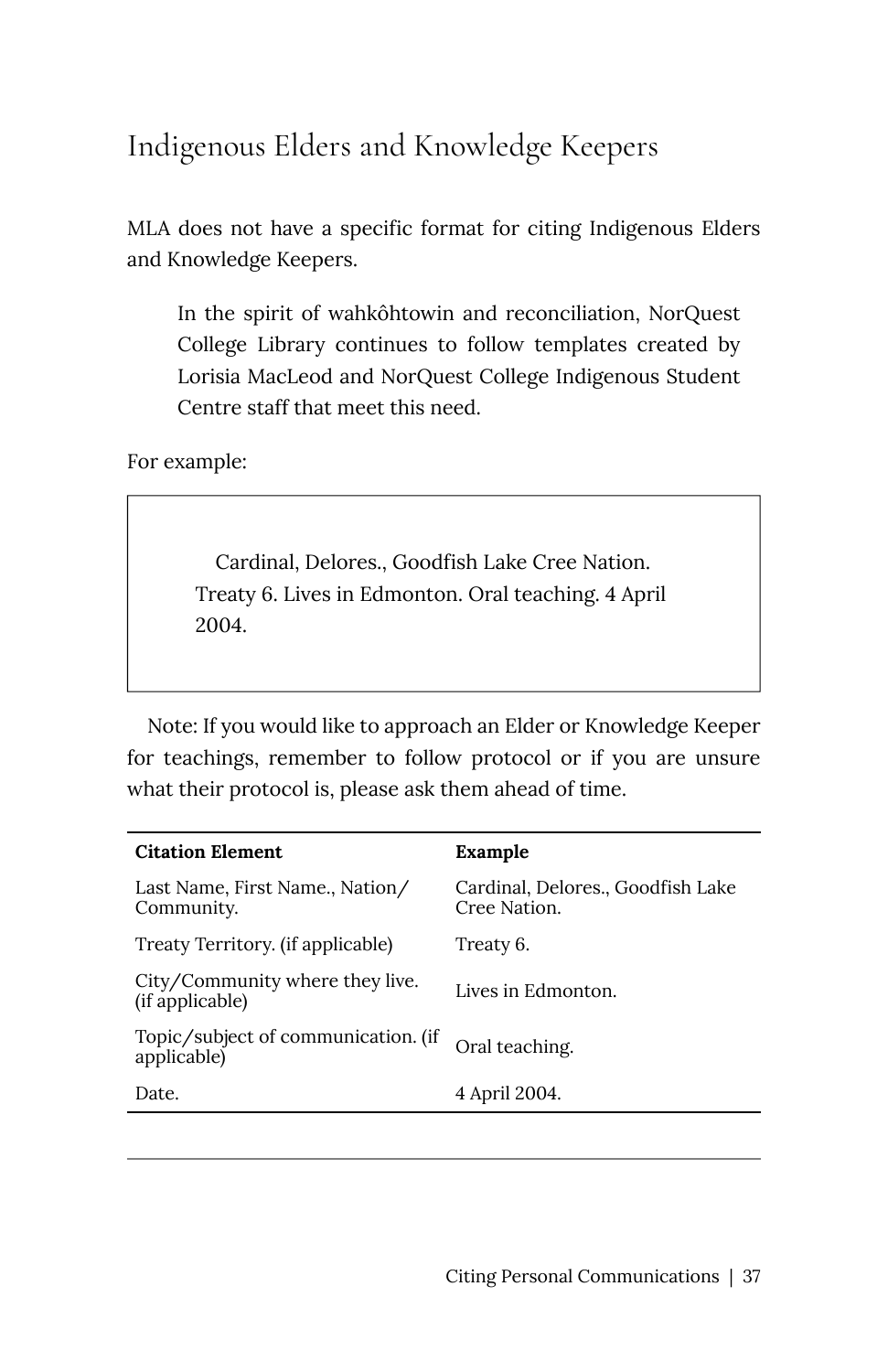#### Attribution

[Indigenous Elders and](https://libguides.norquest.ca/apa/style#NoteRE:Elders) Knowledge Keepers adapted from **Indigenous Elders and** [Knowledge Keepers](https://libguides.norquest.ca/apa/style#NoteRE:Elders) by NorQuest College Library, licensed under [CC BY-NC-SA 4.0.](https://creativecommons.org/licenses/by-nc-sa/4.0/)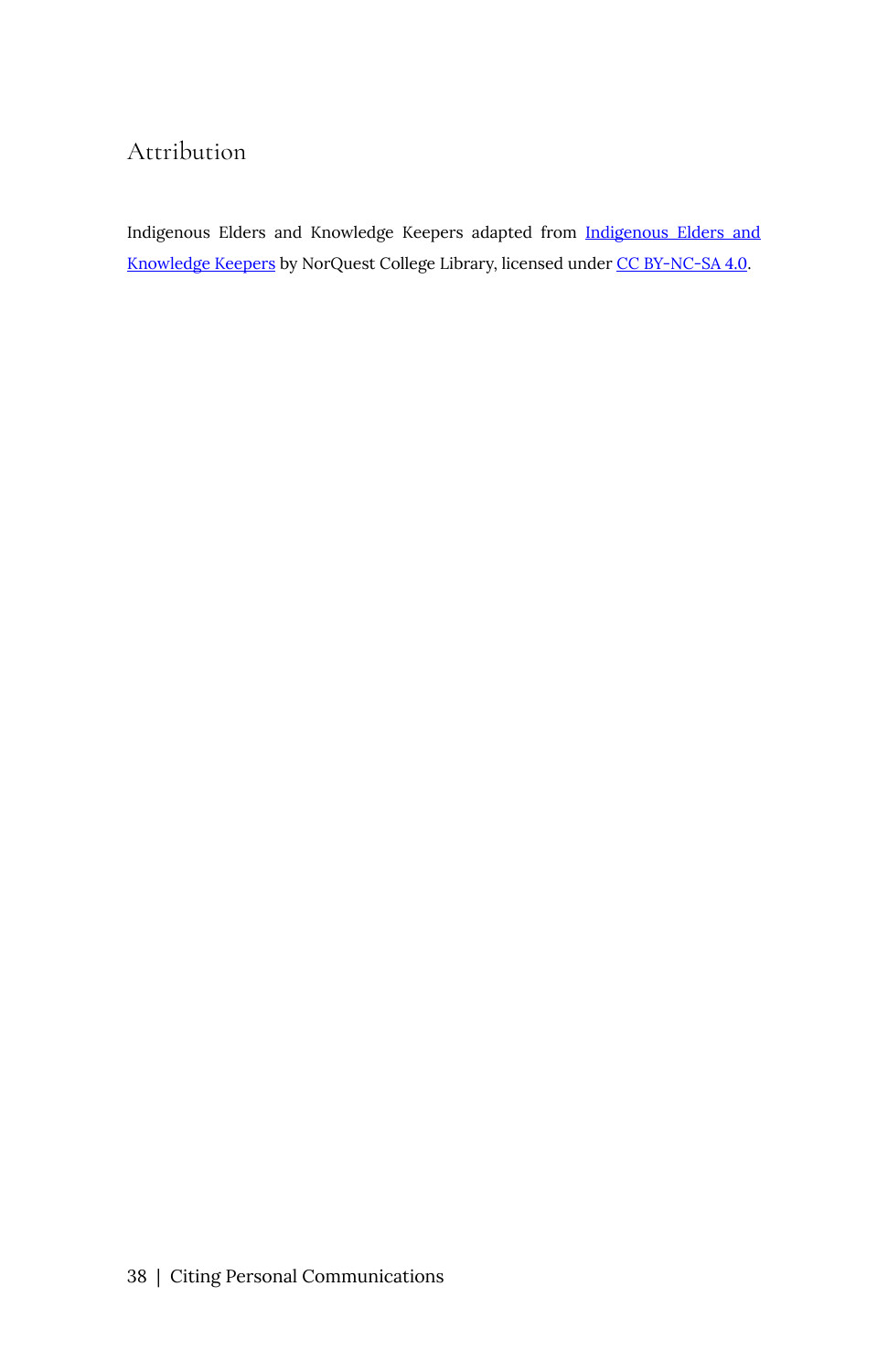### Example Works Cited List

Once you have created all of your works cited list entries, you will need to organize them alphabetically in a list at the end of your paper. Below is an example with citations used in this tutorial.

#### **Works Cited**

- Antonie, Luiza, et al. "Full-Time and Part-Time Work and the Gender Wage Gap." *Atlantic Economic Journal,* vol. 48, no. 3, 2020, pp. 313-326. *EBSCOhost*, https://doi.org/10.1007/ s11293-020-09677-z.
- Brantz, Loryn. "11 Charts to Make You Feel Better About Not Feeling Better." *BuzzFeed*, 23 Nov. 2021, https://www.buzzfeed.com/ lorynbrantz/anyone-with-an-invisible-illness-will-feel-seen-bythese.
- Charters, Ann. "Beat Poetry and the San Francisco Poetry Renaissance." *The Columbia History of American Poetry*, edited by Jay Parini and Brett C. Millier, Columbia UP, 1993, pp. 581-604.
- Chaya, Lynn. "Keanu Reeves Reminisces About Growing Up in Toronto After Induction Into Canada's Walk of Fame." *Edmonton Journal*, 20 Dec. 2021, https://edmontonjournal.com/news/ keanu-reeves-reminisces-about-growing-up-in-toronto-afterinduction-into-canadas-walk-of-fame.
- Dolmage, Jay Timothy. *Academic Ableism: Disability and Higher Education*. U of Michigan P, 2017. *JSTOR*, https://jstor.org/stable/ j.ctvr33d50.
- Estroff Marano, Hara. "An Element of Protection: Magnesium is a Mineral Essential to Mental Health." *Psychology Today*, May-Jun. 2016, pp. 29-30.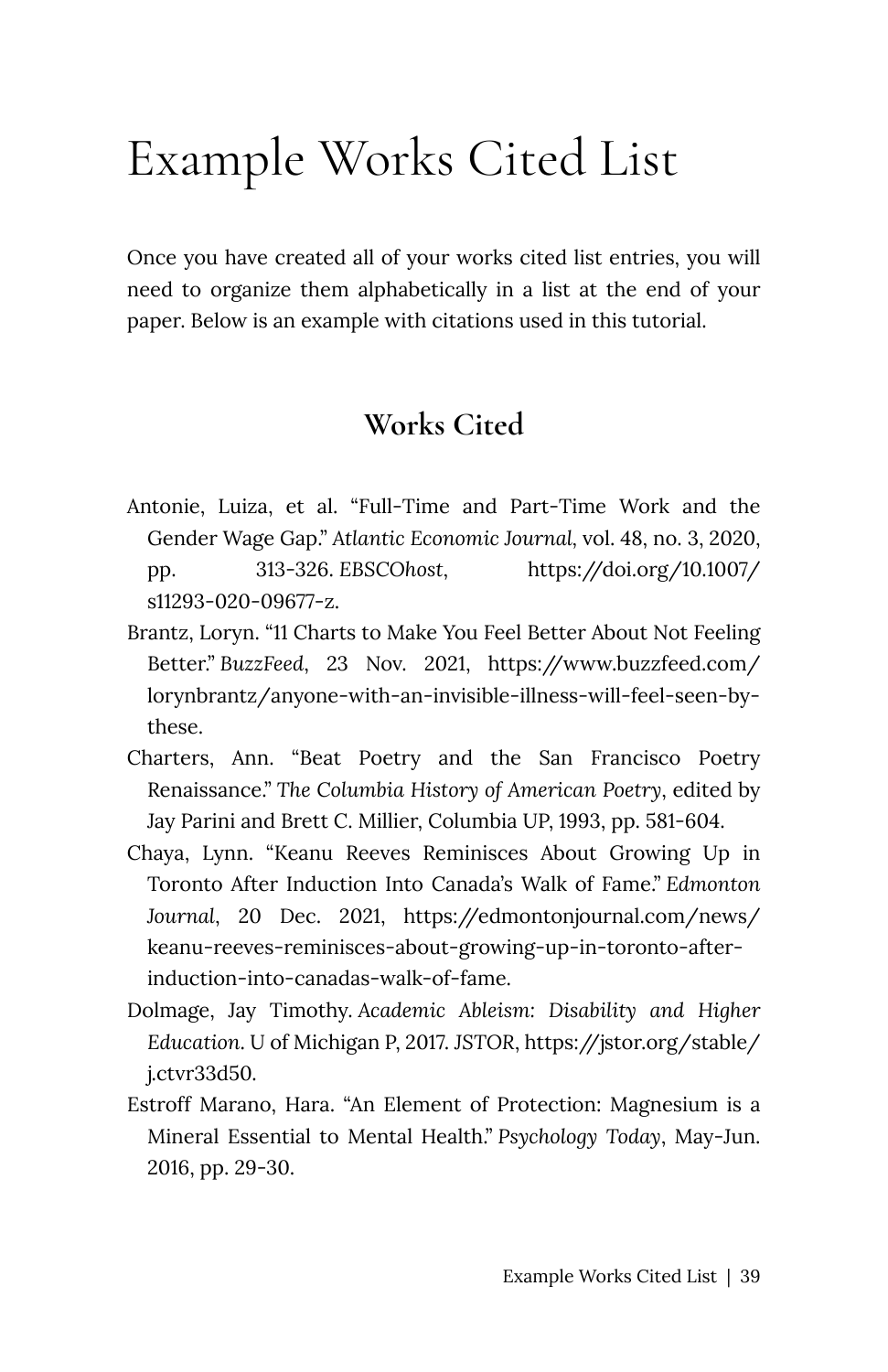- Froggatt, Katherine, et al., editors. *Understanding Care Homes: A Research and Development Perspective*. Kingsley, 2009.
- "It's Comedy or Cabbage." *The Marvelous Mrs. Maisel*, season 3, episode 5, Amazon, 2019. *Amazon Prime*, www.primevideo.com.
- Jemma [@jlm\_86]. "Pillar post coverings in Plymouth, Devon!! Just in time for Remembrance Day . . ." *Twitter*, 2 Nov. 2021, twitter.com/ jlm\_86/status/1455484129978560513.
- "Literary Devices in Pop Culture." *YouTube*, uploaded by bcwalden43, 11 Jul. 2012, https://youtu.be/U\_pxfifB6Co.
- McMahon, Ryan. "A Letter to the Puzzle People." *The Red Man Laughing Podcast*, season 8, 14 Apr. 2020, https://redmanlaughing.squarespace.com/listen/2020/4/redman-laughing-a-letter-to-the-puzzle-people.

Morrison, Toni. Interview with the author. 5 Jan. 2019.

Robinson, Eden. E-mail to the author. 8 May 2015.

- *Room*. Performance by Brie Larson, Element Pictures, 2015. *Netflix* app.
- Savage, Jim. Margaret Atwood at 14 on a dock. *Flare*, 15 Sep. 2013, https://www.flare.com/wp-content/uploads/2013/09/ Attwood-5.jpg.
- "Shakespeare Lives in Science; Poisons, Potions and Drugs." *Shakespeare Lives*, British Council. Accessed 14 Jan. 2022.
- Steussy, Joe, and Scott Lipscomb. *Rock and Roll: Its History and Stylistic Development*. 7th ed., Pearson, 2013.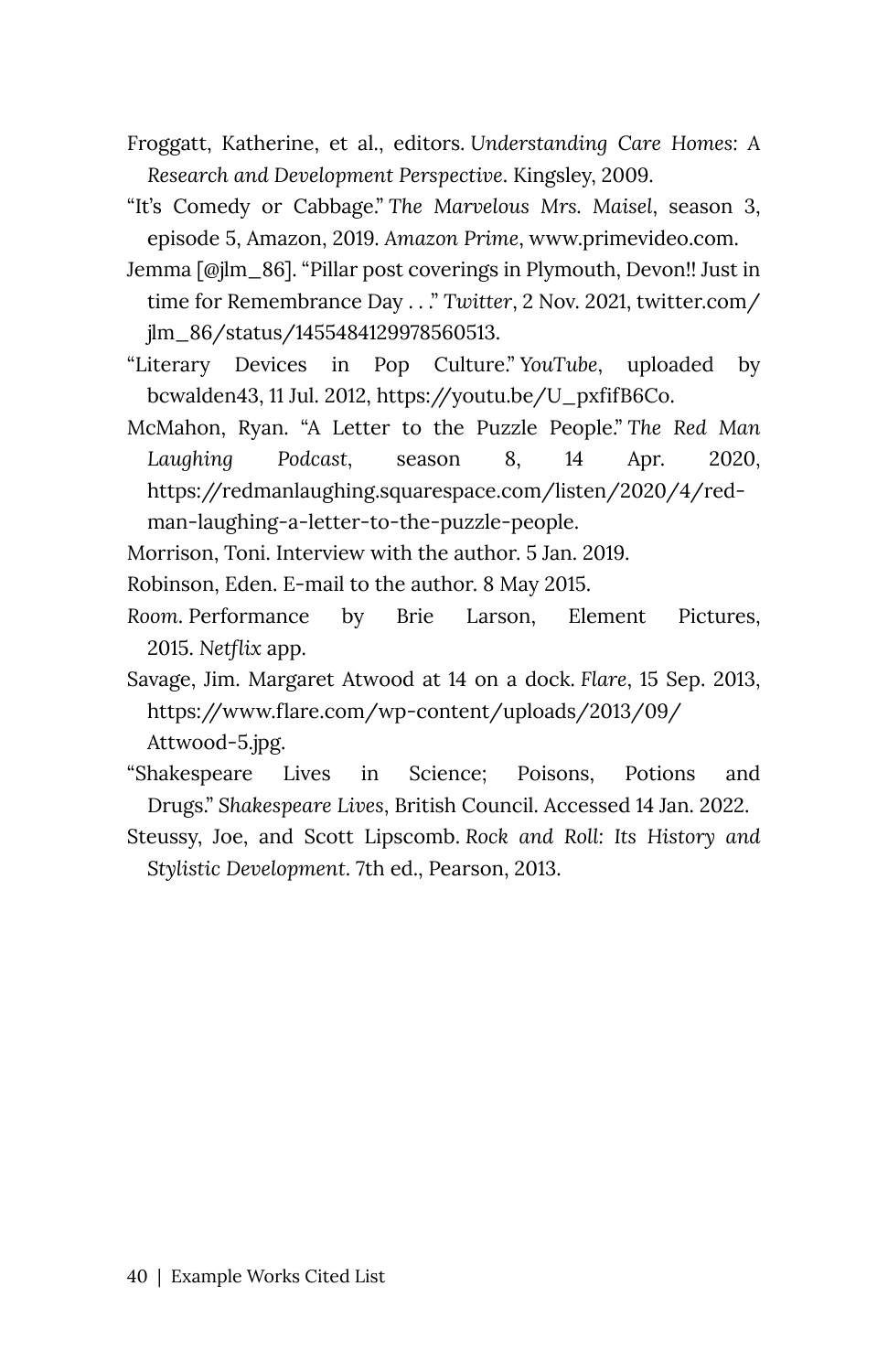# Works Cited List Activity

Using the document linked below, fill in the missing words to complete the following works cited list entry for a **chapter in an edited book with a DOI**. The selected book chapter is highlighted on the Contents page.



*<https://openeducationalberta.ca/mla-tutorial/?p=64#h5p-17>*

### **Journal Article**

Use the following example of a **journal article in a library database**  to answer the question below.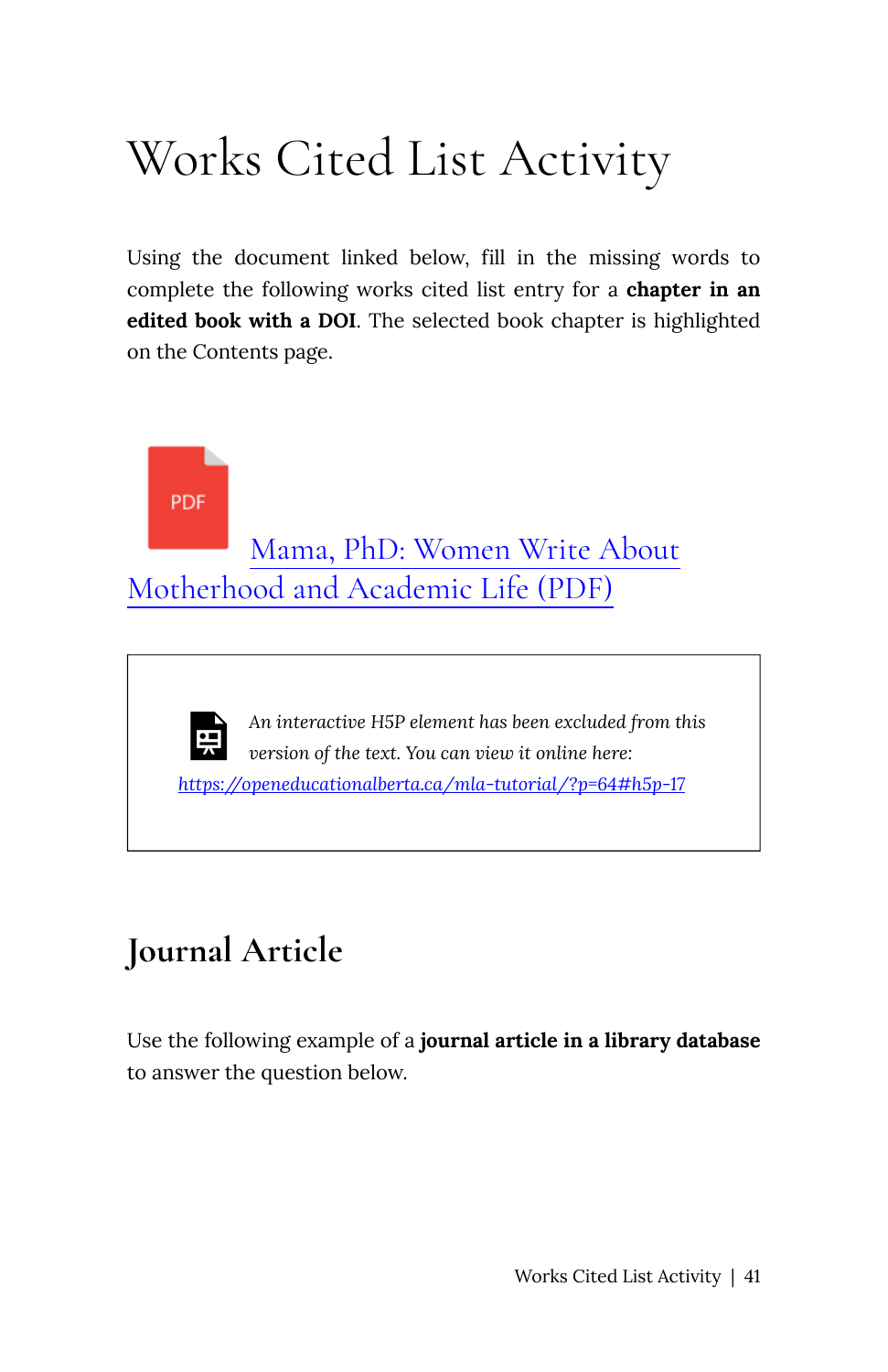| Author.                | Amanda<br>Bailey                                                   |                                                                                  |
|------------------------|--------------------------------------------------------------------|----------------------------------------------------------------------------------|
| Title of<br>source.    | Necessary<br>Narration in<br>Their Eyes<br>Were<br>Watching<br>God |                                                                                  |
|                        | Container<br>#1                                                    | <b>Container #2</b>                                                              |
| Title of<br>container, | The<br>Comparatist                                                 | Gale Literature Resource Center                                                  |
| Contributor,           |                                                                    |                                                                                  |
| Version,               |                                                                    |                                                                                  |
| Number,                | vol. $40$                                                          |                                                                                  |
| Publisher,             |                                                                    |                                                                                  |
| Publication<br>date,   | Oct. 2016                                                          |                                                                                  |
| Location.              | pp. 319-338                                                        | search.ebscohost.com/<br>login.aspx?direct=true&db=edsglr&AN=edsglr.A470463656&s |

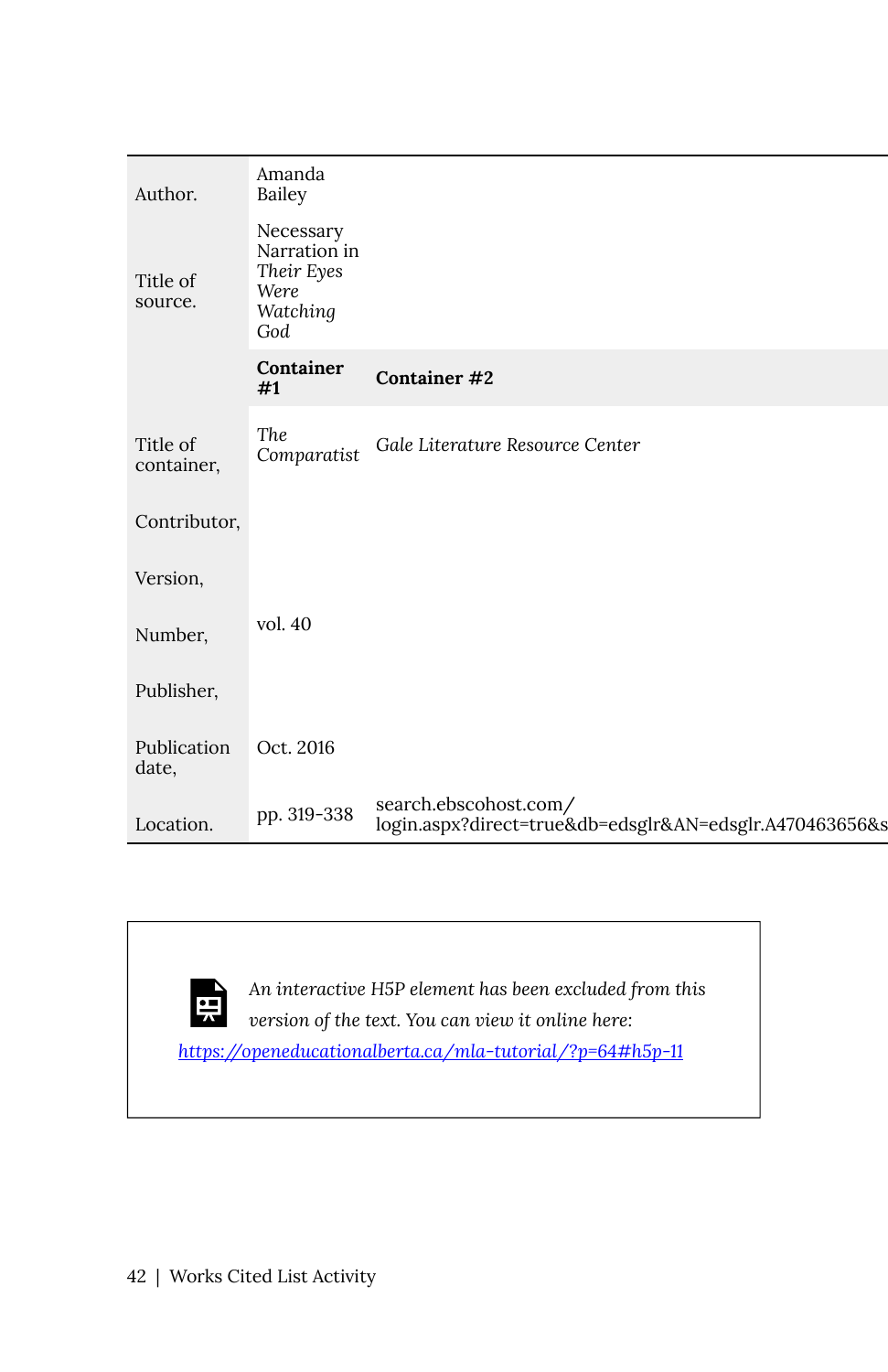### **Online Video**

Use the following example of a **YouTube video** to answer the question below.

| Author.                | Nick Keomahavong                                               |
|------------------------|----------------------------------------------------------------|
| Title of<br>source.    | 5 Things to Make Your Mornings<br>Better: A Monk's Perspective |
|                        | Container #1                                                   |
| Title of<br>container, | <b>YouTube</b>                                                 |
| Contributor,           |                                                                |
| Version,               |                                                                |
| Number,                |                                                                |
| Publisher,             |                                                                |
| Publication<br>date,   | 29 Jun. 2021                                                   |
| Location.              | youtu.be/3PyhXlHDkNI                                           |

白<br>宋

*An interactive H5P element has been excluded from this version of the text. You can view it online here: <https://openeducationalberta.ca/mla-tutorial/?p=64#h5p-12>*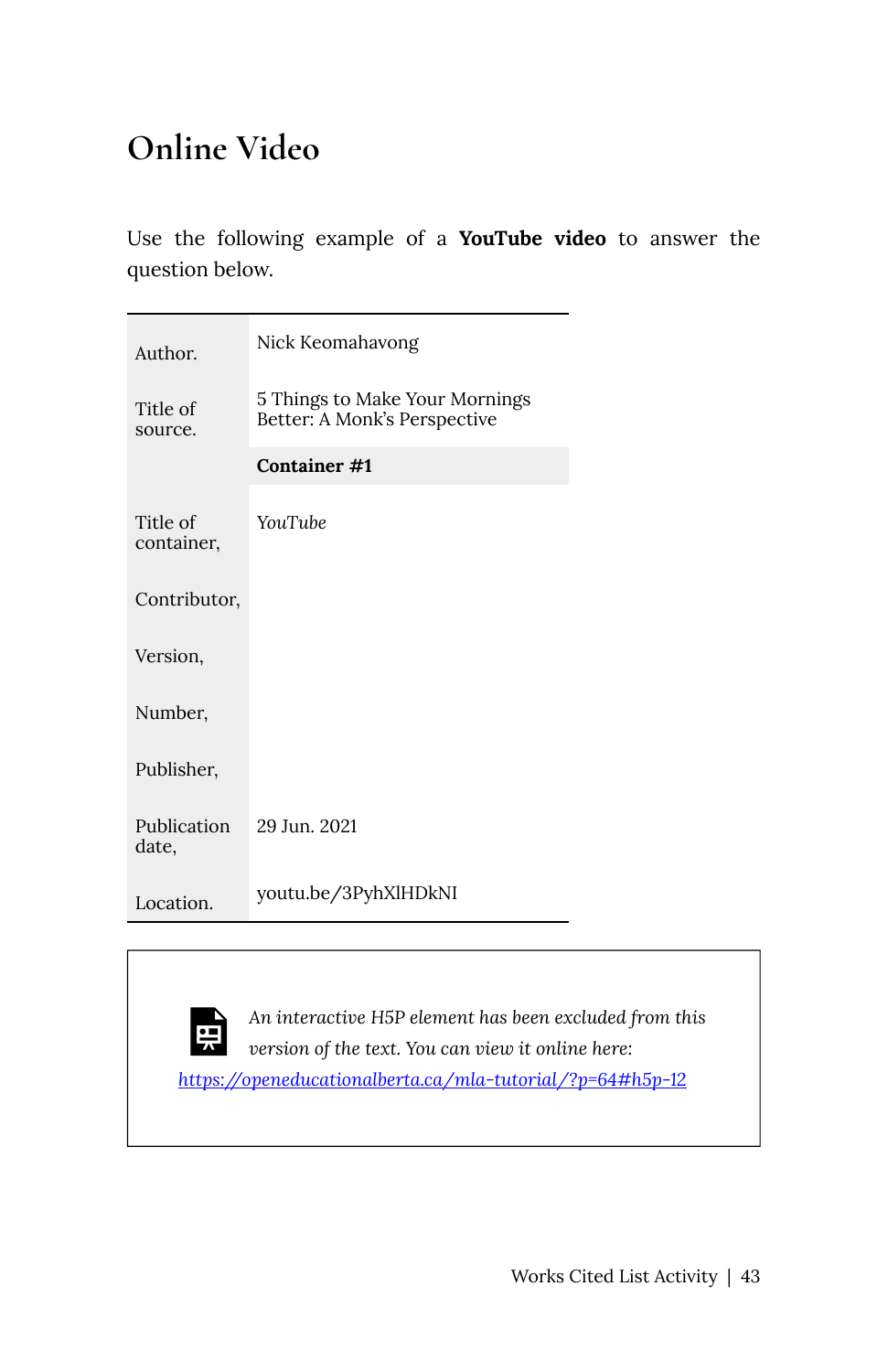### **Webpage**

Use the following example of a **webpage by an organization** to answer the question below.

| Author.             | Centers for Disease Control and Prevention   |  |
|---------------------|----------------------------------------------|--|
| Title of source.    | Lead Poisoning Prevention                    |  |
|                     | Container #1                                 |  |
| Title of container, | <b>CDC</b>                                   |  |
| Contributor,        |                                              |  |
| Version,            |                                              |  |
| Number,             |                                              |  |
| Publisher,          |                                              |  |
| Publication date,   | 12 Jul. 2021                                 |  |
| Location.           | www.cdc.gov/nceh/lead/prevention/default.htm |  |

*An interactive H5P element has been excluded from this version of the text. You can view it online here:* 

*<https://openeducationalberta.ca/mla-tutorial/?p=64#h5p-13>* 

<u>नि</u>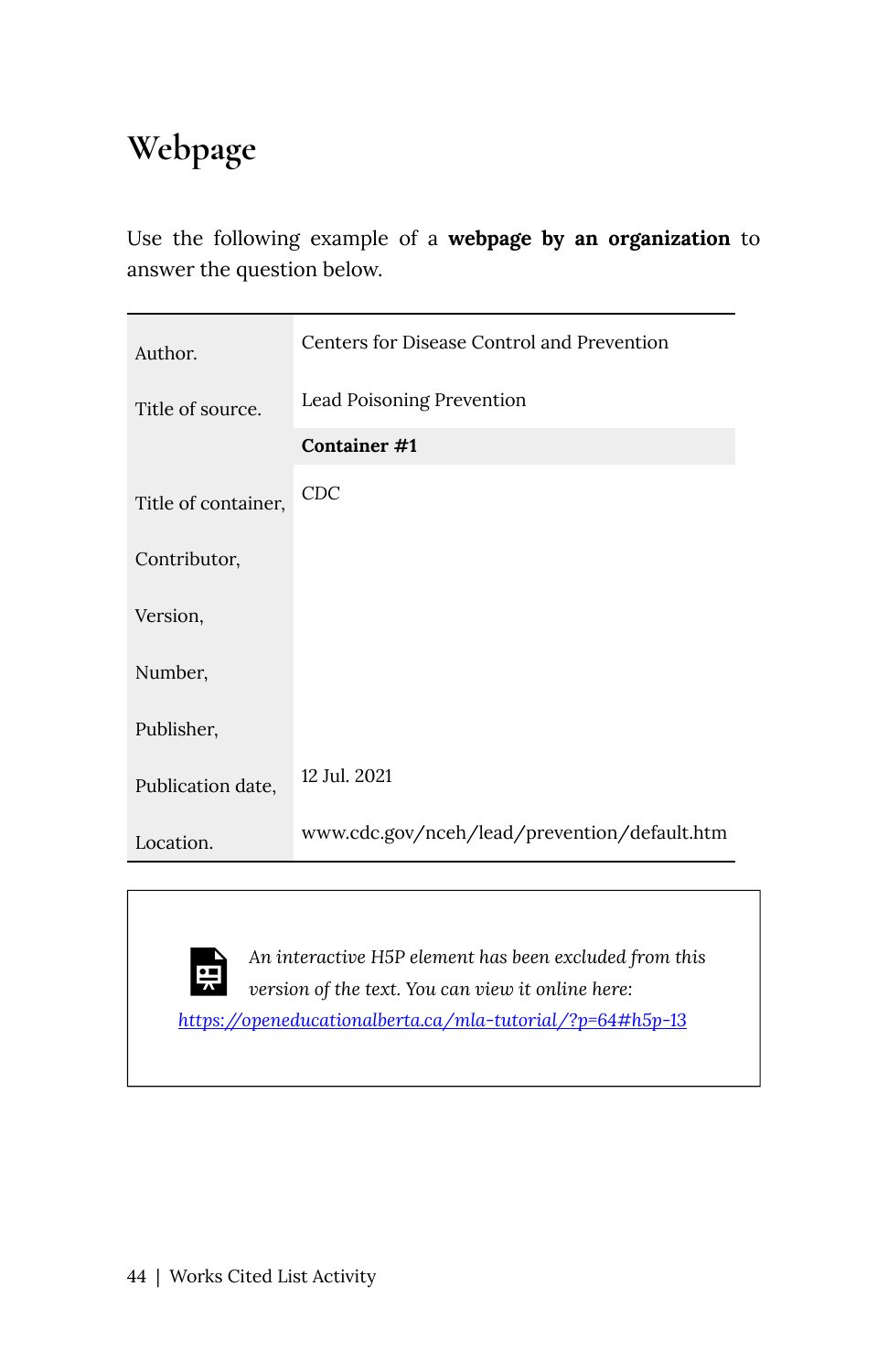### PART III IN-TEXT CITATIONS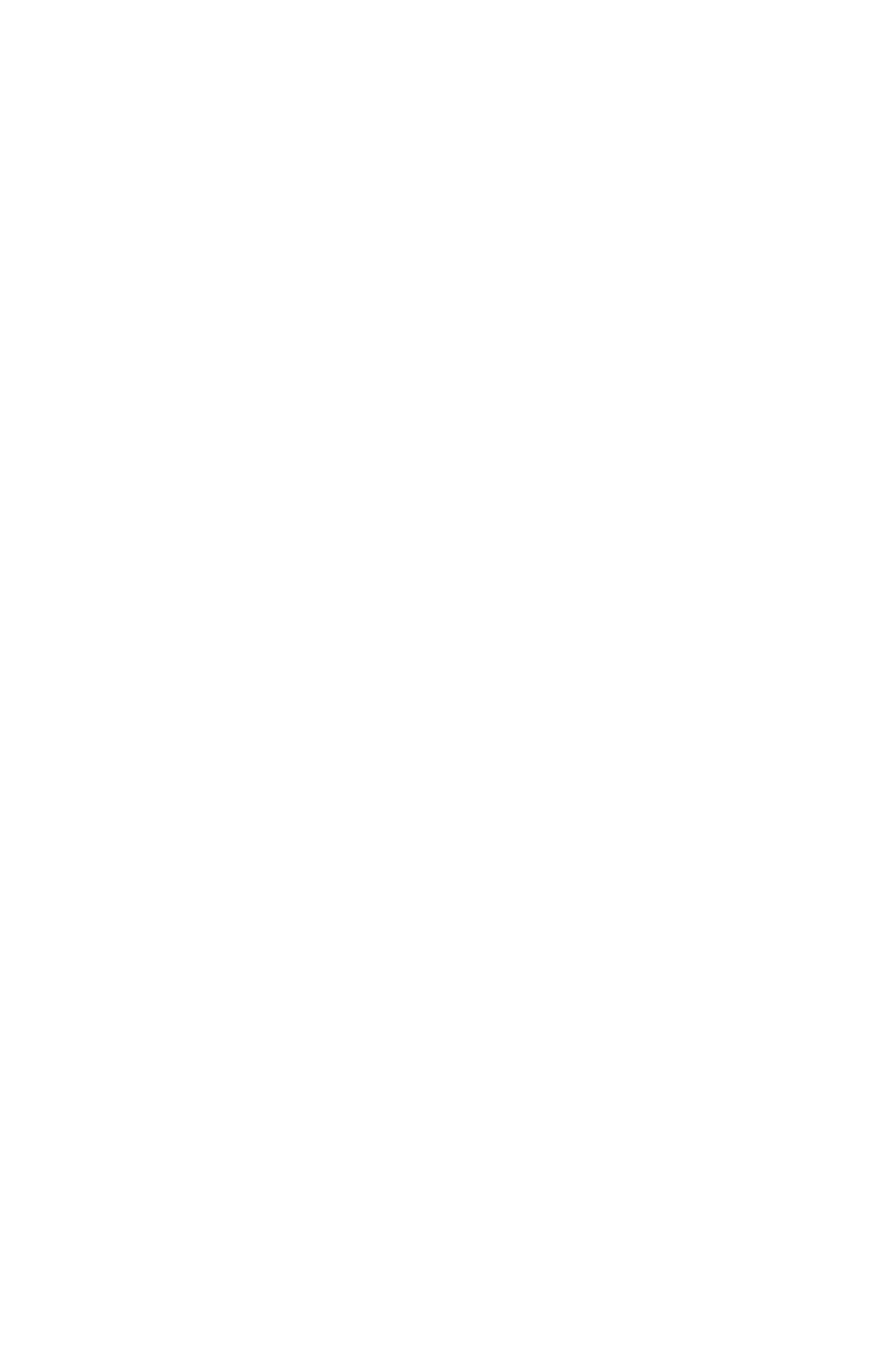## What is an In-Text Citation?

*Learning Outcome* 

After completing this chapter, you will be able to:

• Create in-text citations using MLA style.



You find a great idea in a source, and you want to use it to support your argument. To do this, you need to create an in-text citation and add it to your paper where you have used information from that source, either as a direct quotation or a paraphrased idea. In-text citations tell your reader which ideas belong to you and which ideas belong to someone else.

#### **Narrative and Parenthetical Citation**

The information for an in-text citation is pulled directly from its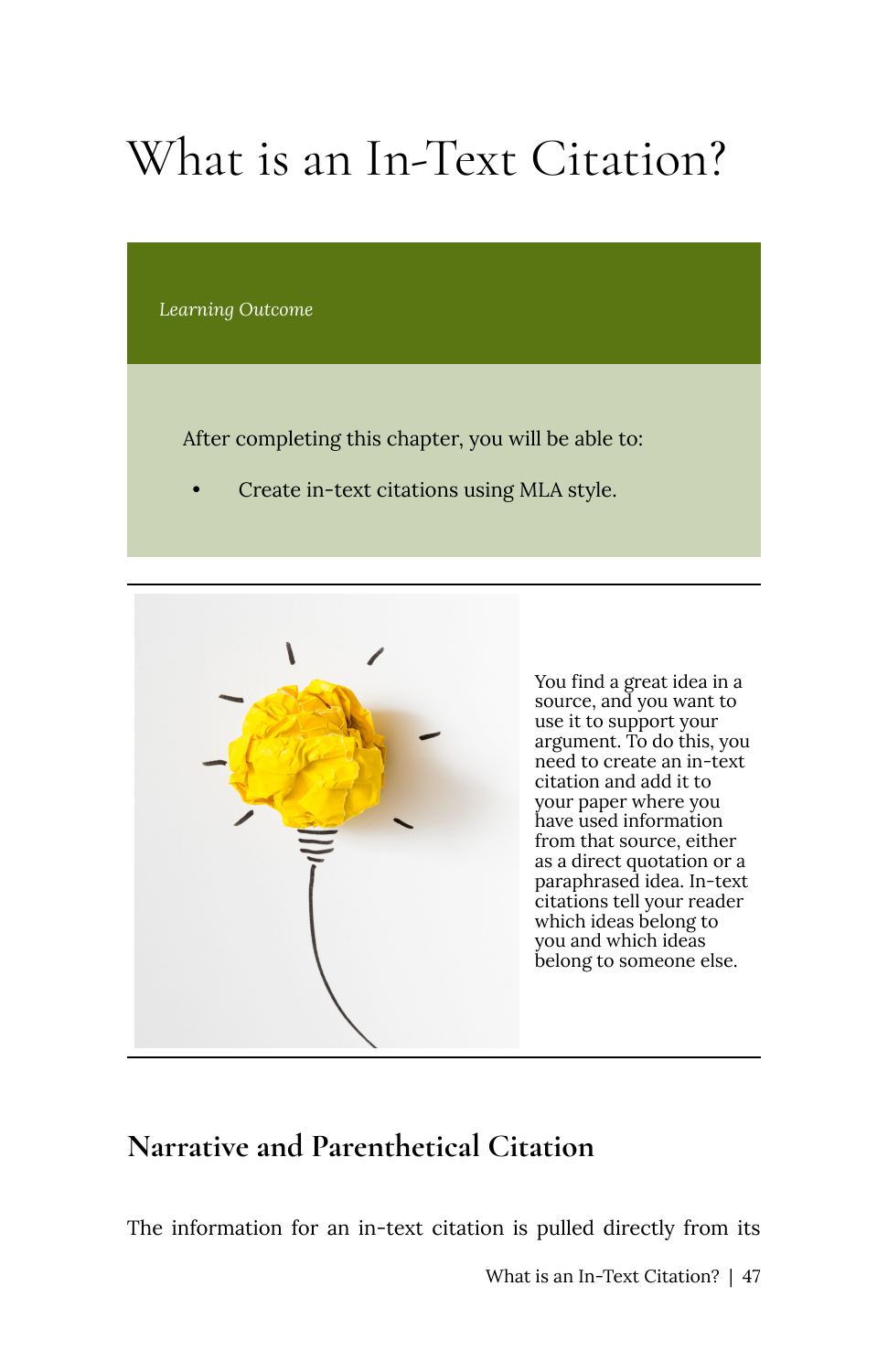matching works cited list entry. It is usually easiest to create the works cited entry first and use it to create an in-text citation. The example below shows a works cited list entry.

> Dolmage, Jay Timothy. *Academic Ableism: Disability and Higher Education*. U of Michigan P, 2017. *JSTOR*, https://jstor.org/stable/j.ctvr33d50.

There are two different ways you can add an in-text citation to your writing: as a narrative citation, in which the author's name is part of your sentence, or as a parenthetical citation, in which the citation details are given in parentheses at the end of a phrase or sentence.

Here is a sentence with a narrative citation that matches the works cited list entry above:

**Dolmage** describes universal design for learning as a way to increase accessibility for everyone **(117)**.

Here is the same sentence, but with a parenthetical citation:

Universal design for learning is a way to increase accessibility for everyone **(Dolmage 117)**.

As the above examples show, an in-text citation includes two key pieces of information:

- 1. Author last name(s) (e.g., Dolmage)
- 48 | What is an In-Text Citation?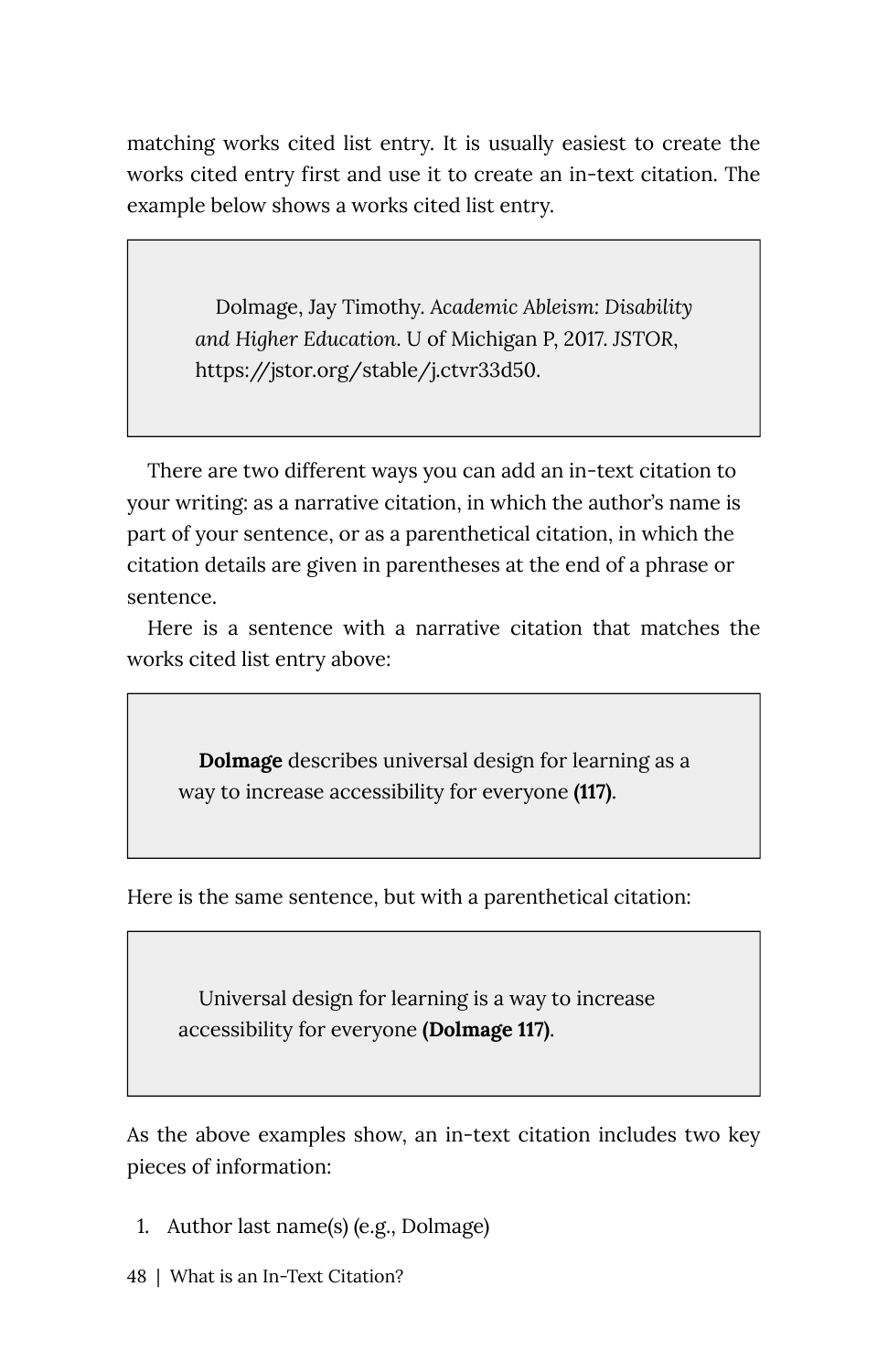2. Page number, or other location within a work (e.g., 117)

#### **Formatting Author Names**

The following table shows examples of how to format the author element for in-text citations.

| <b>Author Type</b>         | Formatting                 | Example                                       |
|----------------------------|----------------------------|-----------------------------------------------|
| 1 author or editor         | Last Name                  | Dolmage                                       |
| 2 authors or editors       | Last Name and Last<br>Name | Stuessy and Lipscomb                          |
| $3+$ authors or<br>editors | Last Name et al.           | Kameron et al.                                |
| Organization or<br>group   | Organization Name          | United Nations Human<br>Settlements Programme |
| No author                  | Title of Work              | Room.                                         |

#### **Formatting Page Numbers and Other Divisions**

The next table shows how to format page numbers and other divisions of works in your in-text citation. For most works, you should use a page number. For poetry or drama, you should usually use line numbers. For works with no page numbers, you might use a chapter, scene, or other division provided in the work. This information should go in parentheses at the end of the words or ideas you are citing. For works without any page numbers or any other division, do not include a number in the parenthetical citation; just follow the guidelines for **Formatting Author Names**.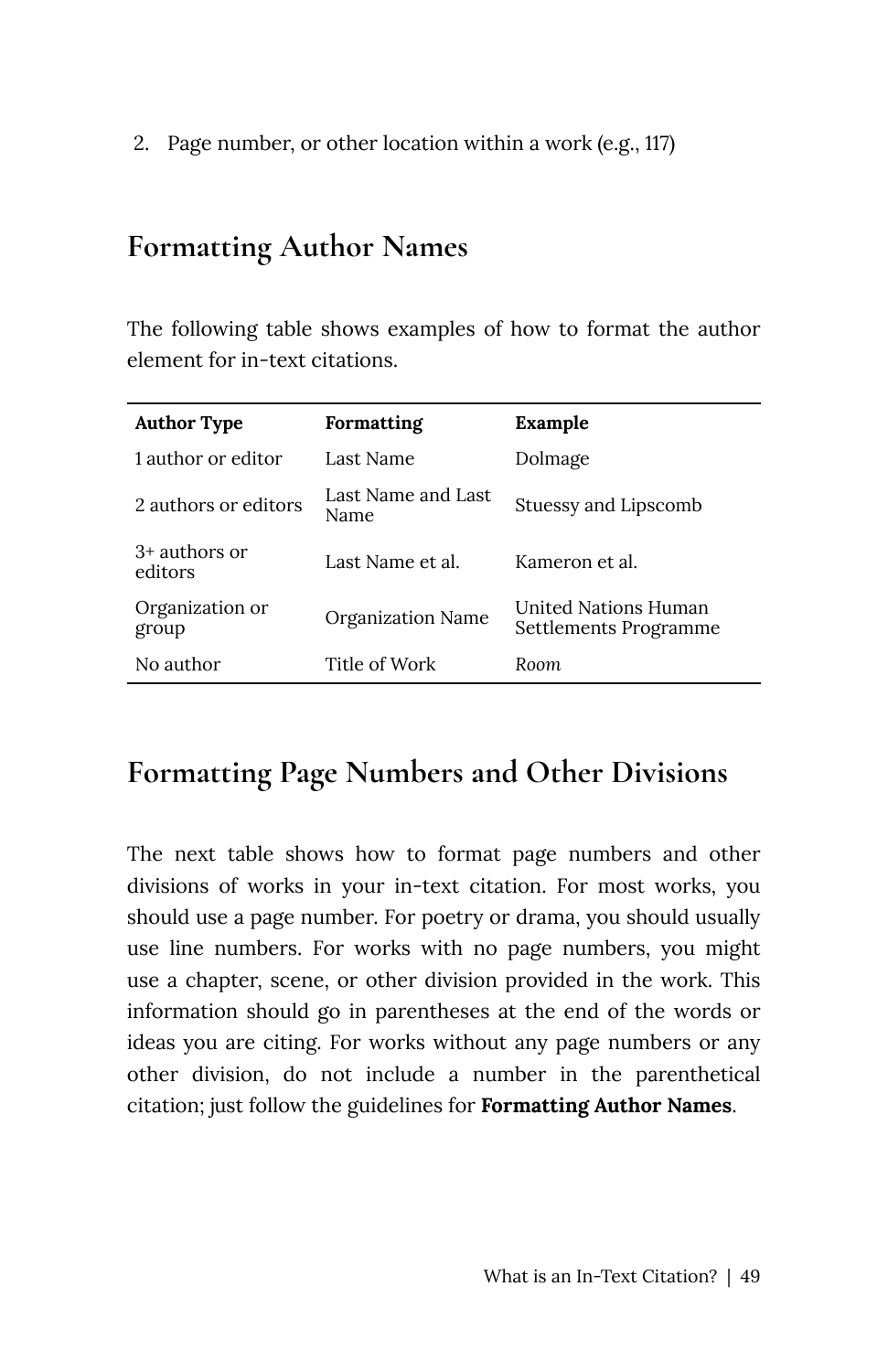| <b>Type of Division</b> | Example     |
|-------------------------|-------------|
| Single page             | 117         |
| Page range              | 12-13       |
| Line number             | line $72^*$ |
| Chapter                 | ch. 3       |
| Scene                   | sc. 5       |

\*Include the word "line" only the first time you cite the work.

#### **Direct Quotation**

So far we have focused on paraphrasing examples. Next we will explore how to cite quotations.

#### Short Quotations

For a quotation that "runs no more than four lines in your paper" (*MLA Handbook*, sec. 6.34), incorporate it into your paragraph with quotation marks around it. The following examples are for prose. If you are quoting more than one line of poetry, add a forward slash ( / ) between the lines.

*Narrative citation example* 

Dolmage argues that universal design "is a form of hope, a manner of trying" (116).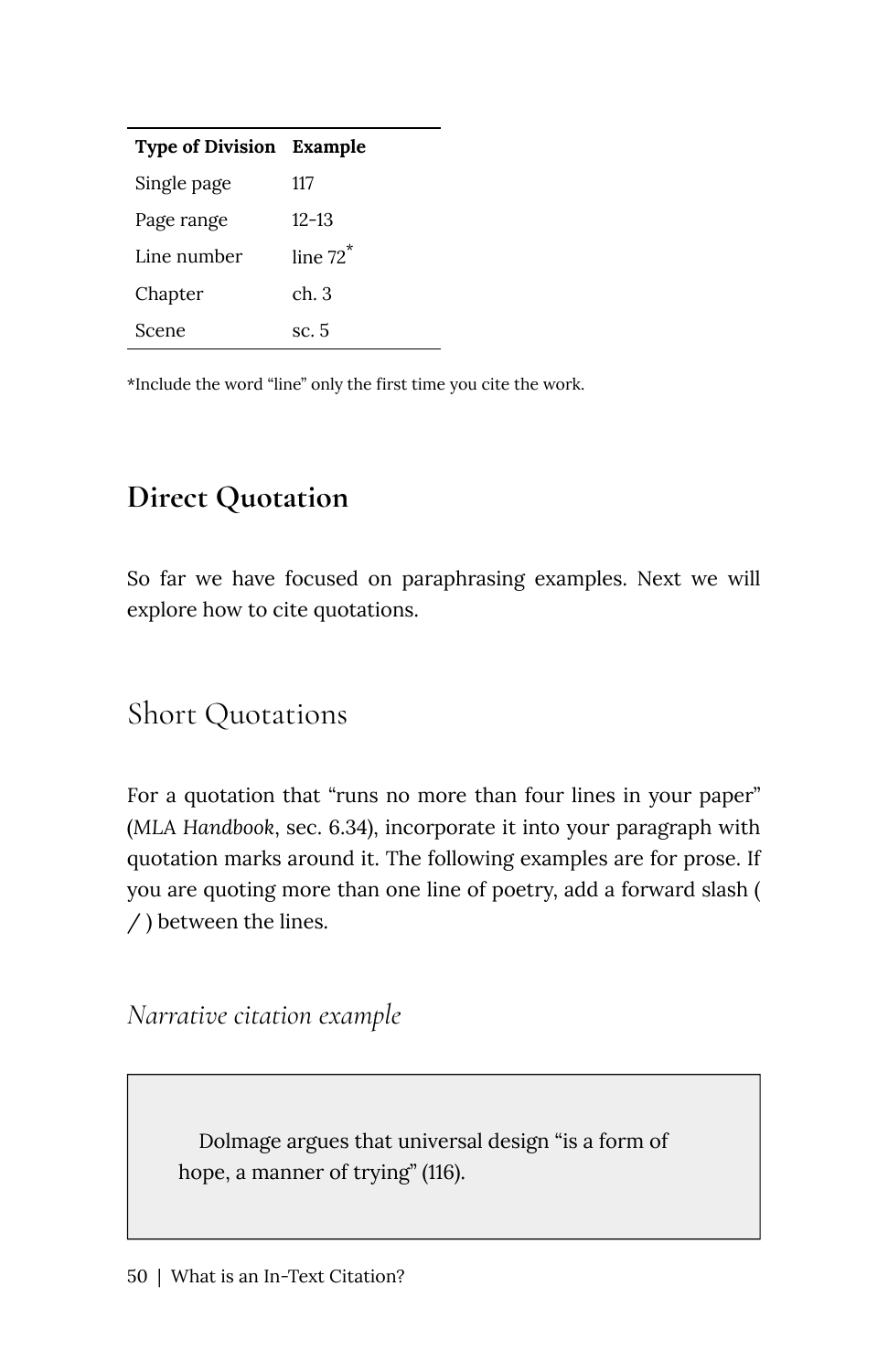Universal design "is a form of hope, a manner of trying" (Dolmage 116).

#### Block Quotations

According to the *MLA Handbook*, "a quotation that runs more than four lines in your prose should be set off from the text as a block indented half an inch from the left margin" (sec. 6.35). The following examples are for a poem, but the rules are the same for prose.

*Narrative citation* 

In Rich's poem, the narrator's gender is fluid:

And I am here, the mermaid whose dark hair streams black, the merman in his armored body. We circle silently about the wreck we dive into the hold. I am she: I am he (lines 72-77)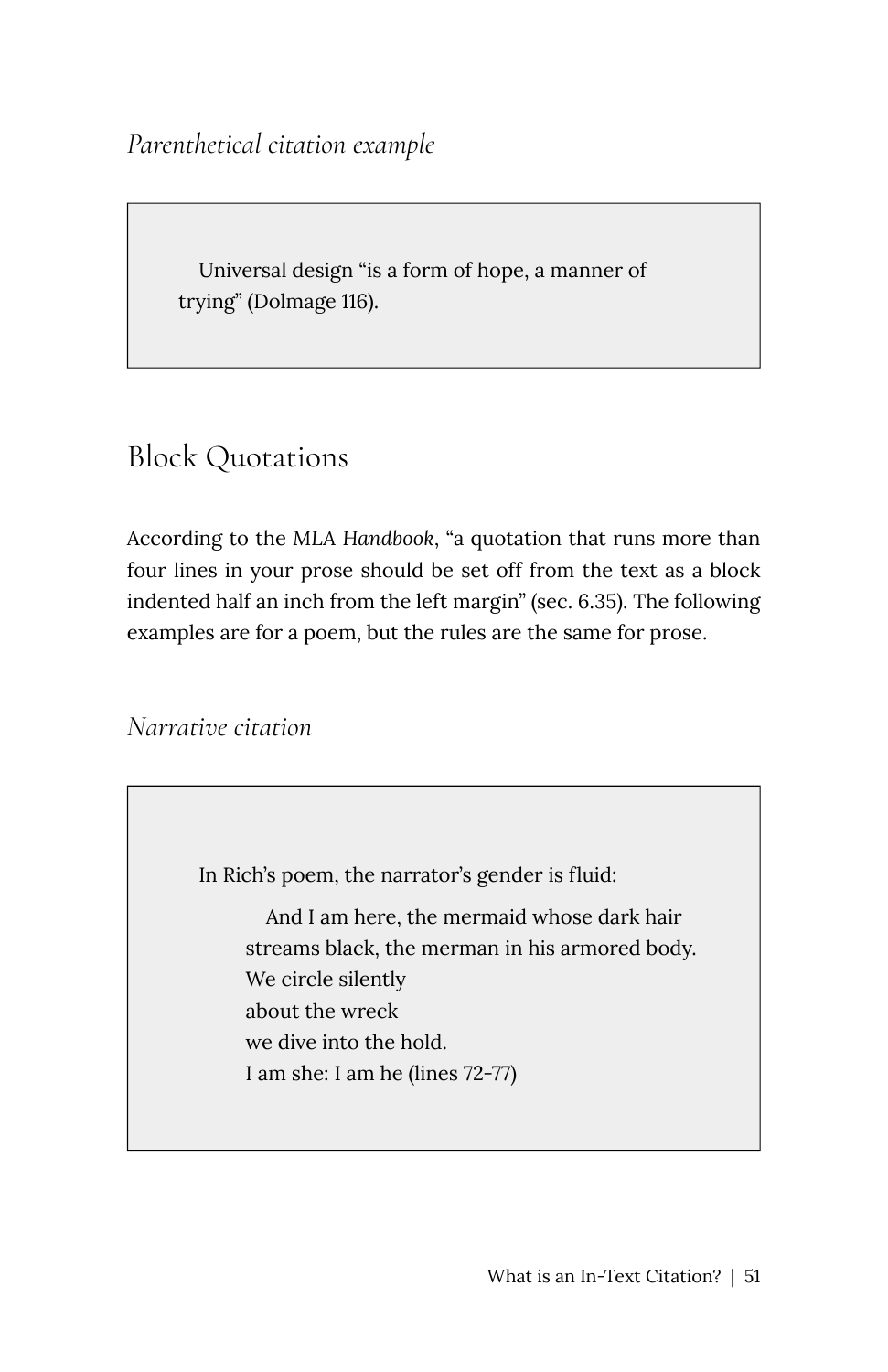#### *Parenthetical citation*

The narrator's gender is fluid:

And I am here, the mermaid whose dark hair streams black, the merman in his armored body. We circle silently about the wreck we dive into the hold. I am she: I am he (Rich lines 72-77)

Now that we've introduced in-text citations, go to the next section to complete a few in-text citation practice activities.

Image attribution

"[Illuminated crumpled yellow paper light bulb idea on white background Free Photo"](https://www.freepik.com/free-photo/illuminated-crumpled-yellow-paper-light-bulb-idea-white-background_2983070.htm#page=1&query=lightbulb%20idea%20paper&position=0) by [Freepik](https://www.freepik.com/freepik) is licensed under [Freepik Licence, attribution required](https://www.freepikcompany.com/legal#nav-freepik).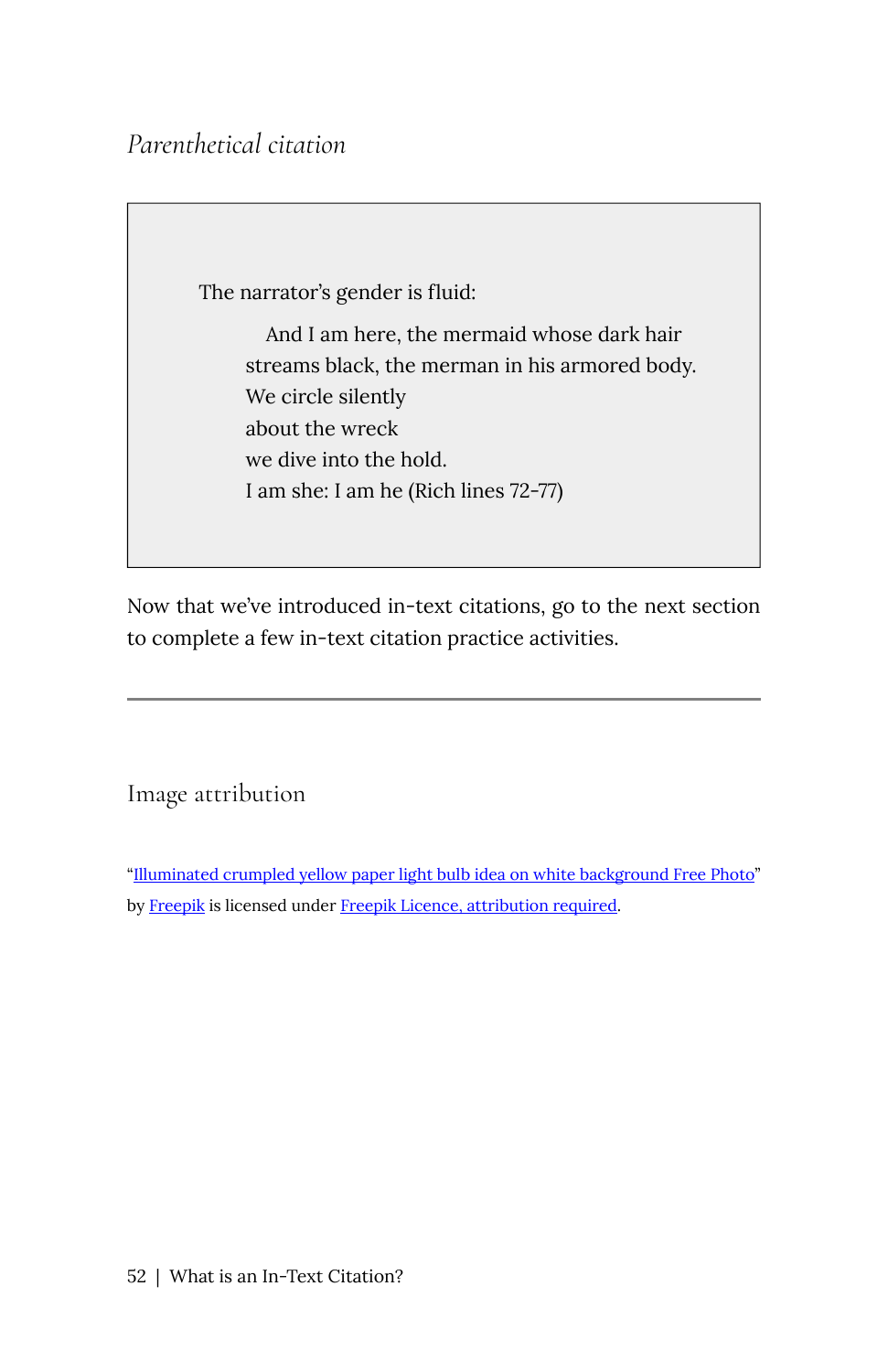### In-Text Citations Activity

In this section, complete the following three activities to practice creating narrative and parenthetical in-text citations.

#### **Social Media Post**

What core elements do you need for an in-text citation using this source? For example: **Author**, **Title of source**, or **Location**, etc…

*An interactive H5P element has been excluded from this version of the text. You can view it online here: <https://openeducationalberta.ca/mla-tutorial/?p=71#h5p-16>*

#### **Creating In-text Citations from Works Cited List Entries**

For the next two questions, use the works cited entry to help you fill in in the missing elements of the in-text citation.

Works Cited Entry #1

Walker, Margaret. "The Struggle Staggers Us." *Poetry Foundation,*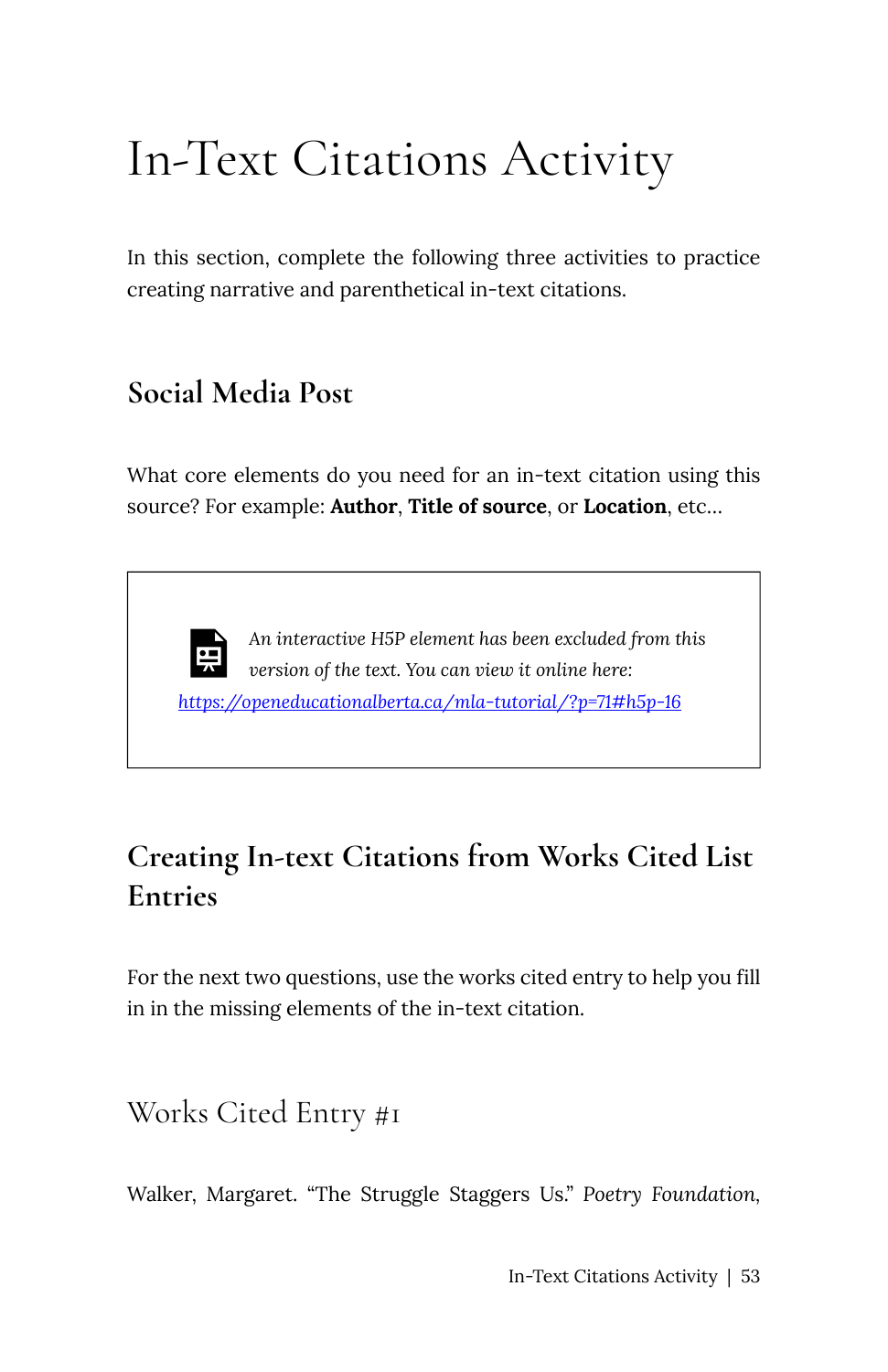July 1938, www.poetryfoundation.org/poetrymagazine/ browse?contentId=22079.

*An interactive H5P element has been excluded from this*  厚 *version of the text. You can view it online here: <https://openeducationalberta.ca/mla-tutorial/?p=71#h5p-14>*

#### Works Cited Entry #2

Ou, Li. *Keats and Negative Capability.* Continuum, 2009. *EBSCOhost,* search.ebscohost.com/ login.aspx?direct=true&db=e000xna&AN=306656&site=ehostlive&scope=site.



*An interactive H5P element has been excluded from this version of the text. You can view it online here: <https://openeducationalberta.ca/mla-tutorial/?p=71#h5p-15>*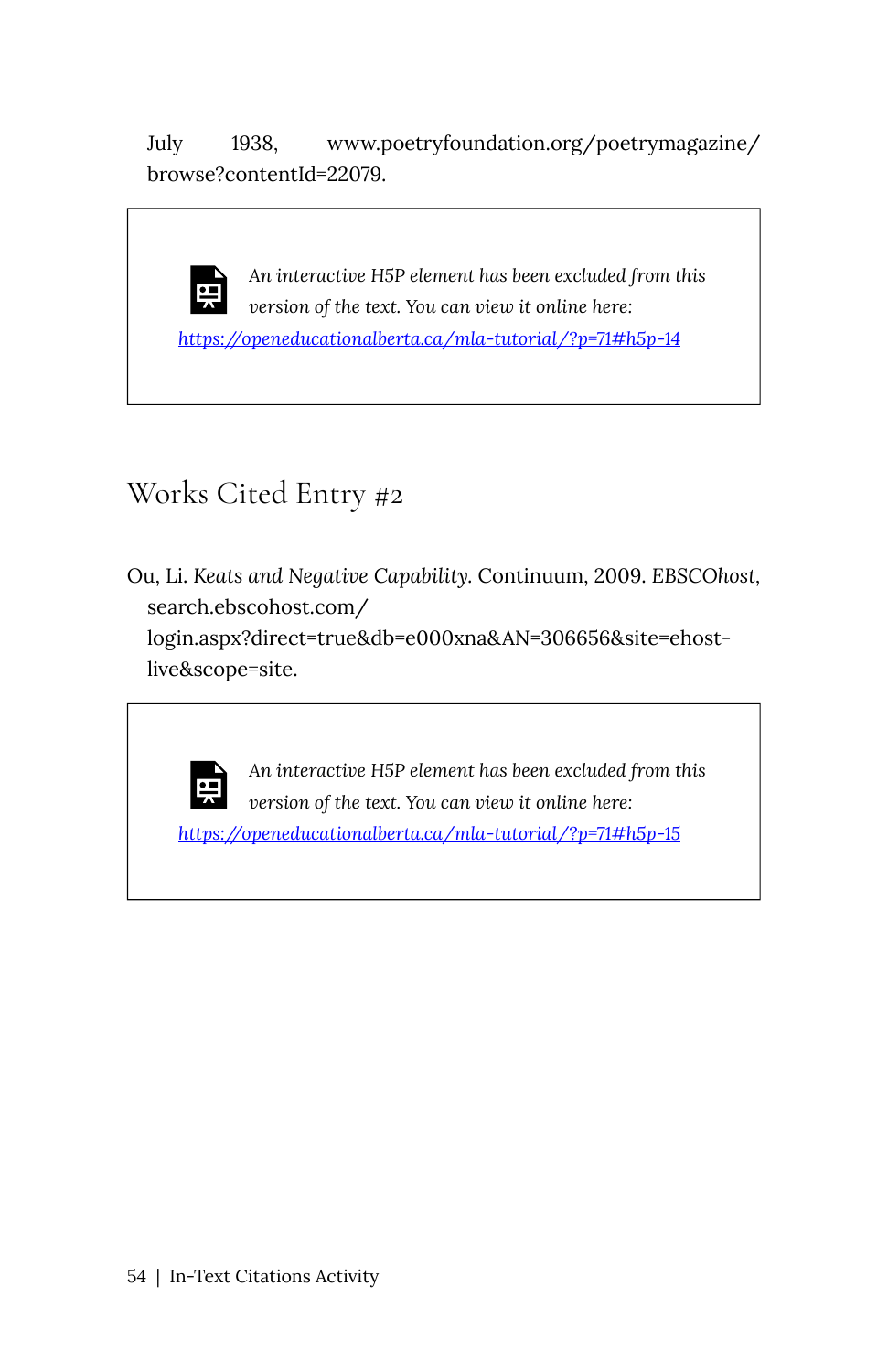### PART IV HOW IT ALL WORKS TOGETHER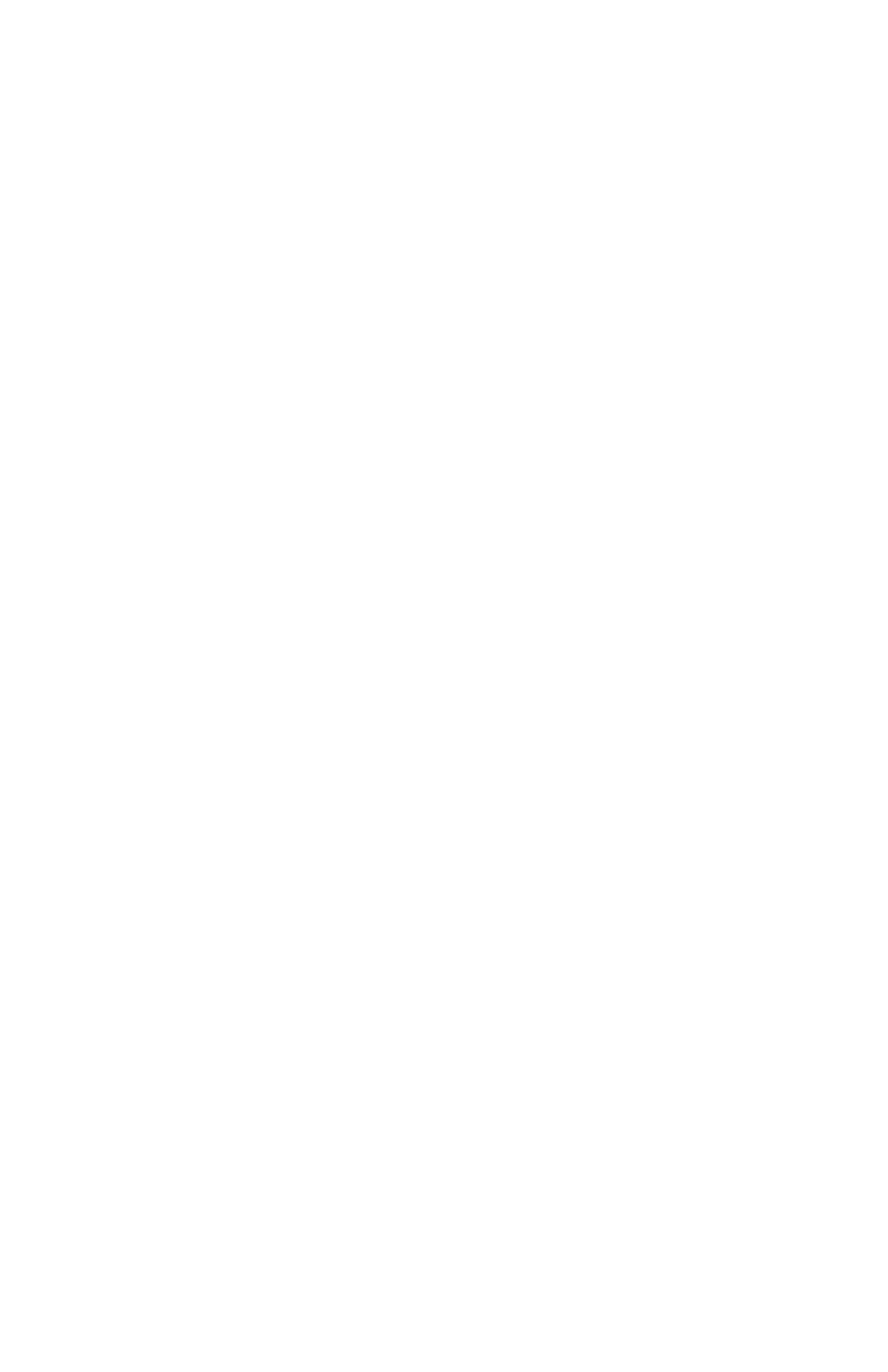# How it All Works Together

*Learning Outcome* 

After completing this chapter, you will be able to:

• Create and format a works cited list and in-text citations in MLA Style.

As we have shown, works cited list entries and in-text citations should match each other. They work together to clearly indicate which sources provide support to your assignment.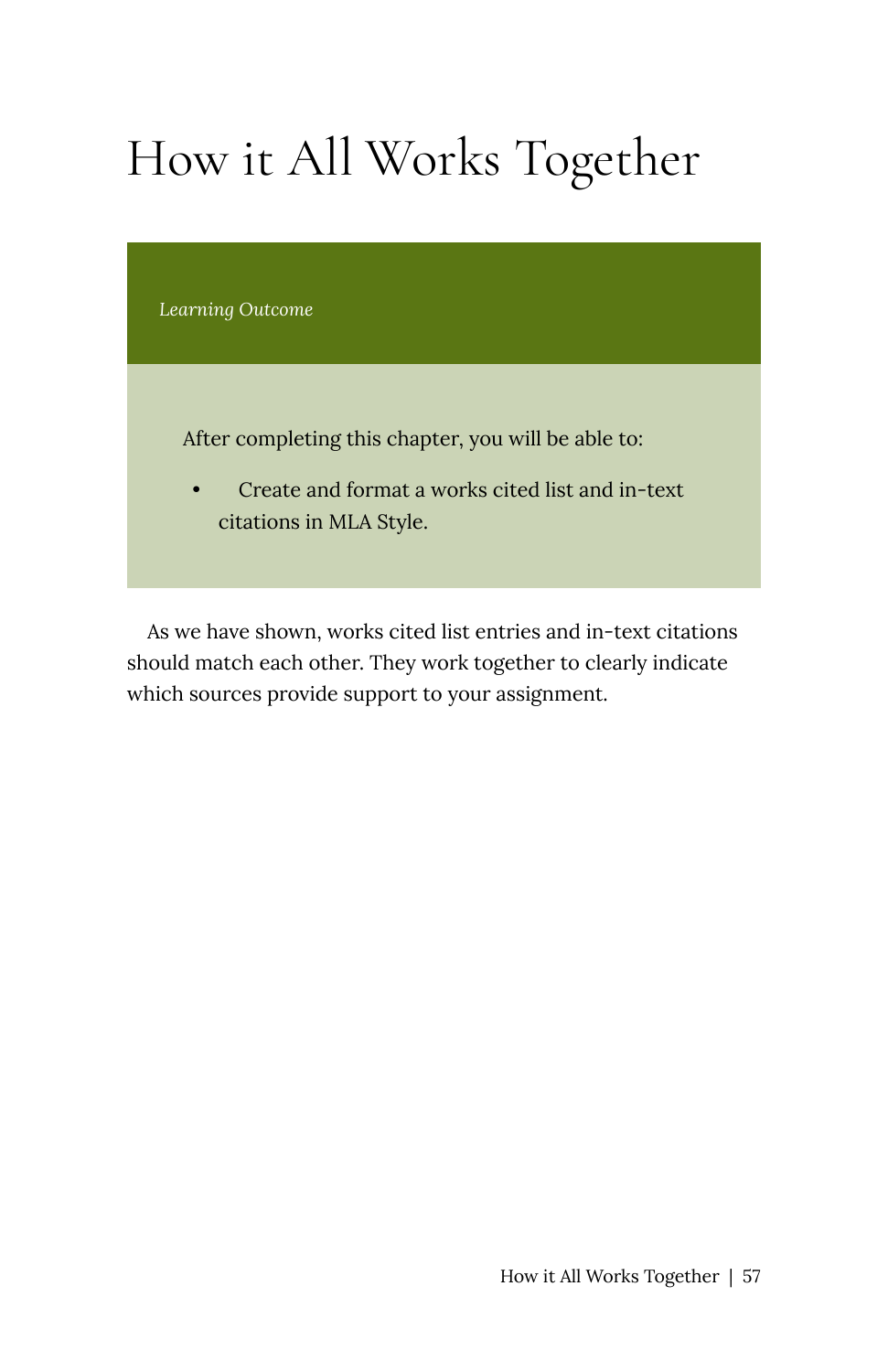

You wouldn't want to wear mismatched socks, just like you don't want mismatched citations!

You want your in-text and reference list socks) to match each other!

In the next activity, you will practice matching in-text citations with their works cited list entries.

Image attribution

"[Mismatched Socks Solidarity Day](https://www.flickr.com/photos/rikomatic/5610683006/in/photostream/)" by [Rik Panganiban](https://www.flickr.com/photos/rikomatic/) is licensed under [CC BY-NC-](https://creativecommons.org/licenses/by-nc-sa/4.0/)[SA 4.0 International.](https://creativecommons.org/licenses/by-nc-sa/4.0/)

"[X-ray socks"](https://www.crookedbrains.net/2010/08/cool-creative-socks.html) by unknown author is licensed under [CC BY-NC-SA 4.0](https://creativecommons.org/licenses/by-nc-sa/4.0/) [International](https://creativecommons.org/licenses/by-nc-sa/4.0/).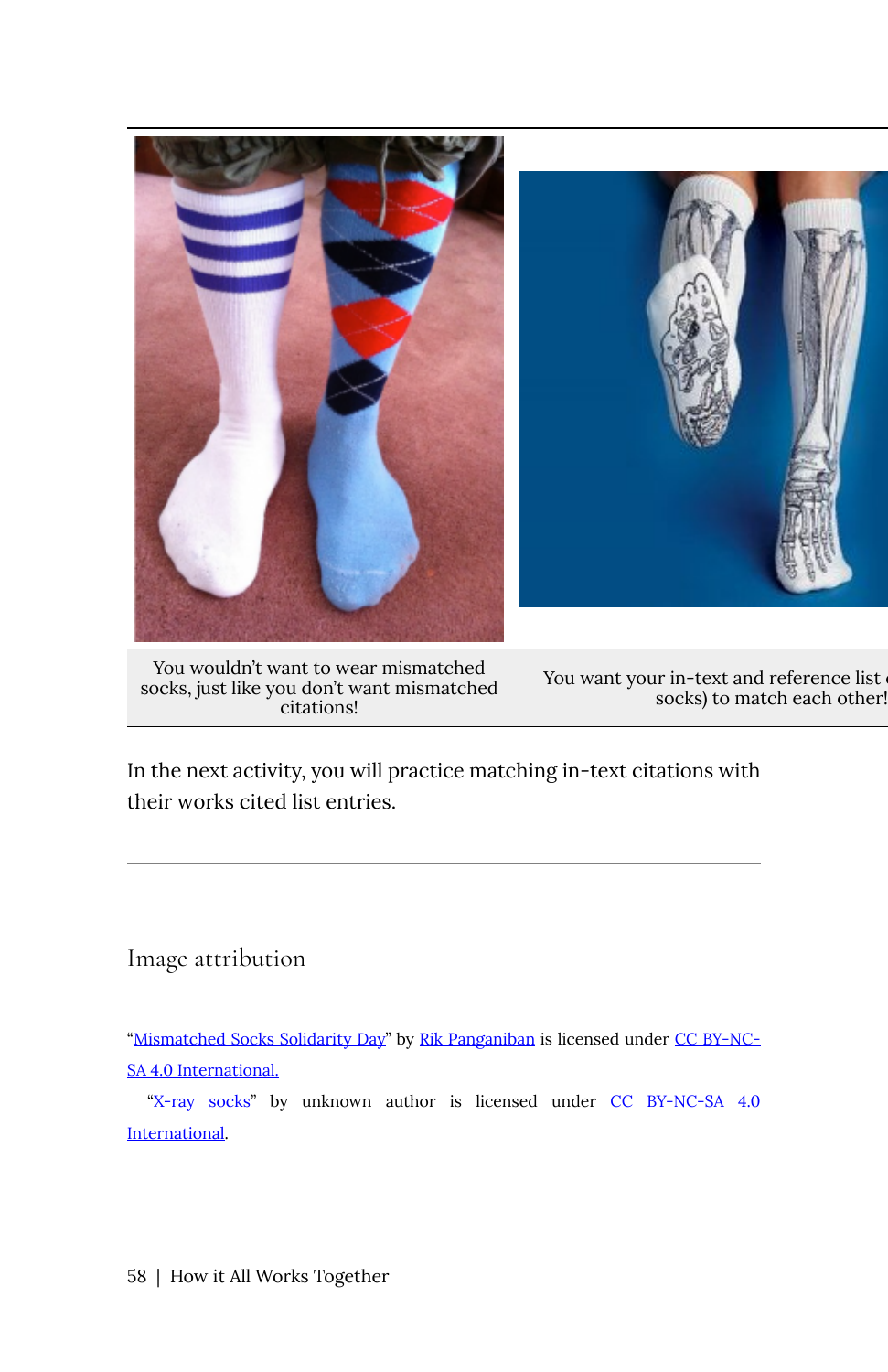# Matching Works Cited and In-Text Citations Activity

For the four multiple-choice questions in this activity, choose the correct in-text citation for the provided works cited list entry.

*An interactive H5P element has been excluded from this*   $\equiv$ *version of the text. You can view it online here: <https://openeducationalberta.ca/mla-tutorial/?p=82#h5p-18>*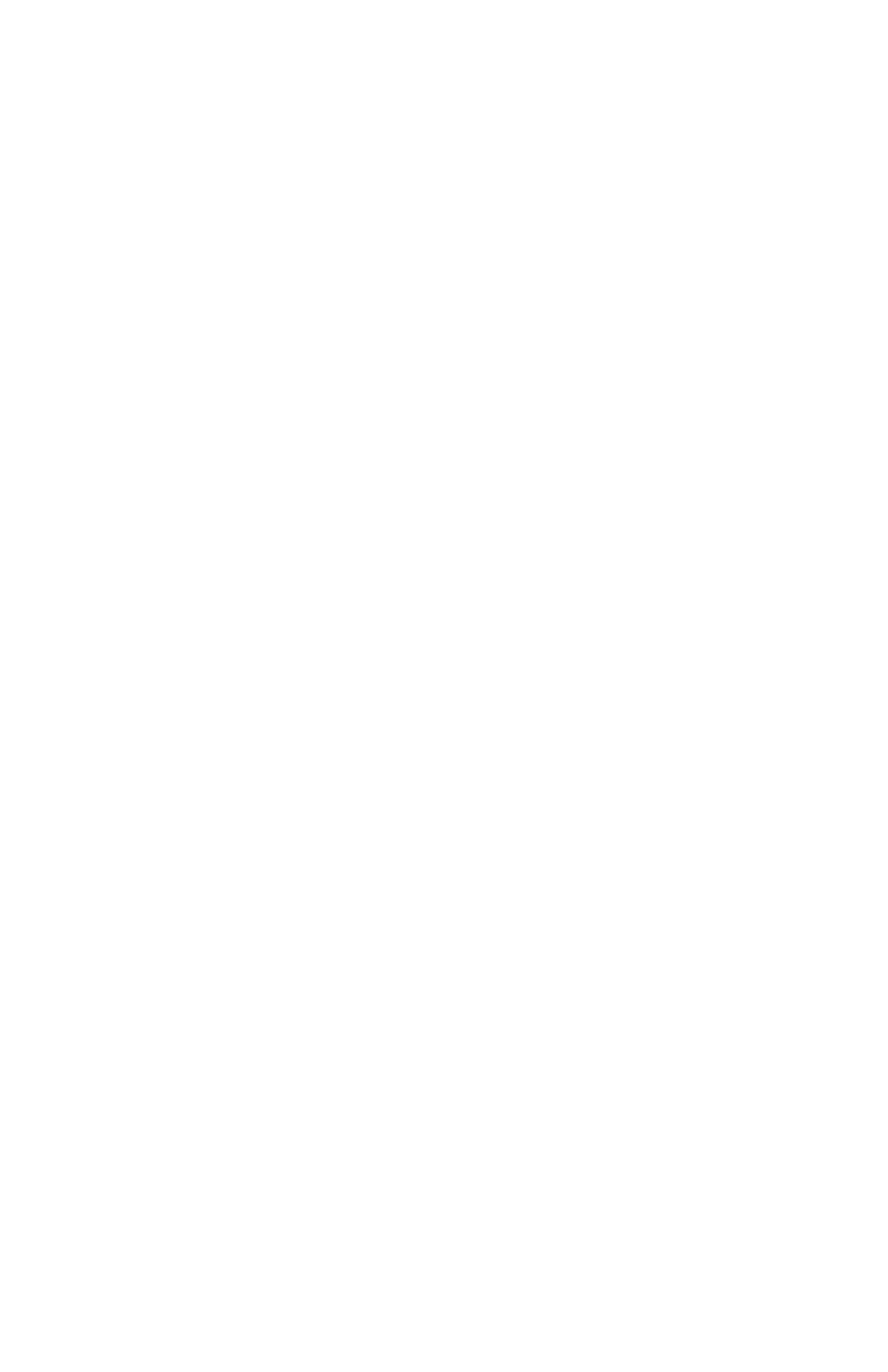# MLA and Writing Support

*Learning Outcome* 

After completing this chapter, you will be able to:

• Access resources to help you with MLA style citation.

The University of Alberta and NorQuest College have a number of resources you can use if you need help with MLA style citation, library services and resources, and writing.

**Citing in MLA Style** 

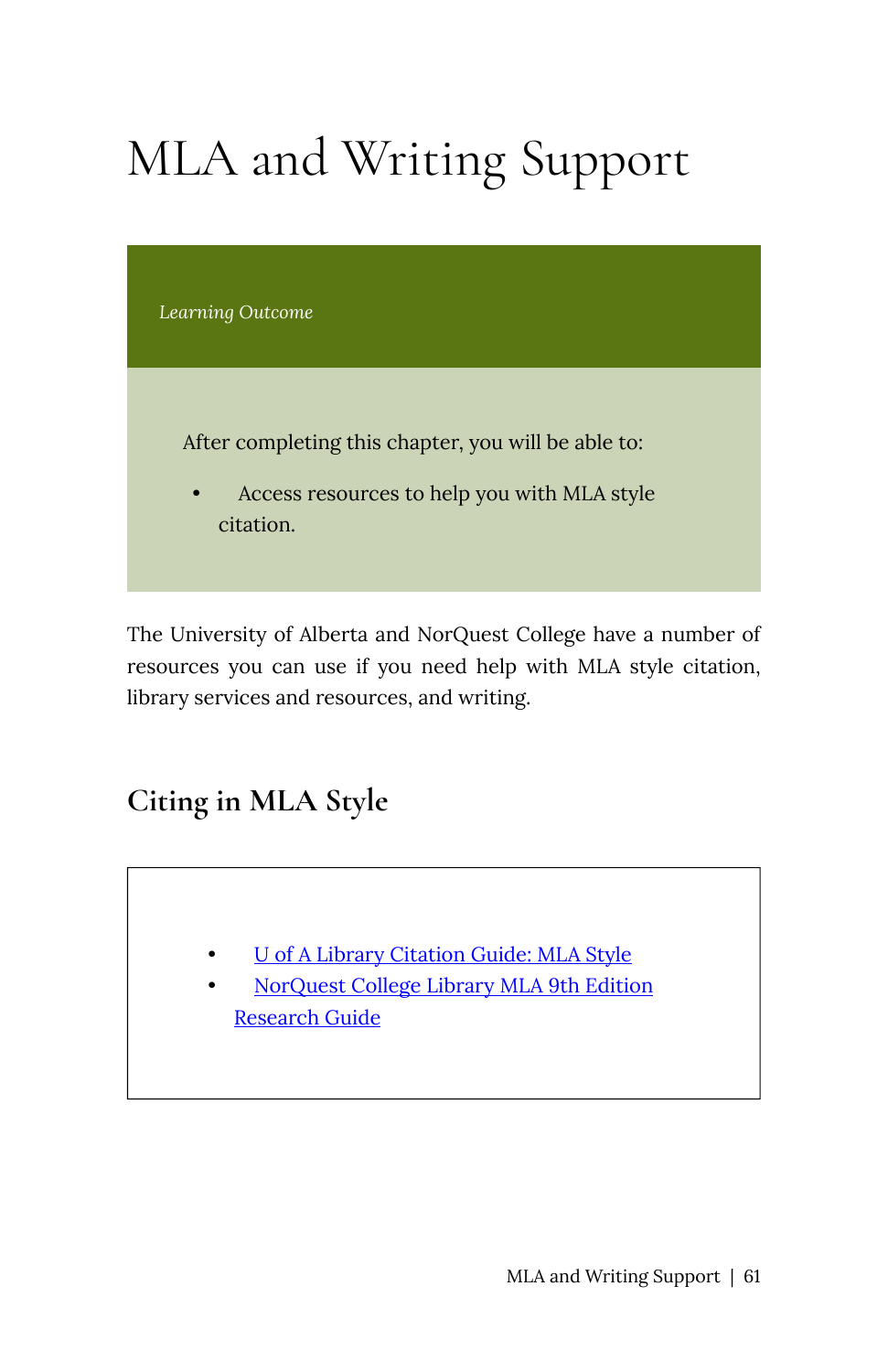#### **Foundational Tutorials**

The [U of A Library foundational tutorials](https://www.library.ualberta.ca/tutorials/foundational) and [NorQuest Library tutorials](https://libguides.norquest.ca/tutorials) can help you during your research process. Each tutorial is a short video on a particular topic to help you develop a search strategy, learn about different types of sources, and start your research journey.

#### **Ask us!**

If you have questions, library staff are here to help! Use the [U of A Library Ask Us page](https://www.library.ualberta.ca/ask-us/) or the [NorQuest](https://library.norquest.ca/help.aspx) [Library Help page](https://library.norquest.ca/help.aspx) to chat with library staff, book a consultation with a librarian, or email the library.

#### **Writing and Other Support**

For writing assistance and other services available at the University of Alberta, visit the **[Student Services](https://www.ualberta.ca/dean-of-students/portfolio/index.html)** [webpage](https://www.ualberta.ca/dean-of-students/portfolio/index.html) provided by the Dean of Students. NorQuest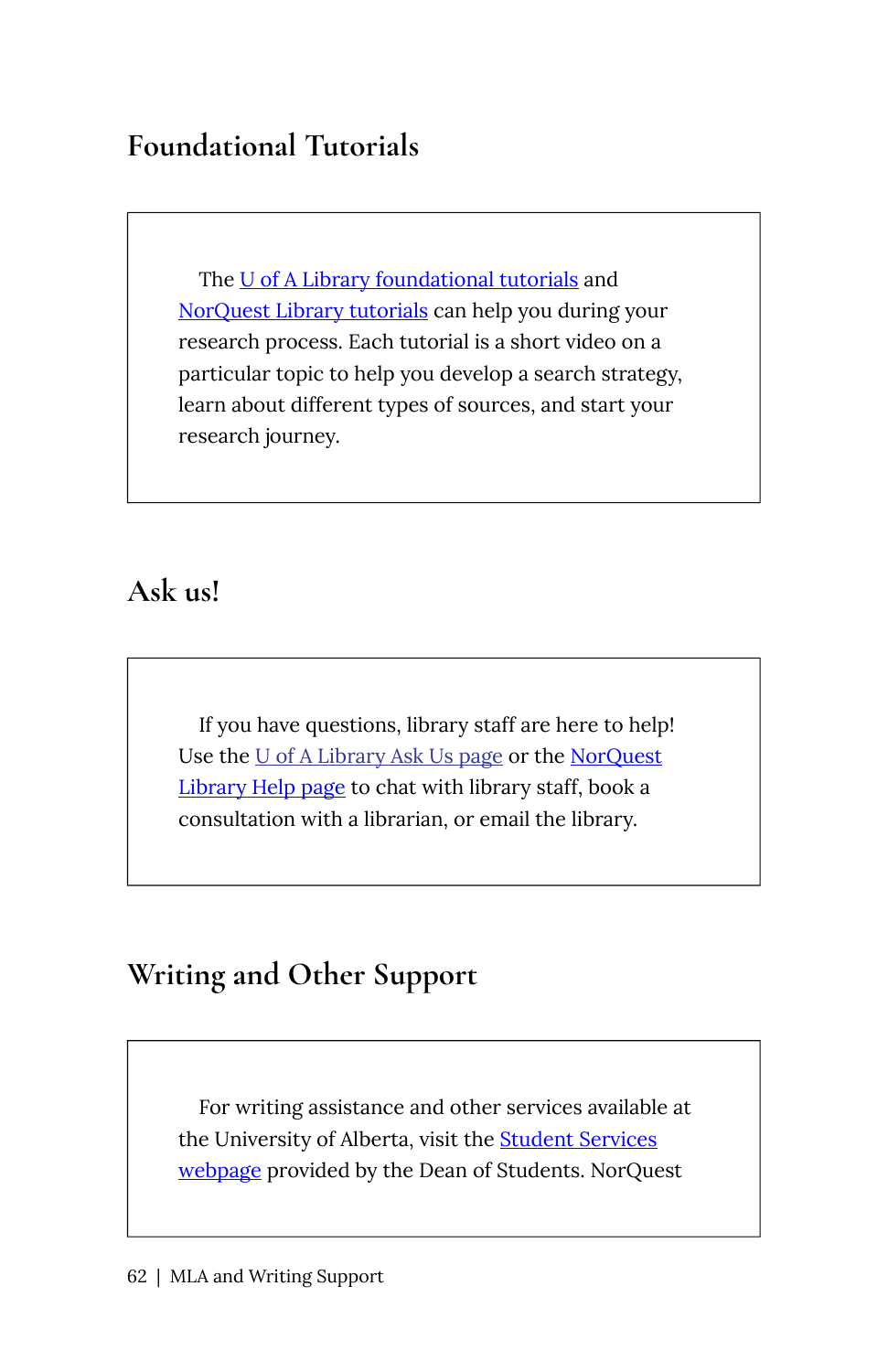College has writing assistance available at the [Tutorial](https://www.norquest.ca/tutor)  [and Academic Coaching Services webpage.](https://www.norquest.ca/tutor)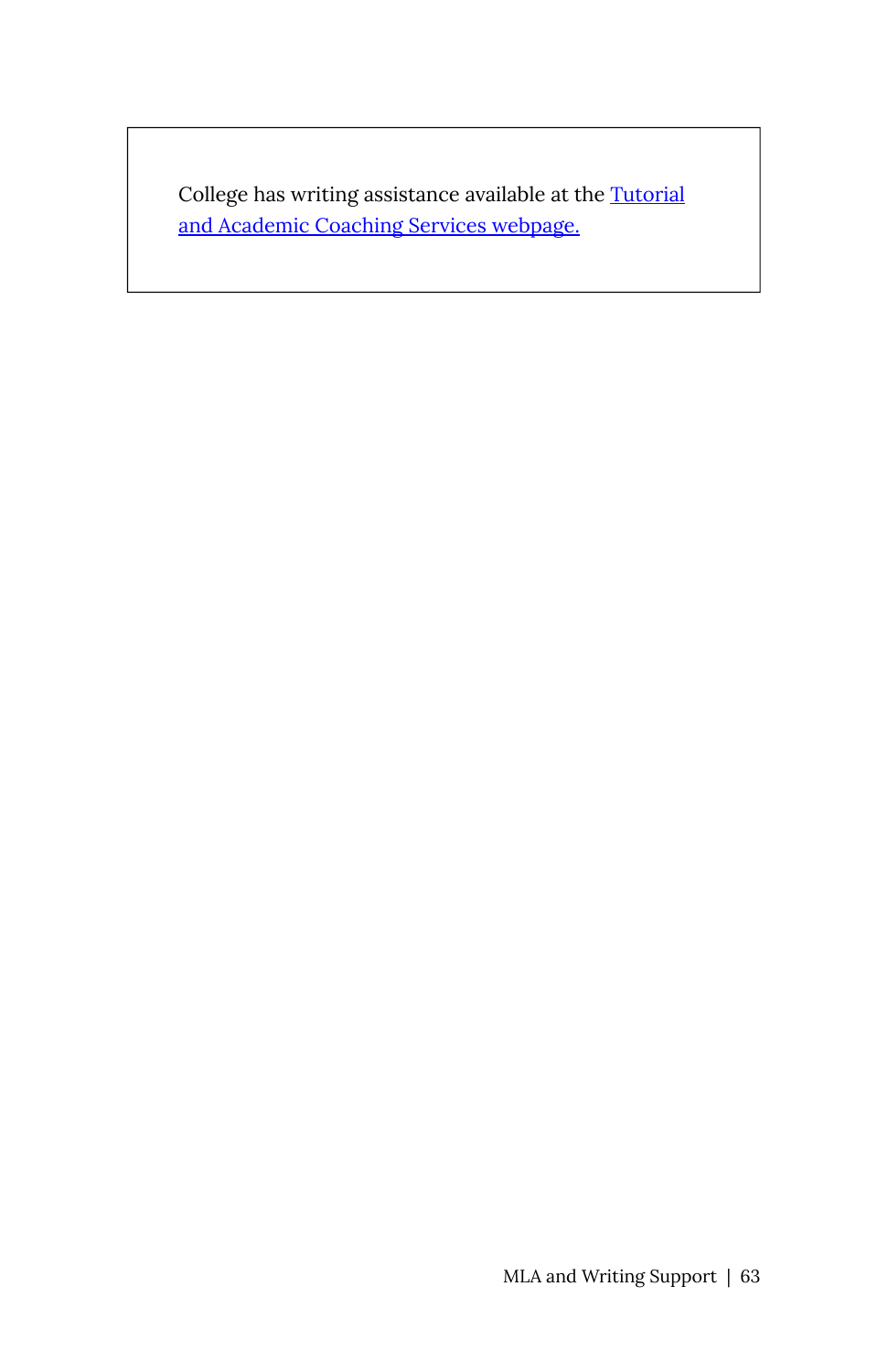### Conclusion

**Thank you for completing the MLA Style Citation Tutorial!**  This tutorial is available for you to revisit at any time.

This project is supported by the University of Alberta Library.

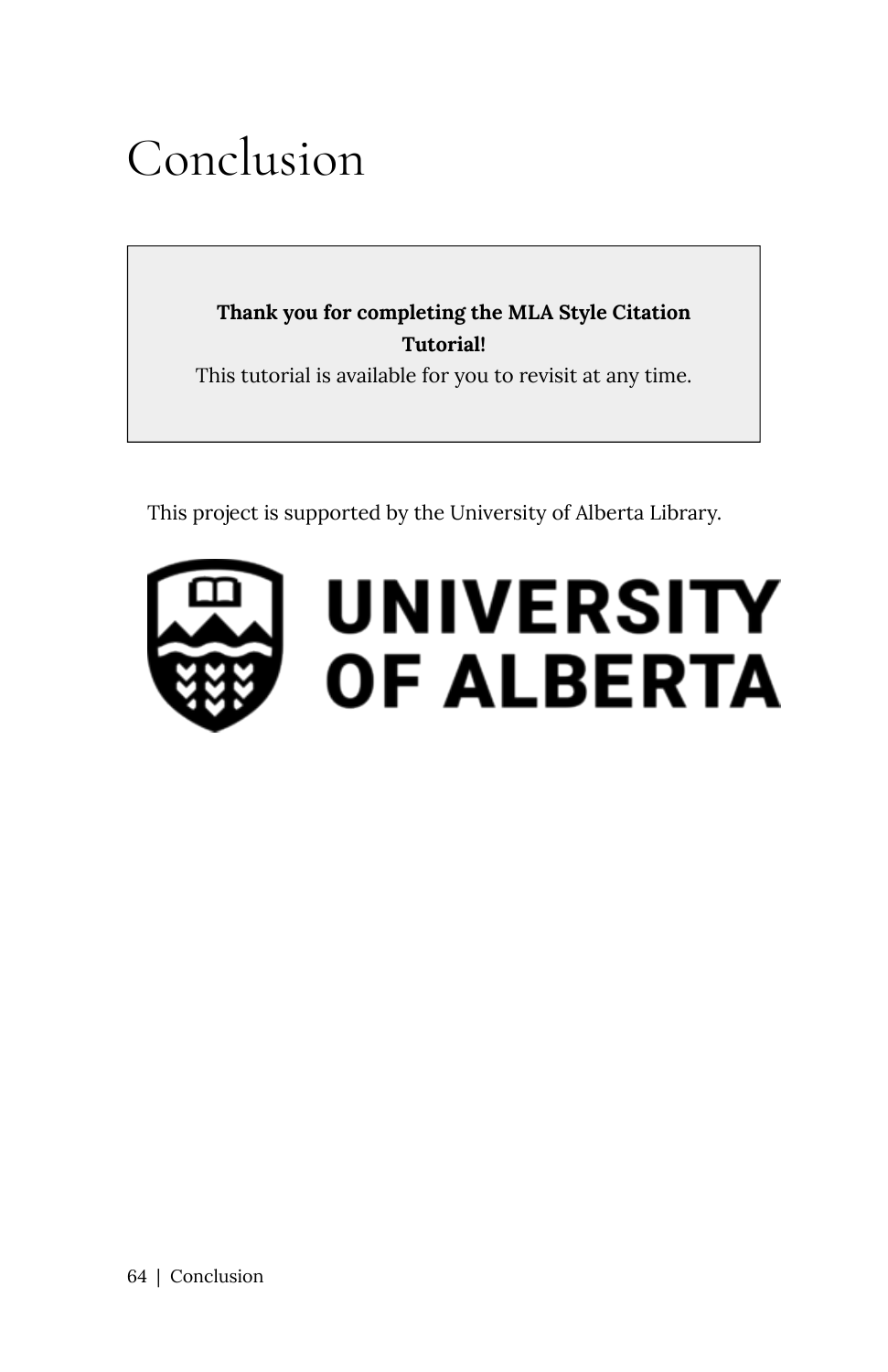### Works Cited and Attribution

#### **Works Cited**

*MLA Handbook*. 9th ed., Modern Language Association of America, 2021.

#### **Media Attributions**

- ["Date"](https://thenounproject.com/term/date/1135486/) by [Setyo Ari Wibowo](https://thenounproject.com/seochan.art/) is licensed under [the Noun Project,](https://thenounproject.zendesk.com/hc/en-us/articles/200509928-How-do-I-give-creators-credit-in-my-work-) [attribution required](https://thenounproject.zendesk.com/hc/en-us/articles/200509928-How-do-I-give-creators-credit-in-my-work-).
- ["Illuminated crumpled yellow paper light bulb idea on white](https://www.freepik.com/free-photo/illuminated-crumpled-yellow-paper-light-bulb-idea-white-background_2983070.htm#page=1&query=lightbulb%20idea%20paper&position=0) [background Free Photo](https://www.freepik.com/free-photo/illuminated-crumpled-yellow-paper-light-bulb-idea-white-background_2983070.htm#page=1&query=lightbulb%20idea%20paper&position=0)" by [Freepik](https://www.freepikcompany.com/legal#nav-freepik) is licensed under Freepik [Licence, attribution required](https://www.freepikcompany.com/legal#nav-freepik).
- ["Interview](https://thenounproject.com/term/interview/2941942/)" by [Adrien Coquet](https://thenounproject.com/coquet_adrien/) is licensed under [the Noun Project,](https://thenounproject.zendesk.com/hc/en-us/articles/200509928-How-do-I-give-creators-credit-in-my-work-) [attribution required](https://thenounproject.zendesk.com/hc/en-us/articles/200509928-How-do-I-give-creators-credit-in-my-work-).
- *[Library Research Skills for First Year Seminar Students](https://openeducationalberta.ca/auglibfys/)* by Augustana Campus Library is licensed under [CC BY-NC-SA 4.0.](https://creativecommons.org/licenses/by-nc-sa/4.0/)
- ["Mismatched Socks Solidarity Day"](https://www.flickr.com/photos/rikomatic/5610683006/in/photostream/) by [Rik Panganiban](https://www.flickr.com/photos/rikomatic/) is licensed under [CC BY-NC-SA 4.0 International.](https://creativecommons.org/licenses/by-nc-sa/4.0/)

["Music App"](https://thenounproject.com/icon/music-app-1041410/) by [Joel Wisneski](https://thenounproject.com/joelski/) is licensed under [the Noun Project,](https://thenounproject.zendesk.com/hc/en-us/articles/200509928-How-do-I-give-creators-credit-in-my-work-) [attribution required](https://thenounproject.zendesk.com/hc/en-us/articles/200509928-How-do-I-give-creators-credit-in-my-work-).

- ["Open Book Library](https://pixabay.com/photos/open-book-library-education-read-1428428/)" by [lil\\_foot\\_](https://pixabay.com/users/lil_foot_-2672923/) is licensed under [Pixabay License,](https://pixabay.com/service/license/) [no attribution required.](https://pixabay.com/service/license/)
- ["Pancake recipe with ingredients Free Vector"](https://www.freepik.com/free-vector/pancake-recipe-with-ingredients_7310084.htm#page=1&query=baking&position=18) by [pikisuperstar](https://www.freepik.com/pikisuperstar) is licensed under [CC BY 4.0 International.](https://creativecommons.org/licenses/by/4.0/)
- ["Phone Messaging"](https://thenounproject.com/term/phone-messaging/93582/) by [Jen Maestas](https://thenounproject.com/jencozy/) is licensed under [the Noun](https://thenounproject.zendesk.com/hc/en-us/articles/200509928-How-do-I-give-creators-credit-in-my-work-) [Project, attribution required.](https://thenounproject.zendesk.com/hc/en-us/articles/200509928-How-do-I-give-creators-credit-in-my-work-)
- ["Rihanna](https://thenounproject.com/search/?q=rihanna&i=21657)" by [Vlad Likh](https://thenounproject.com/likh.v/) is licensed under [the Noun Project,](https://thenounproject.zendesk.com/hc/en-us/articles/200509928-How-do-I-give-creators-credit-in-my-work-) [attribution required](https://thenounproject.zendesk.com/hc/en-us/articles/200509928-How-do-I-give-creators-credit-in-my-work-).